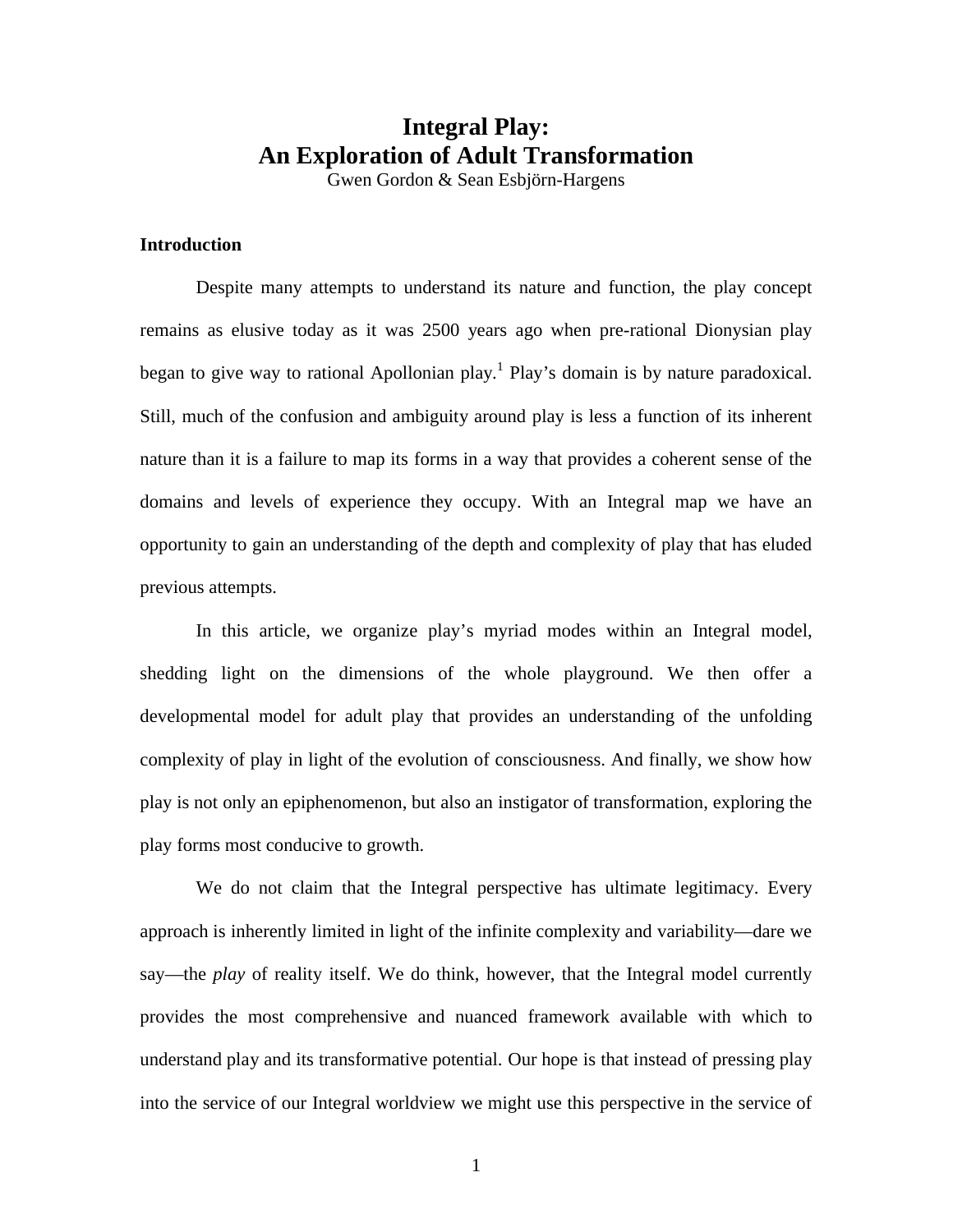play, enhancing, not limiting our appreciation of its variable, elusive, and paradoxical nature.

# **The Integral Model**

We borrow the term "Integral" from the contemporary philosopher Ken Wilber.<sup>2</sup> In a world characterized by disciplinary turf wars and clashes between traditional, modern, and postmodern perspectives, Wilber has written extensively on the value of, and need for, an Integral approach and has played an important role in establishing *Integral Theory*, a transdisciplinary framework for today's complex world.<sup>3</sup> As a result of its applicability across disciplines, Integral Theory has received a wide embrace from individuals associated with a variety of fields: art, business, ecology, medicine, finance, consciousness studies, religion, correctional education, criminology, education, psychology, healthcare, nursing, politics, sexuality and gender studies, social service, future studies, and sustainability to name a few. $4$ 

Our Integral exploration of play begins with a clear map of the playground that locates play forms and their corresponding worldviews and developmental stages in relationship to each other. We recognize the vast and multiple ways play manifests within and between people, as the horizontal forms of play, and the diverse worldviews out of which we engage these forms as the vertical forms.

There are five elements that comprise an Integral approach: *quadrants, levels, lines, states*, and *types*. These five components, referred to by the acronym AQAL (short for "all-quadrants, all-levels"), represent the intrinsic perspectives that occur at all scales and in all contexts. By including these basic elements an Integral practitioner can be sure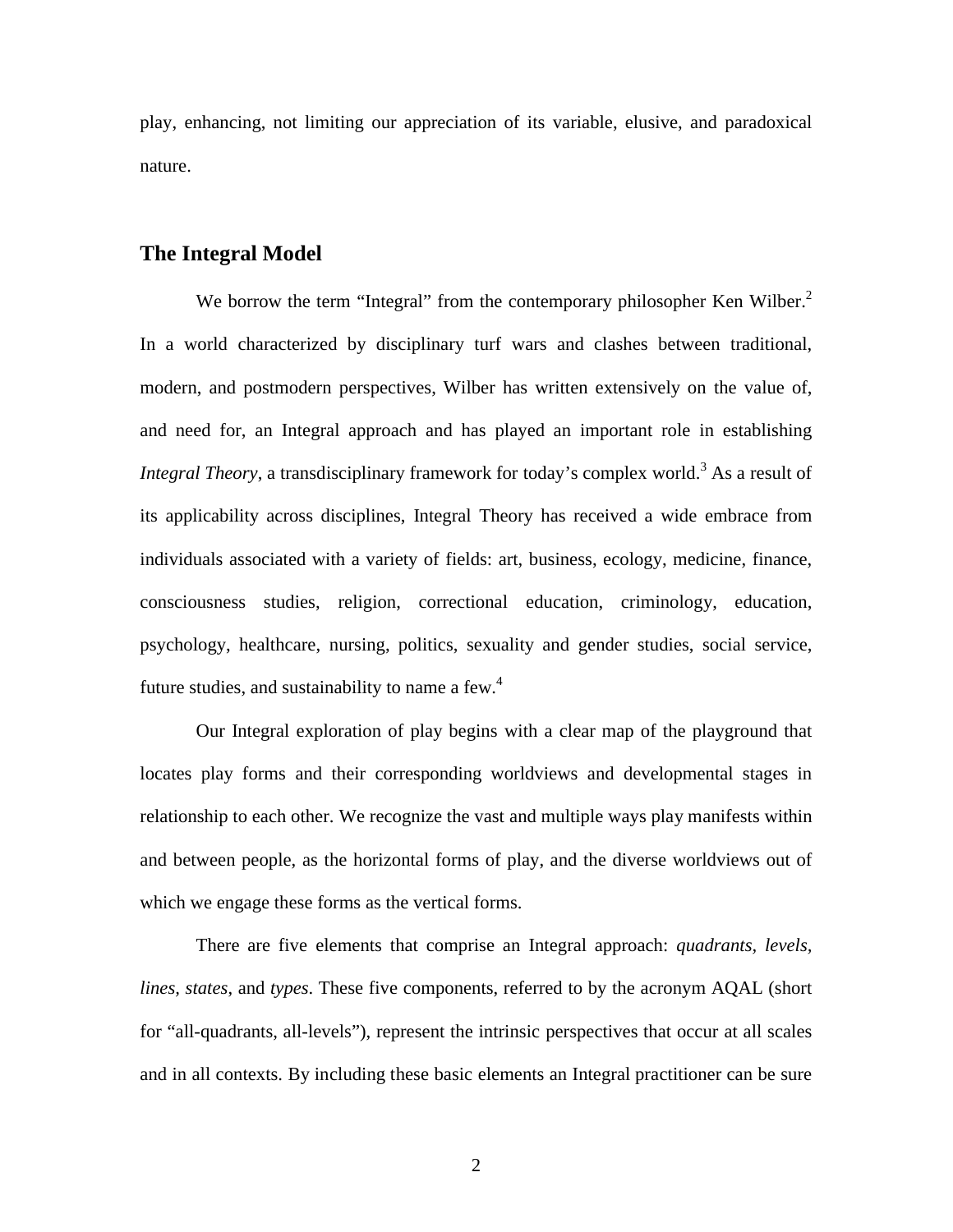that they are covering all the facets, dimensions, and aspects of any phenomena. There is no ontological or epistemological priority assigned to any of the aspects, because each aspect co-arises with every other in the seamless fabric of reality in every moment.

• **Quadrants** refer to the basic perspectives we can take on reality. There is, at any given moment, always an individual and a collective dimension. Within each of these dimensions, there is also both an interior and an exterior point of view. These four domains—the interior and exterior of individuals and collectives—are also described as the domains of; 1) experience (individual-interior); 2) culture (collective-interior); 3) behavior (individual-exterior), and; 4) systems (collective-exterior). The remaining four elements of the Integral model all arise within these four basic perspectives. The figure below shows how each quadrant represents a different perspective (see Figure 1 below).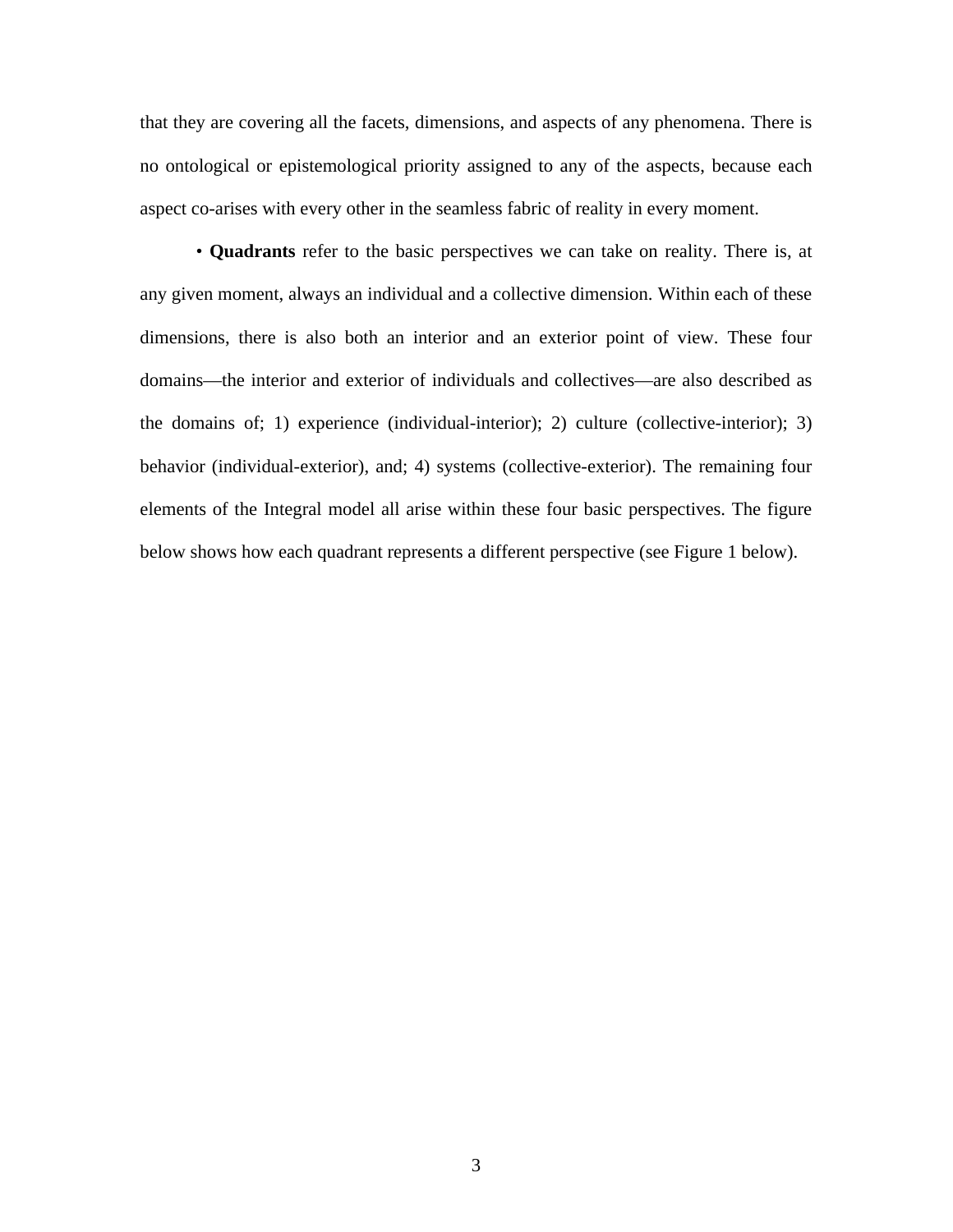| Upper-Left                 | Upper-Right                |
|----------------------------|----------------------------|
| <b>Individual-Interior</b> | <b>Individual-Exterior</b> |
| <i>Experiences</i>         | <b>Behaviors</b>           |
| I                          | IT                         |
| WE                         | <b>ITS</b>                 |
| <i>Cultures</i>            | <b>Systems</b>             |
| <b>Collective-Interior</b> | <b>Collective-Exterior</b> |
|                            |                            |
| Lower-Left                 | Lower-Right                |

*Figure 1***: The Four Quadrants**

• **Levels** are another way to describe the occurrence of complexity. For example, in the individual-exterior quadrant of behavior we witness the physical complexity of any given individual organism. A dog is more complex and thus located at a higher level than an amoeba.5

• **Lines** of development are another way to describe the distinct capacities that develop through levels. For example, in the individual-interior quadrant of experience, the capacities or lines that develop include, but are not limited to, cognitive, emotional, interpersonal, and moral capacities.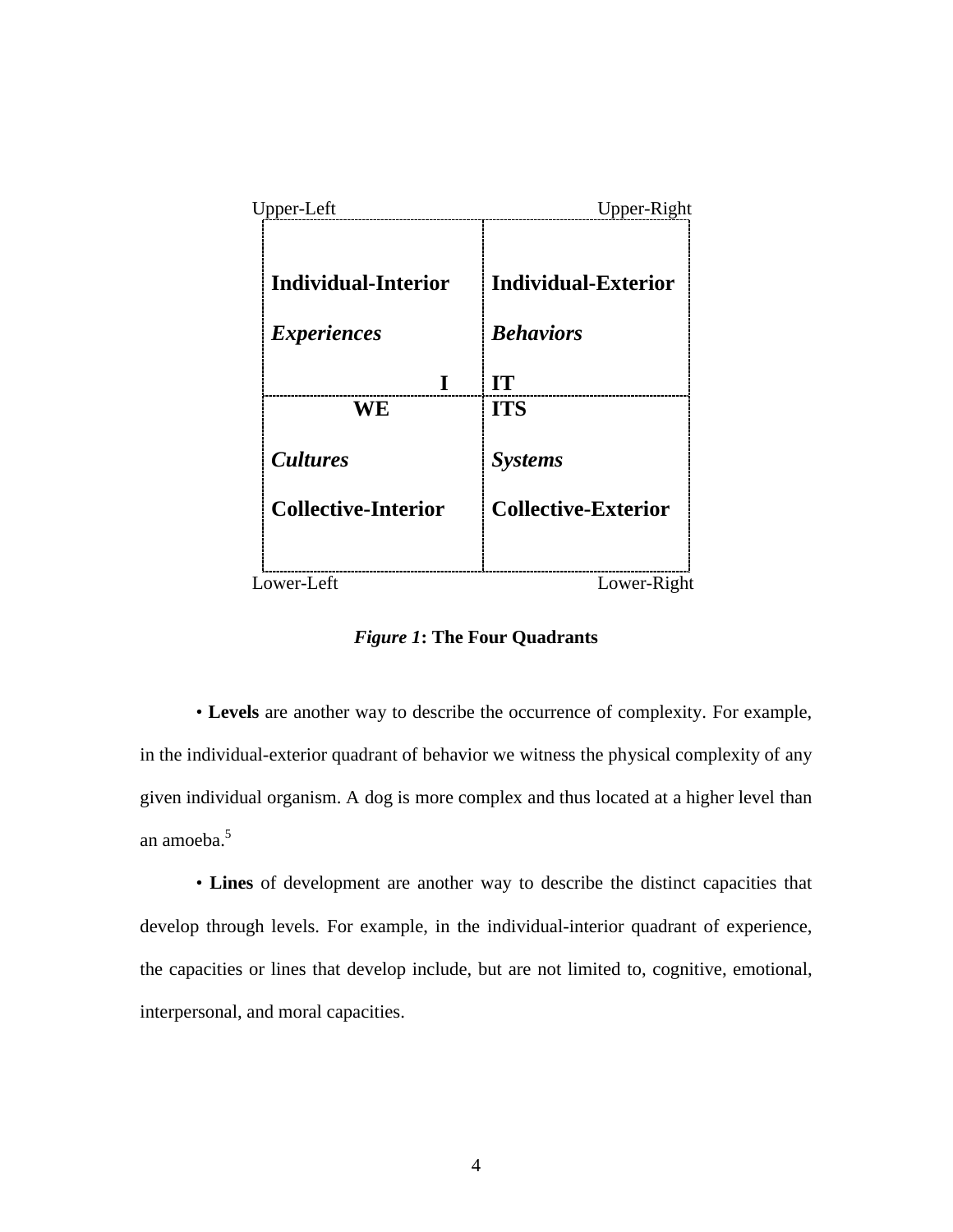• **States** are the temporary occurrence of any aspect of reality. For example, stormy weather is a state that arises in the collective-exterior quadrant of systems, while euphoria is a state that occurs in the individual-interior quadrant.

**• Types** are the variety of styles that arise in various domains. An example would be a particular kind of religious worldview, like Protestant, in the collective-interior quadrant of culture or the body type of an endomorphic dwarf in the individual-exterior.

Each of these five elements can easily be understood in the context of play.<sup>6</sup> The **quadrants** represent the irreducible dimensions of play: how we experience play, what actions are part of the play, the meaning of the play, and the rules involved in play. As we explore in detail below, these quadrants, or perspectives are always present in any play activity.

A specific play form also reflects the **Level** of psychological and cultural development of the players—through its inclusivity, its intention, and the sense of self of the players involved. The level of the play determines many of its features (competitive vs. cooperative games) as well as its appeal and accessibility to individuals and cultures.

**Lines** of psychological development such as cognitive, emotional, interpersonal capacity, moral judgment, and kinesthetic sense all have an important bearing on the way people play and the forms they choose. For instance, improvising musically requires and contributes to the development of musical ability.

**States** of consciousness are one of the central features and attractions of play. These can range from peak experiences and spiritual openings, to cathartic discharges of energy and adrenaline rushes. We play for the fun of it, to unwind, lift our mood, or get energized! Many theorists define play as being intrinsically motivated because of these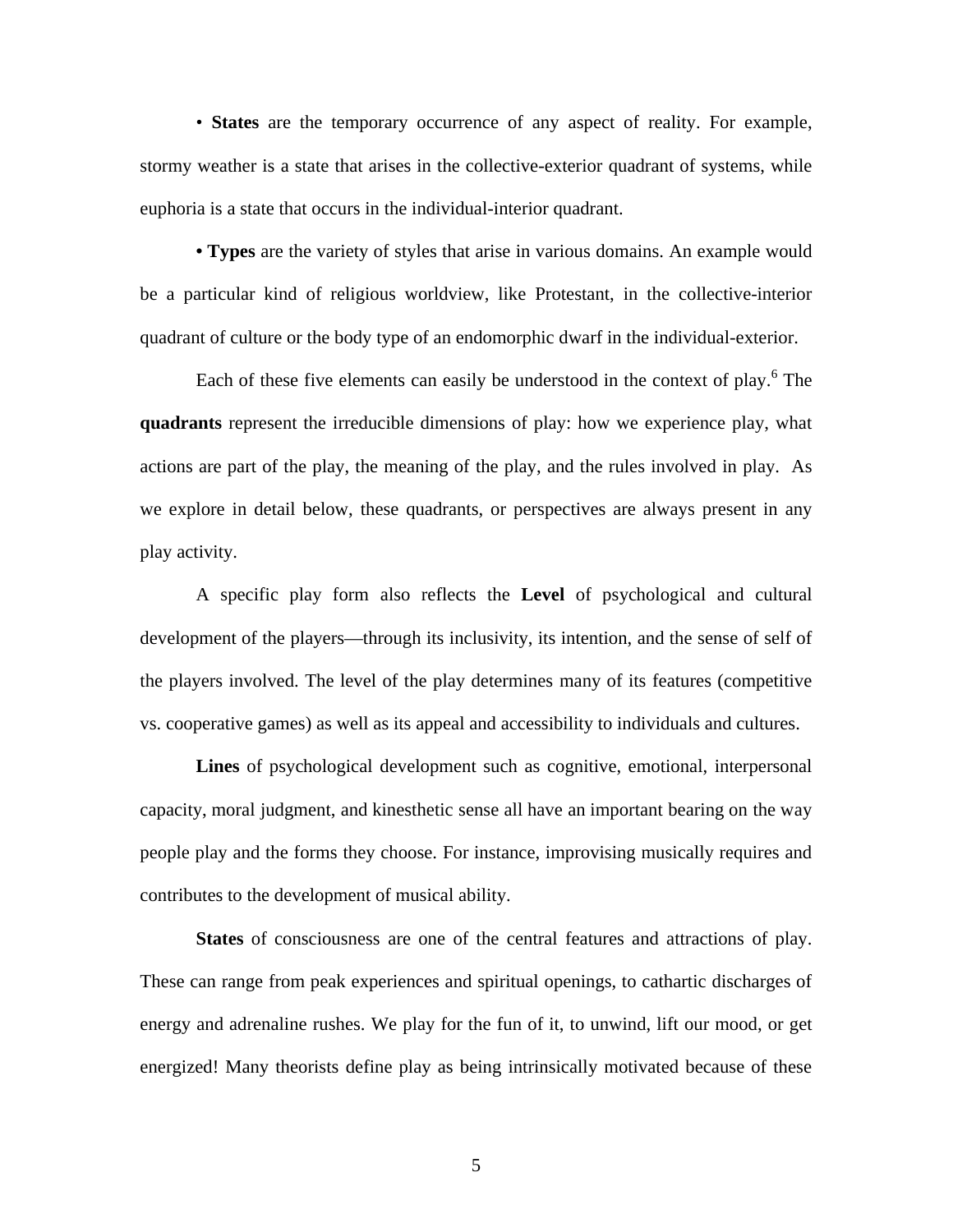powerful, pleasurable play states. It is important to note that states are distinct from levels in that the same state may be experienced but that state will be interpreted differently from different levels of development.

Finally, whether we use the astrological archetypes, The Myers Briggs personality profile, or the Enneagram system, an understanding of personality **types** sheds light on how personal preferences for different play forms may be based on different personality structures—or, more generally, how we can engage in the same play from different aspects of our personality, (i.e. masculine or feminine, follower or leader).

Using the Integral model and its five elements provides a comprehensive framework for organizing the multidimensional nature of play in the self, the other, and the world. With an Integral compass in hand, we can now explore the playground and gain a better understanding of play's transformative potential, mapping play using the first three of the five elements of the Integral model: the quadrants, levels, and lines of development. Due to space limitations, we focus on the aspects of the Integral model that will shed the most light on play as a vehicle for transformation. The quadrants, levels, and lines have the most general bearing on our exploration of play's transformative potential.

# *The Four Corners of the Playground*

In the context of play, the four quadrants highlight how individuals experience play, what behaviors are involved in the particular play form, the various cultural meanings associated with and created through the play as well as the various systems and rules that define the play. We will call these four corners or essential features of the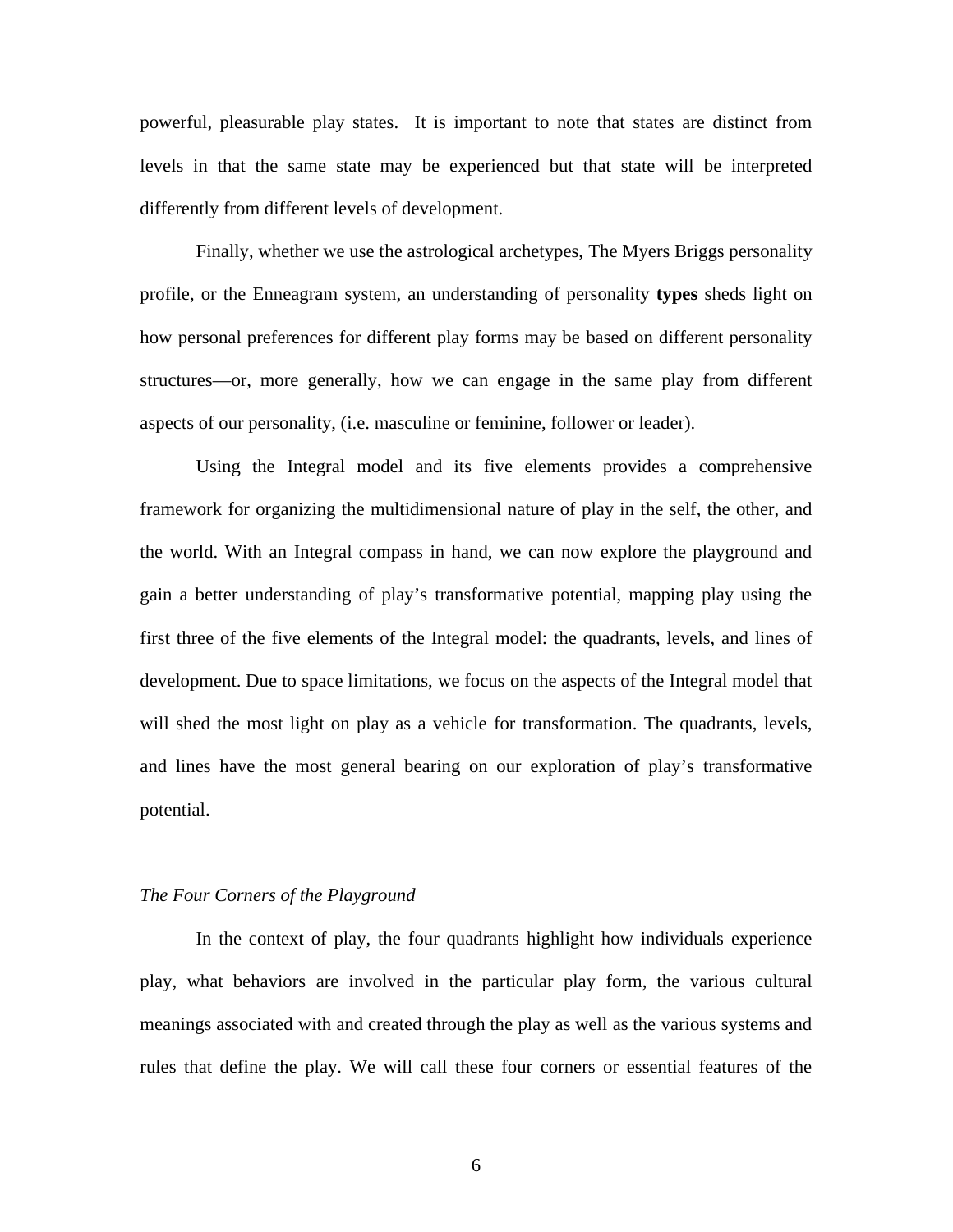playground *the experience of play, the act of play, the meaning of play*, and *the rules of play* (see Figure 2).

•*The Experience of Play:* This is the subjective dimension of the players. It includes the impulses, feelings, and images that arise constituting the experiences generated by play; from ecstatic, non-ordinary states of consciousness to the nausea, dizziness and euphoria of vertiginous play. The research of Mihalyi Csiczentmihalyi helps identify the conditions for what he calls the Flow state which is often associated with play (1990). Every phenomenological experience, intention, attitude, and response to the play constitutes the Experience of Play.

•*The Act of Play:* This is the objective or behavioral dimensions that occur within the individual player including the actions involved in play. Are people running and jumping or sitting and thinking? What physical positions are they in and how are they interacting? Are they sweating, breathing hard, laughing, and releasing hormones? All physical phenomena associated with the play form, including both the paraphernalia of play (toys, equipment, playground) or the physiology and action of the player constitute the Act of Play.

• *The Meaning of Play:* This is the intersubjective or cultural dimension of play. Regardless of whether you are playing by yourself or with others, play takes place within a cultural context. This context is informed by overlapping layers of mutual understanding and resonance, language, and meaning. Play often involves various symbols, stories, norms, and ethics. These are all aspects of its intersubjectivity. In addition, play often involves the interaction of various perspectives. As a result, it is not uncommon for either greater emotional bonds and affiliation to grow or conflicts and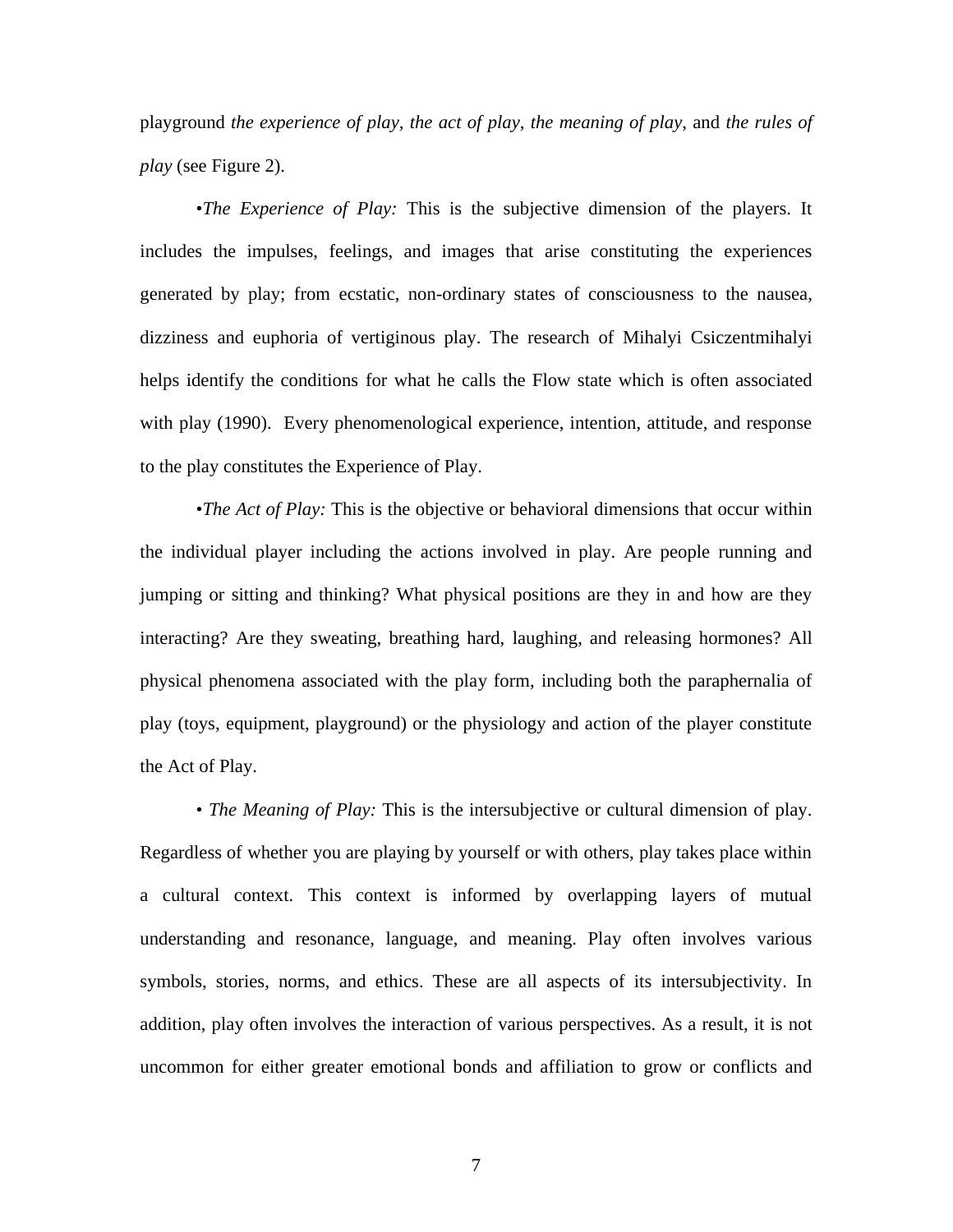misunderstandings to occur. All interactions, whether they assert the needs of the individual or enhance the cohesion of the group are part of the meaning of play.

*• The Rules of Play:* This is the interobjective or systems dimension of the play. This aspect of play focuses on the way parts of the play fit together to create the play whole. Play is held together by various rules or "grammar" of interaction within the play space. Some play practices have very elaborate rules and others only one or two guidelines. Some play plays with the rules of the game, but even this form of trickster play abides by its own set of rules, which in turn are subject to further play. There are also various ways in which ecological and social systems can either support or constrict the play. All structures that define, underlie, support, or inhibit play belong to the Rules of Play.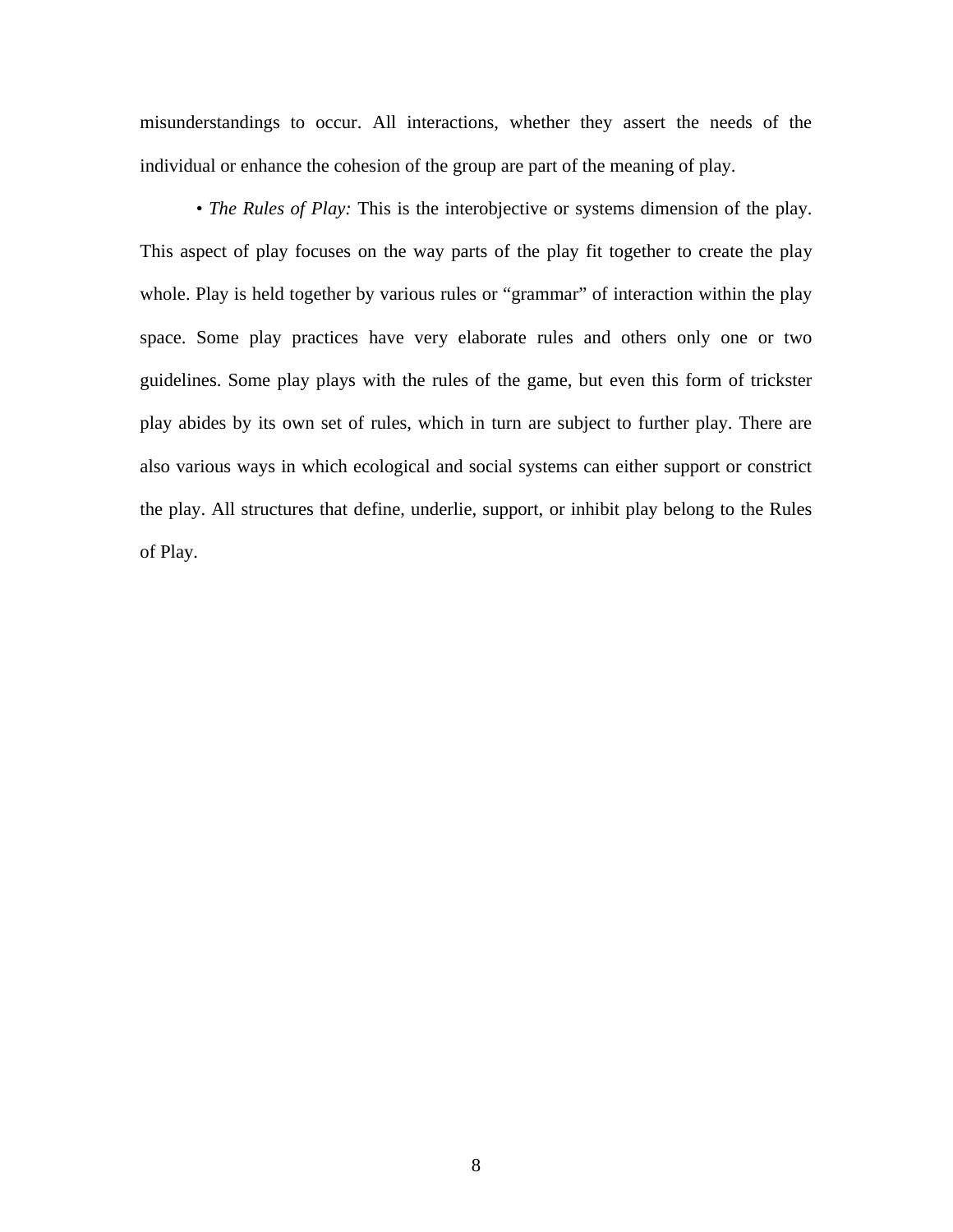

*Figure 2***: The Four Quadrants of Play**

These four dimensions co-arise and are always present in any form of play. For a simple example, imagine a group of friends playing poker. Each person is having an experience while playing (Upper-Left quadrant), which might include anxiety, intuition, bluffing, and a wide range of somatic impulses. They are behaving (Upper-Right quadrant) in certain ways: taking turns, looking at their cards, drinking beer and smoking cigarettes, etc. Their game is taking place in the context of the larger culture (Lower-Left quadrant) within which poker has a particular history, various symbols, stories constituting a distinct mythos, and association with certain types of people. In addition, this group of friends has formed their own subculture. They have played together every Friday night for the past ten years. There are intersubjective dynamics and specific meanings that have been established over time between them: Bob always brings the beer, Larry always has a joke which Al always thinks is funny and Joe has learned how to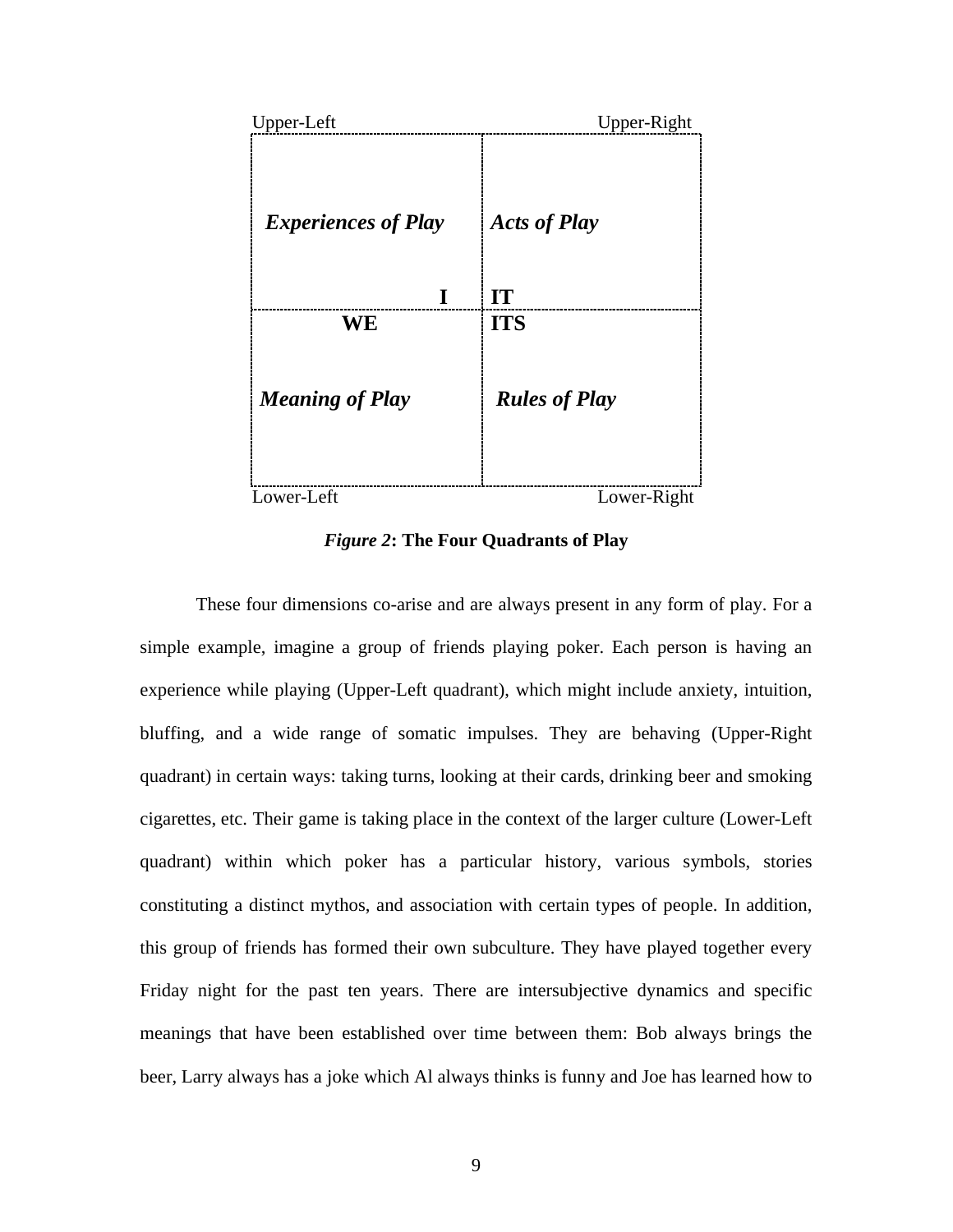read Bob's hand. They experience mutual understanding (mostly about women) and misunderstandings (mostly about women) and have established certain norms. Finally, there are systems (Lower-Right quadrant) that govern their play including the rules for poker and the events and institutions that make up the backdrop of their lives: the political climate, their educational status, their jobs, etc. As this simple example illustrates, the quadrants highlight, contain, and connect the myriad aspects of play (see Figure 3 below).

Upper-Left Upper-Right

| <b>The Experience of Play</b>                                                        | <b>The Behavior of Play</b>                                                                                              |
|--------------------------------------------------------------------------------------|--------------------------------------------------------------------------------------------------------------------------|
| Somatic<br>Emotional<br>Psychological<br>Phenomenological<br>Aesthetics<br>Spiritual | <b>Biological</b><br>Scientific<br>Medical<br><b>Behavioral</b><br>Physiological                                         |
| <b>The Meaning of Play</b>                                                           | <b>The Systems of Play</b>                                                                                               |
| Cultural<br>Worldviews<br>Philosophical<br>Religious<br>Esoteric<br>Archetypal       | Evolutionary<br>Historical<br>Ecological<br>Geographical<br>Social<br>Political<br>Economic<br>Educational<br>Linguistic |
| Lower-Left                                                                           | Lower-Right                                                                                                              |

#### *Figure 3***: Additional Aspects of Play**

While any play form always involves these four intrinsic perspectives simultaneously, certain forms tend to emphasize, rely on, or be associated with one quadrant more than others. For example, a name game used as an ice-breaker in a newly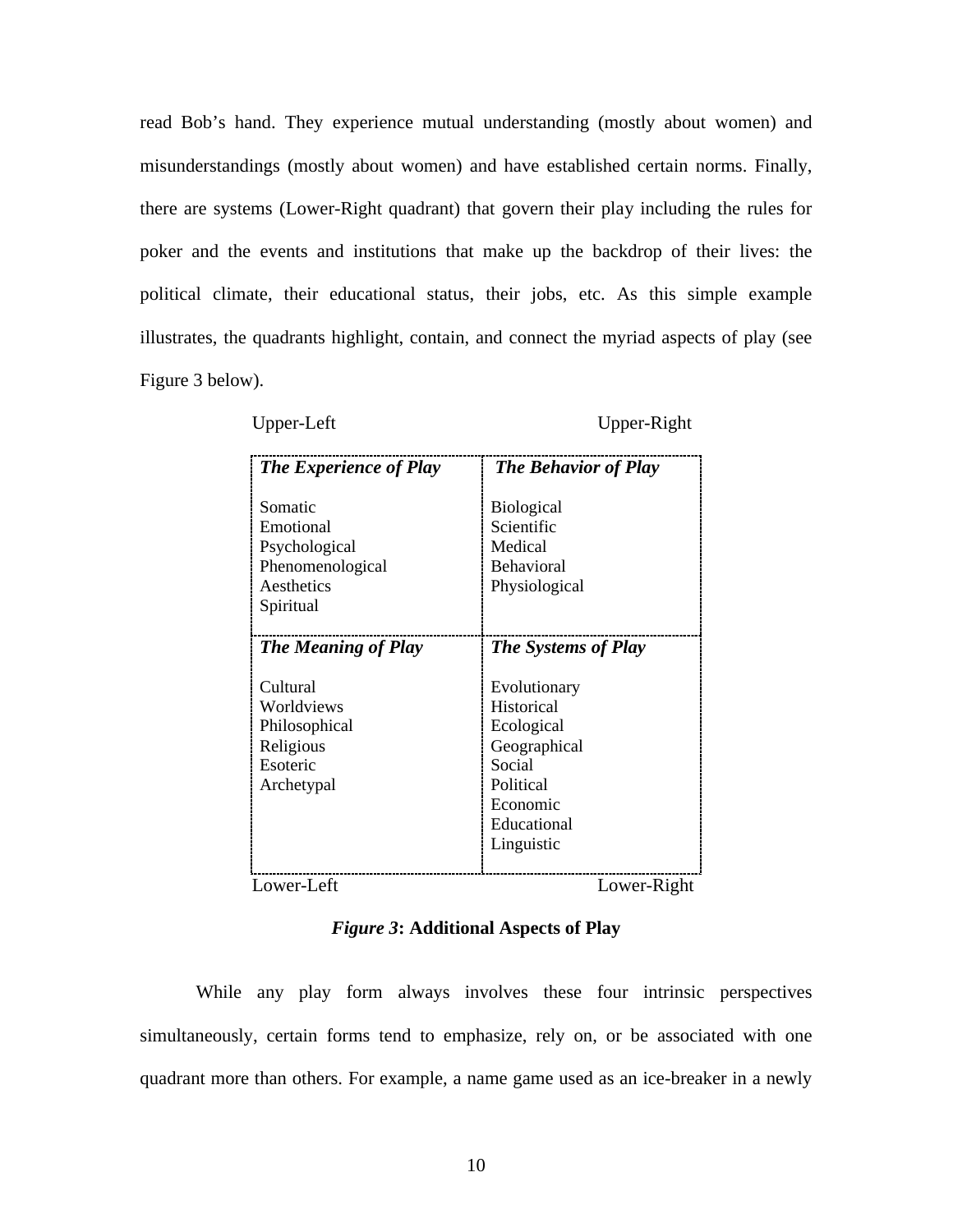formed group has a predominant intersubjective dimension—helping to make connections and form a feeling of cohesion in the group, while downhill skiing has primarily a behavioral dimension, even though it is pursued for the experience (see figure 4 below).

Upper-Left Upper-Right

| <b>Experiential Play Practices   Behavioral Play</b> | <b>Practices</b>             |
|------------------------------------------------------|------------------------------|
| Make believe                                         | Hobbies/collecting etc.      |
| Thought experiments                                  | Crafts                       |
| Writing poetry, literature                           | Gambling                     |
| or 1                                                 | Contest (with oneself)       |
| music                                                | Sport Hunting/Fishing        |
| Making art                                           | Ropes courses                |
| Koans and riddles                                    | Juggling,                    |
| Paradox                                              | skateboarding,               |
| Word games                                           | extreme sports, etc.         |
| <b>Cultural Play</b>                                 | <b>Social Play</b>           |
| <b>Practices</b>                                     | <b>Practices</b>             |
| Festivals & Ritual                                   | Team sports                  |
| Cooperative games                                    | Card and board games         |
| <b>Initiations</b>                                   | Businessperformance          |
| exhibits                                             | incentives                   |
| Concerts,                                            | Political power play         |
| Performances                                         | <b>Online Computer Games</b> |
| Community theater                                    | <b>Stock Market</b>          |
| Lower-Left                                           | Lower-Right                  |

*Figure 4***: Forms of Play within the Quadrants**

This map is by no means comprehensive. However, it does show how organizing play forms according to their perspective can provide a better view of the ways play can enhance each domain and the impact each domain has on play. We can use this model to understand the relationship between categories offered by different play theorists as well.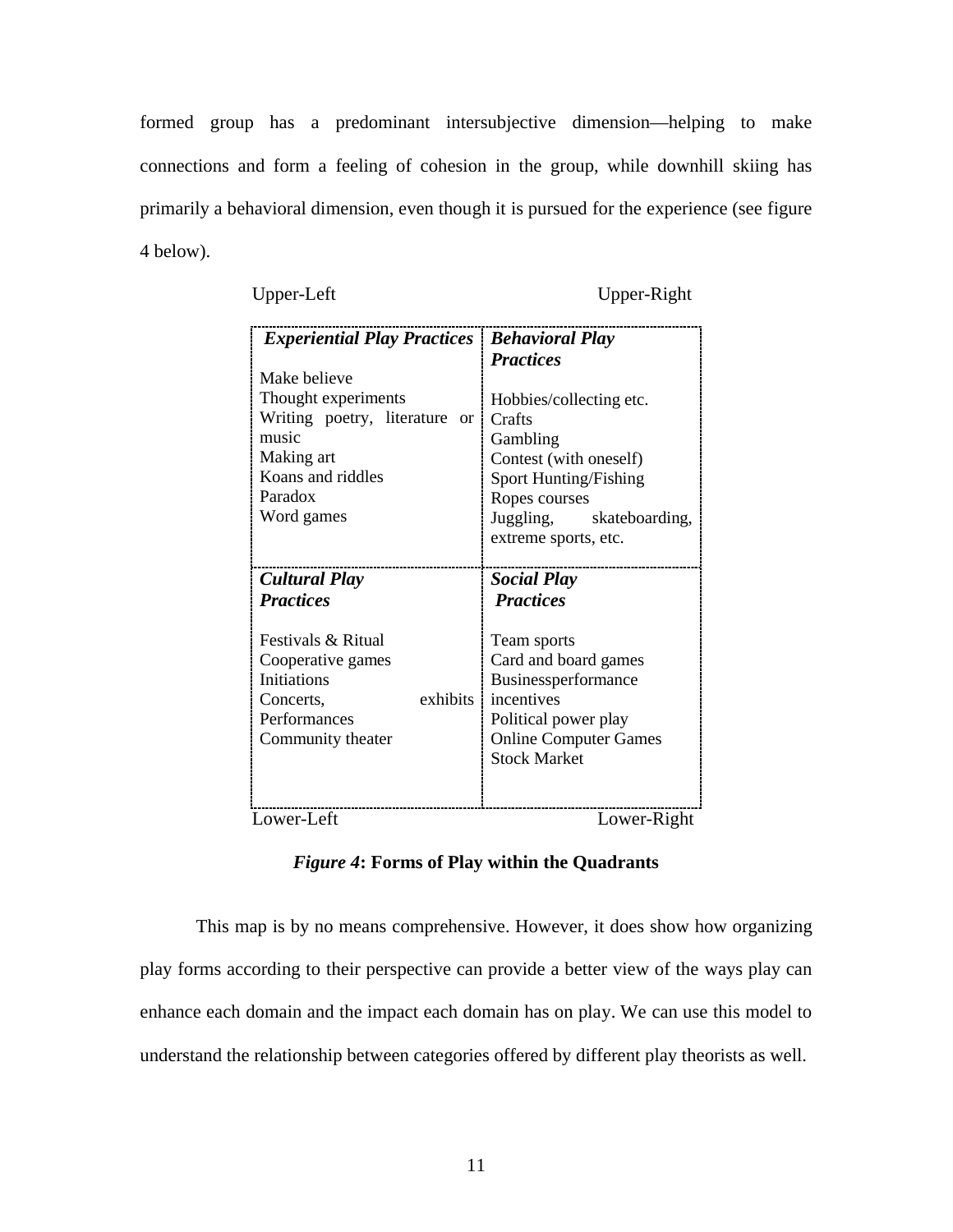We use the work of philosopher Roger Caillois and contemporary theorist Brian Sutton-Smith. Callois provided a taxonomy of play consisting of four categories: 1) Mimesis or simulation and make believe play; 2) *Ilinx* or vertiginous games; 3) *Alea* or games of chance, and; 4) *Agon* or competitive games. Each of these belongs in a different quadrant (Caillois, 1961, p.19). In exploring the ambiguous relationship between play theories, Brian Sutton-Smith listed what he called the various "rhetorics" associated with different play theories. These include the rhetoric of *play as power, play as self, play as identity, play as frivolous, play as progress, play as imagination,* and *play as fate* (Sutton-Smith, 1998).

Using the quadrants we can understand the horizontal relationship between Sutton-Smith's rhetorics and Caillois' categories (see figure 5 below).<sup>7</sup>

| Upper-Left                         | Upper-Right                   |
|------------------------------------|-------------------------------|
| <b>Experiential Play Practices</b> | <b>Behavioral Play</b>        |
|                                    | <b>Practices</b>              |
| <b>Caillois</b>                    | <b>Caillois</b>               |
| Mimesis (make believe)             | Ilinx (vertiginous)           |
| Sutton-Smith                       | <b>Sutton-Smith</b>           |
| Play as Self (internal)            | Play as Progress              |
| Play as Imagination                | Play as Self (extreme sports) |
| Cultural Play                      | <b>Social Play</b>            |
| <b>Practices</b>                   | <b>Practices</b>              |
| <b>Caillois</b>                    | Caillois                      |
| Alea (games of chance)             | Agon (competitive games)      |
| <b>Sutton-Smith</b>                | <b>Sutton-Smith</b>           |
| Play as Identity                   | Play as Power                 |
| Play as Fate                       | Play as Frivolity             |
| Lower-Left                         | Lower-Right                   |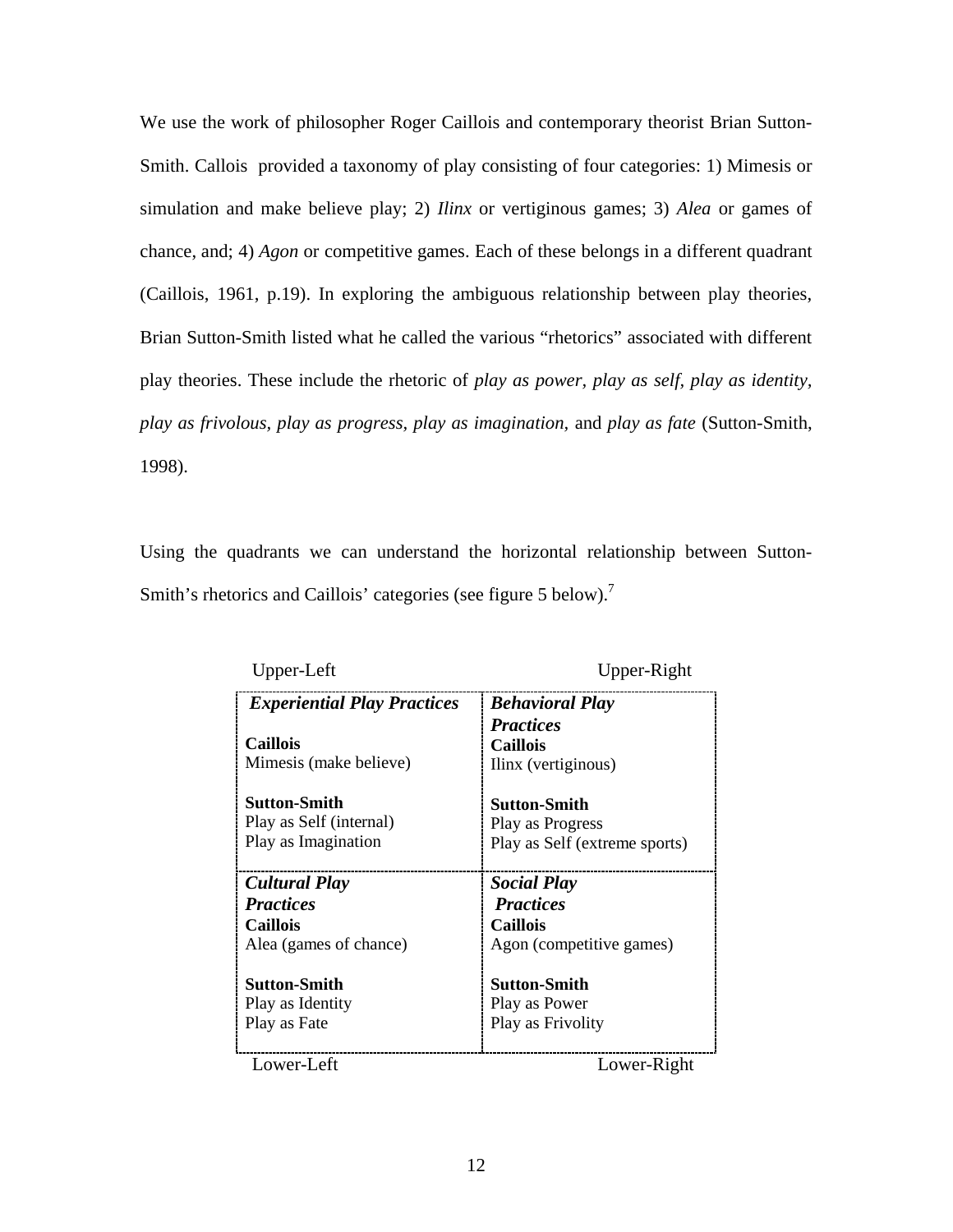#### **Figure 5: Caillois' forms and Sutton-Smith's rhetorics within the quadrants**

Here we can see that Caillois' forms and Sutton-Smith's rhetorics reflect an emphasis on different dimensions of reality. But with only horizontal categories, it's still impossible to see their relationship to the evolution of consciousness. While we need a quadrant analysis to understand the domain we are playing in, with *merely* a quadrant analysis the playground remains flat. Using the quadrants alone, there is no way of telling whether the player is a crook or Gandhi. In order to tell whether and how play transforms consciousness we need to add developmental dimensions to our map.

# **Developmental Levels of Play**

Piaget was the first to identify the cognitive structures underlying each stage of development. He believed, however, that children do not develop new cognitive structures in play, but merely incorporate new experiences into what they already know (Piaget, 1951). Child psychologists and play theorists have been contesting this claim ever since (Winnicott, 1971; Sutton-Smith, 1982).

While Piaget's developmental stages are also useful for understanding adult development, we have found almost no studies or literature directly exploring the role of play in adult development, especially in the levels of development beyond formal operations.<sup>8</sup> But we do know that development does not stop at adulthood. Adults develop through stages of consciousness and, as with childhood, each stage can be associated with different forms of play. The adult's developmental level determines what kind of play is accessible and attractive to her.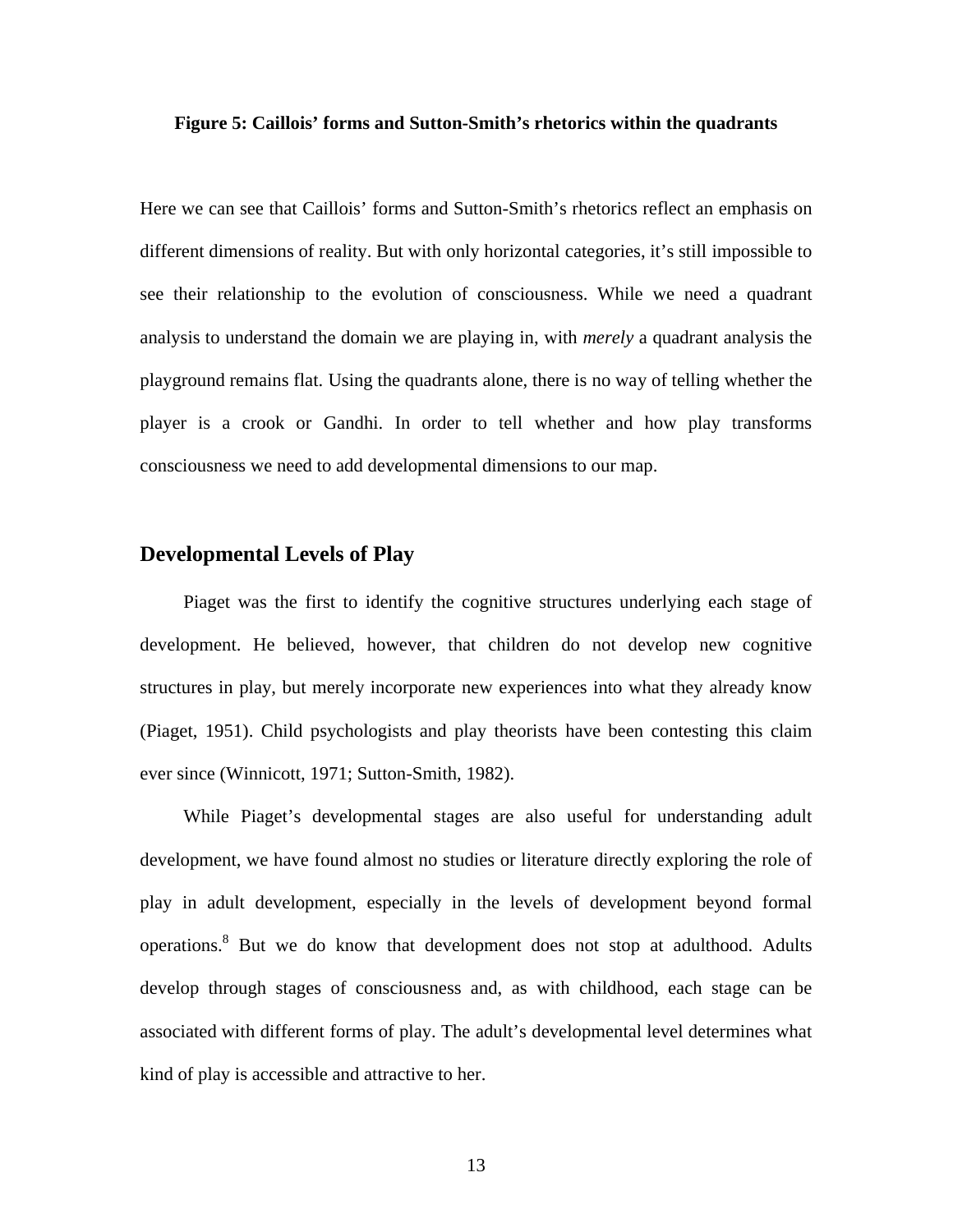Developmental stages are defined by the worldview each inhabits. We can begin to understand the worlds and worldviews associated with specific play modes by revisiting Sutton-Smith's rhetorics. To understand this logic, we start with the developmental scheme provided by the Integral model. The model is comprised of *at least* eight basic levels, which, for our purposes, we will call the Play Selves. Each Play Self expresses itself in distinct ways and can be described in terms of the center and boundary of its identity. Beginning at an egocentric level, a play self develops through ethnocentric, worldcentric, cosmocentric and theocentric modes.<sup>9</sup> While there is a developmental relationship between each of the worldviews, albeit one that involves a complex holarchical envelopment, it is not a simple progressive, linear, or hierarchical relationship. These complex issues will not be fully explored in this article.<sup>10</sup> Toward our purpose of understanding the developmental impact of play, we will explain each level, illustrate its topographical contours, and describe the play forms that relate to it.

The Eight Play Selves are based on Susanne Cook-Greuter's and William Torbert's full spectrum Action-Inquiry research on postautonomous ego development.<sup>11</sup> Their research represents the most sophisticated and extensive full-spectrum (prepersonal, personal, post-personal, and post-postpersonal) research available. It is worth noting that their levels closely coincide with the levels of Beck and Cowan's Spiral Dynamics (SD) model of value systems  $(1996)$ .<sup>12</sup> Each play self has a unique way of relating to itself, other playmates, and the playground. In brief: $^{13}$ 

*The impulsive self is a Magical Player* who connects with the cosmos by balancing dichotomous forces such as good and evil. They have a strong concern for creating safety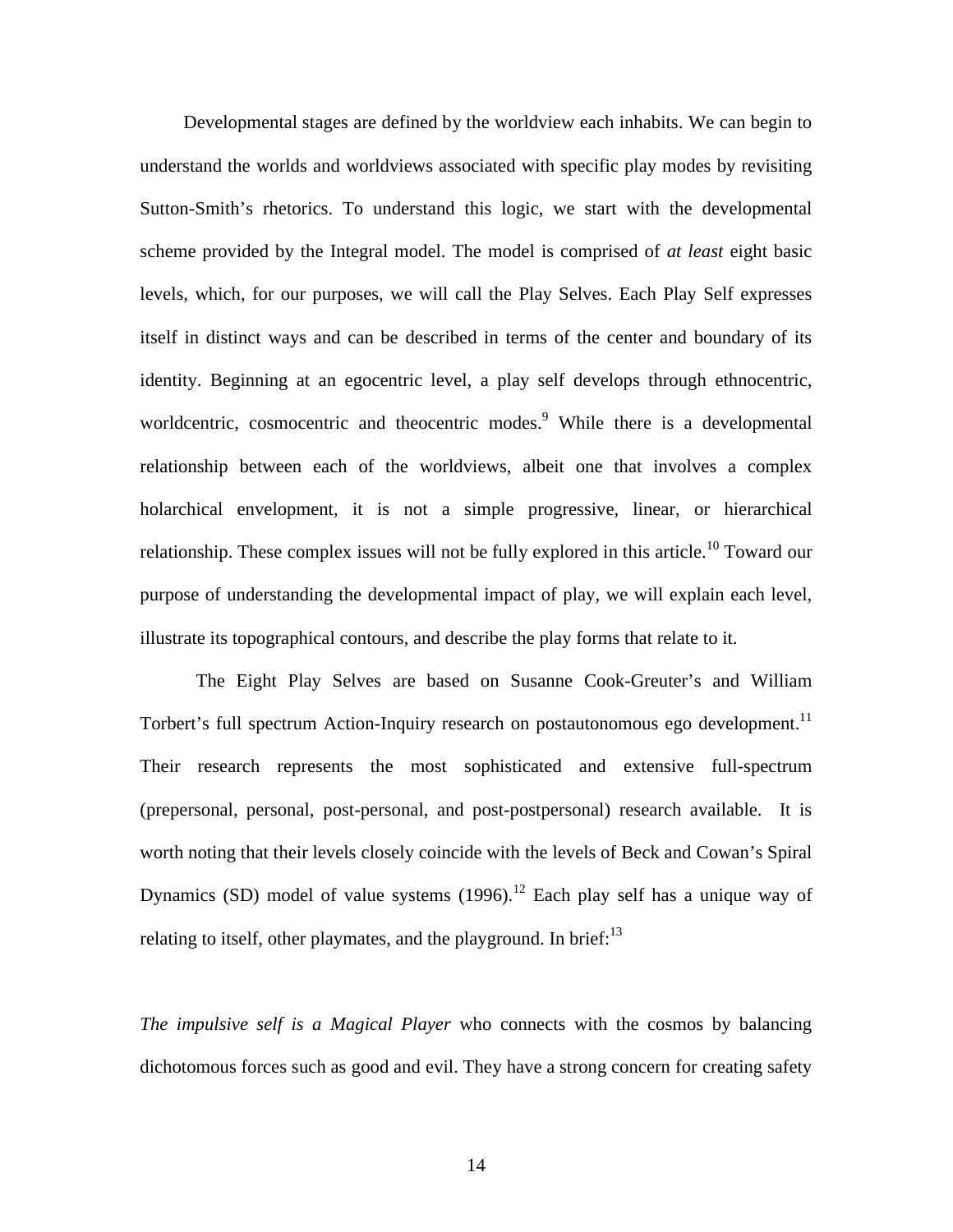and satisfying basic needs. The Magical Player has a sense of unlimited power combined with superstitious and magical notions. Their play is often highly repetitive. They view other people primarily as a source of self-gratification and feel confused and anxious by the complexity of the world.

*The self-protective self is an Aggressive Player* who is self-serving. Their play often takes the form of heroic acts. They identify the self in terms of its will, ideas, and wishes. Selfpreservation is central. They project all their feelings and rarely self-reflect. They think globally with many judgments and simple ideas. They see other people as competitors for space, goods, and dominance and have little capacity for insight into self and others. They often cross other's boundaries in a crusade of low trust and hyper-vigilance. They experience the world as a dangerous place filled with perilous risk.

*The conformist self is an Ordered Player* who is rule-oriented and concerned with group membership. They define themselves through others. They have no stable and clear boundaries between the self and the group. Projection and introjection are their common defenses. They suppress negative feelings and overemphasize positive ones. They have a strong need to be accepted and to reject those who do not conform to the group. They view their world through a concrete-literal lens.

*The conscientious self is a Status Player* who is defined by their orientation toward linear causality, objective (third-person) thinking, and a newly emerging separate self-identity, which lends itself to competition for status. The self has greater independence and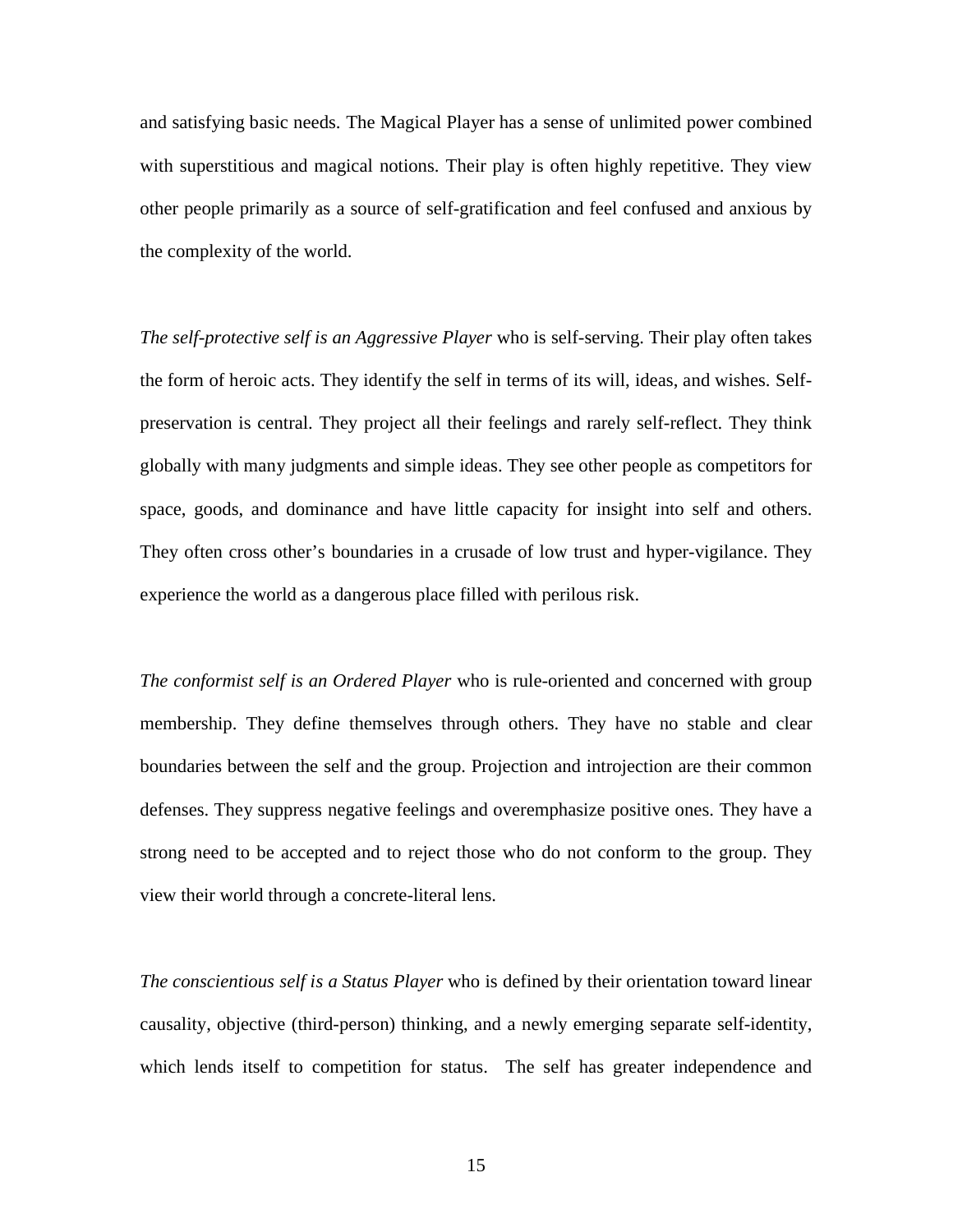confidence. There have an interest in their emotional life, though rationality is emphasized. They associate with others with similar goals and desires in life. They are drawn to achievement and accomplishing goals by being concise, efficient, and effective. They have a genuine interest in others, independent of their own needs and values. The world is experienced as predictable and measurable.

• *The individualistic self is a Sensitive Player* who emphasizes connectivity between people especially by sharing experiences, acknowledging contextual aspects of play (e.g., gender, class, race), and systemic dynamics of reality. They are aware of the observer and multiple viewpoints. They abandon objectivity and logic in favor of more holistic and organismic approaches. They value feelings and express them. They are aware of the conditioning dynamics of culture and context. They have the capacity to empathize with others and take their perspective. They understand their world is filled with diverse perspectives and competing truth claims.

• *The autonomous self is a Complex Player* who welcomes chaos and multiple variables in service of self-development. The Complex Player understands the self as embedded in many contexts and dimensions. They accept many aspects of self through a complex psychology that integrates shadow material. They tolerate others in spite of their negative traits and differences of opinions or values. They experience their world as multidimensional with overlapping contexts and systems.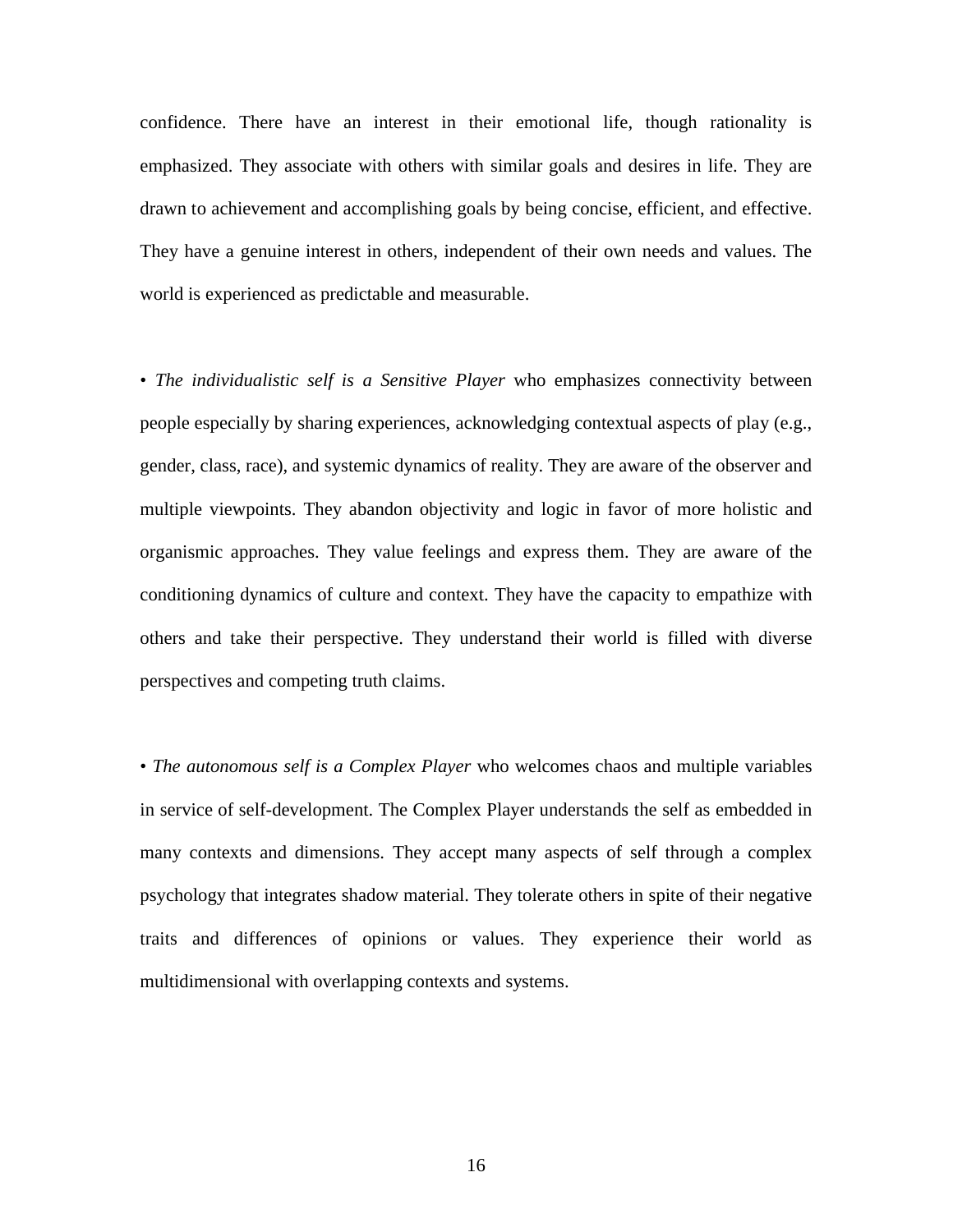• *The integrated self is a Dynamic Player* who integrates multimodal and multidimensional elements across contexts in service of humanity. They are aware of the subtle ways the ego filters experience. The Dynamic Player recognizes paradox and the limits of "mapping." They desire to work through their own limits and blind spots and increase their capacity to witness themselves in the moment. They understand others in developmental terms and encounter them without judgment. They have a profound understanding of other's complex and dynamic personalities. They experience the world as a place full of potential and paradox.

• *The construct-aware and ego-aware selves are combined as an Unitive Player* who is a transparent manifestation of Being, completely spontaneous and open. They have stable access to transpersonal realities such as the capacity to witness all experience and keep all boundaries open. They view others as manifestations of Being. They experience the world as an immanent expression of timeless Spirit (see Figure 5 below).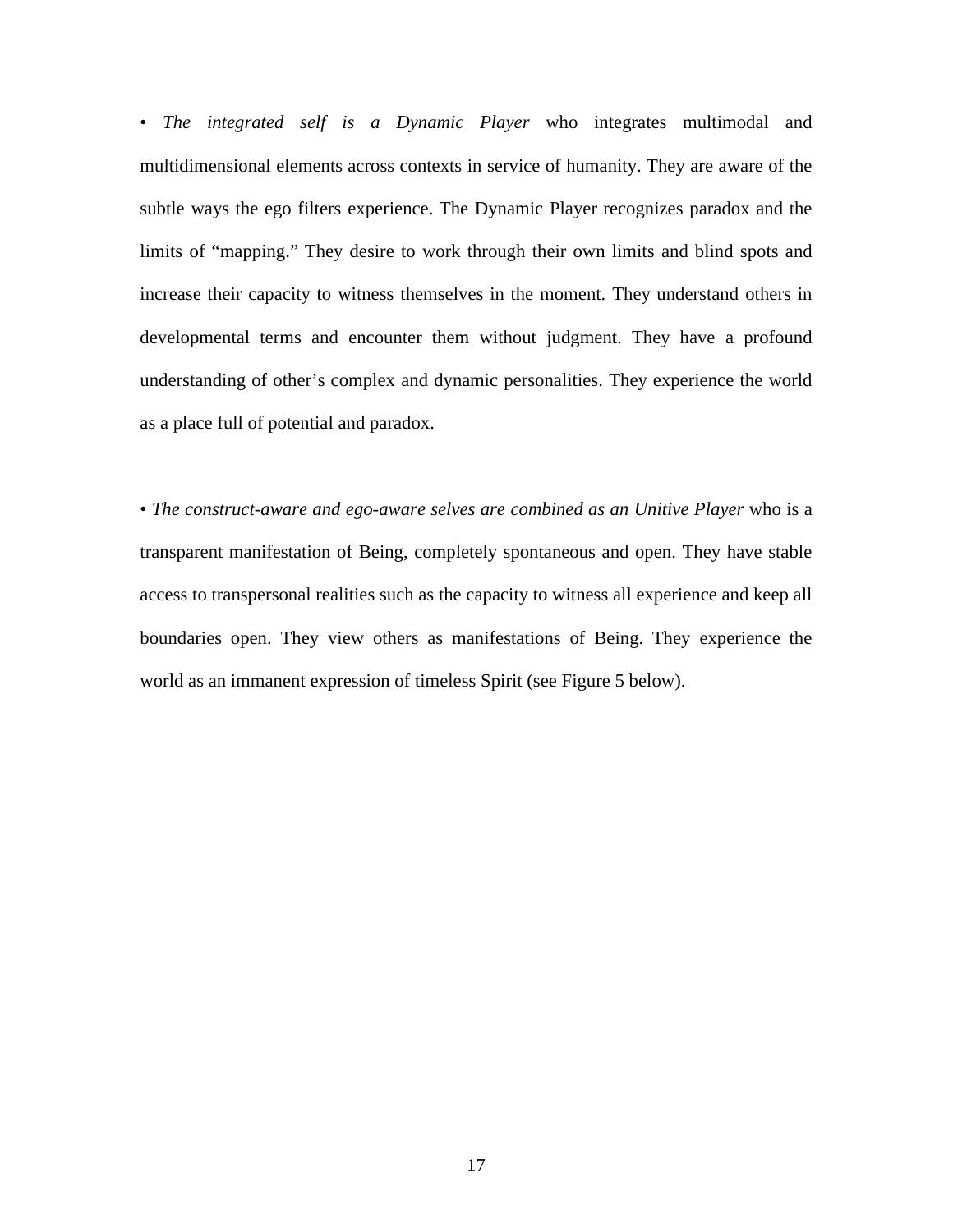| <b>Center of</b><br><b>Identity</b> | <b>Play Selves</b>              | <b>Style of Play</b>                      | <b>Examples</b>                                                                                                       | Worldview/<br><b>Cook-Greuter</b><br>/Piaget |
|-------------------------------------|---------------------------------|-------------------------------------------|-----------------------------------------------------------------------------------------------------------------------|----------------------------------------------|
| Theo-<br>centric                    | <b>Unitive Player</b>           | Spontaneous,                              | Identification with the play of<br>the world. Improvisation at                                                        | Trans-<br>Personal                           |
|                                     | Play as lila                    | witnessing, highly<br>creative, original, | psycho-spiritual levels -<br>Crazy wisdom, Yogic Play,                                                                | Ego- $&$ Const.                              |
| Cosmo-<br>centric                   | <b>Dynamic Player</b>           | and open.<br>Multimodal and               | Improvisation with<br>transformation. Meditation,                                                                     | aware<br>Post-post-<br>Personal              |
|                                     | Play as<br>transformative       | multi-<br>dimensionsal                    | holotropic breathwork,<br>Koans, inqury                                                                               | Integrated                                   |
| World-<br>centric                   | <b>Complex Player</b>           | Fast and                                  | Improvisation with the world,<br>improvisational movement                                                             | Post-<br>Personal                            |
|                                     | Play as chaos                   | unpredictable                             | and theater, multidimensional<br>simulations, virtual reality                                                         | Autonomous                                   |
| World-<br>centric                   | <b>Sensitive Player</b>         | Connecting and                            | Name games, ropes courses,<br>New Games, team building                                                                | Post-<br>personal                            |
|                                     | Play as<br>cooperation          | sharing                                   | exercises.                                                                                                            | Individualistic                              |
| Socio-<br>centric                   | <b>Status Player</b>            | Winning and                               | Video games, gambling,<br>poker, competitive sports,<br>games at fairs and carnivals,<br>Ropes courses (transitional) | Personal                                     |
|                                     | Play as<br>competition          | losing                                    |                                                                                                                       | Conscientious                                |
|                                     |                                 |                                           |                                                                                                                       | Piaget:<br>Form-Op                           |
| Ethno-<br>centric                   | <b>Ordered Player</b>           | Following the                             | Board games, collecting<br>things, hobbies, card games,                                                               | Personal                                     |
|                                     | Play as structure               | rules                                     | intellectual games. Mensa.                                                                                            | Conformist                                   |
|                                     |                                 |                                           |                                                                                                                       | Piaget:<br>Con-Op                            |
| Ego-centric                         | <b>Aggressive Player</b>        |                                           | Survivor, war games,<br>chicken, drinking games,                                                                      | Pre-personal                                 |
|                                     | Play as conquest                | Acts of heroism                           | boxing/fights                                                                                                         | Self-protective                              |
|                                     |                                 |                                           |                                                                                                                       | Piaget:<br>Pre-op                            |
| Ego-centric                         | <b>Magical Player</b>           | Balancing good                            | Dungeons and Dragons,<br>Fantasy games, Divination:                                                                   | Pre-personal                                 |
|                                     | Play as connection<br>to cosmos | and evil                                  | Runes, Tarot, magic tricks,<br>Charms, rituals                                                                        | Impulsive                                    |
|                                     |                                 |                                           |                                                                                                                       | Piaget:<br>Sensorimotor                      |

*Figure 5:* **The Eight Play Selves**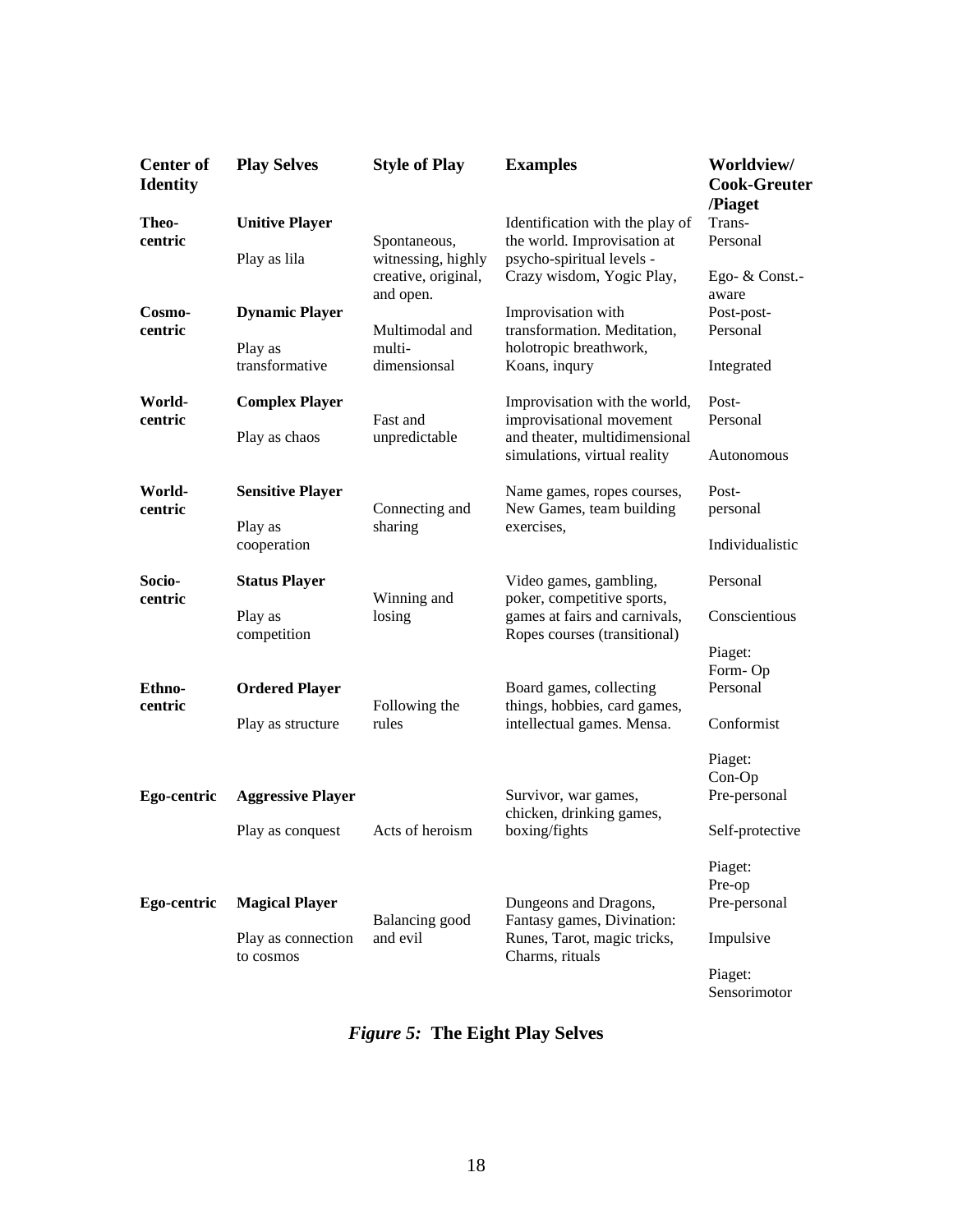Each Play Self becomes capable of and attracted to qualitatively different types of play. Its worldview has a language of its own and defines what is and is not play differently. For example, an Ordered Player enjoys playing when the rules are clear and people follow them. Whereas, a Sensitive Player finds more value in play that connects people regardless of whether the rules are well-defined or obeyed.

It's important to recognize that each play form does not strictly correlate with a particular worldview, but can be played from within a wide range of perspectives. The Dalai Lama might enjoy a game of poker as much as Mike Tyson, but from within a different worldview. But, generally speaking, each developmental stage really only deeply enjoys the forms of play that match their own and prior stages of development. In other words, each developmental stage transcends and includes the play forms of the prior ones. Playing games that emerge out of stages far more developed than our own simply has no appeal. We can't imagine why anybody would enjoy them. A Status Player is as interested in play that helps liberate all beings as a Magical Player is in playing the stock market.

The levels of development also reflect different centers of concern and identity. Each establishes the motivation, intention, and scope of engagement (i.e. with whom, for what, and why we are playing). In egocentric play, which includes the Magical and Aggressive Player, the player considers the other an object and plays only for the benefit of him/herself. In ethnocentric play, which includes Ordered Play, the player plays to be part of the group and to strengthen the bonds of community. In the next stage, sociocentric play which includes Status Play, the player plays to win, whether for him/herself or for a larger affiliation such as one's company or country. In worldcentric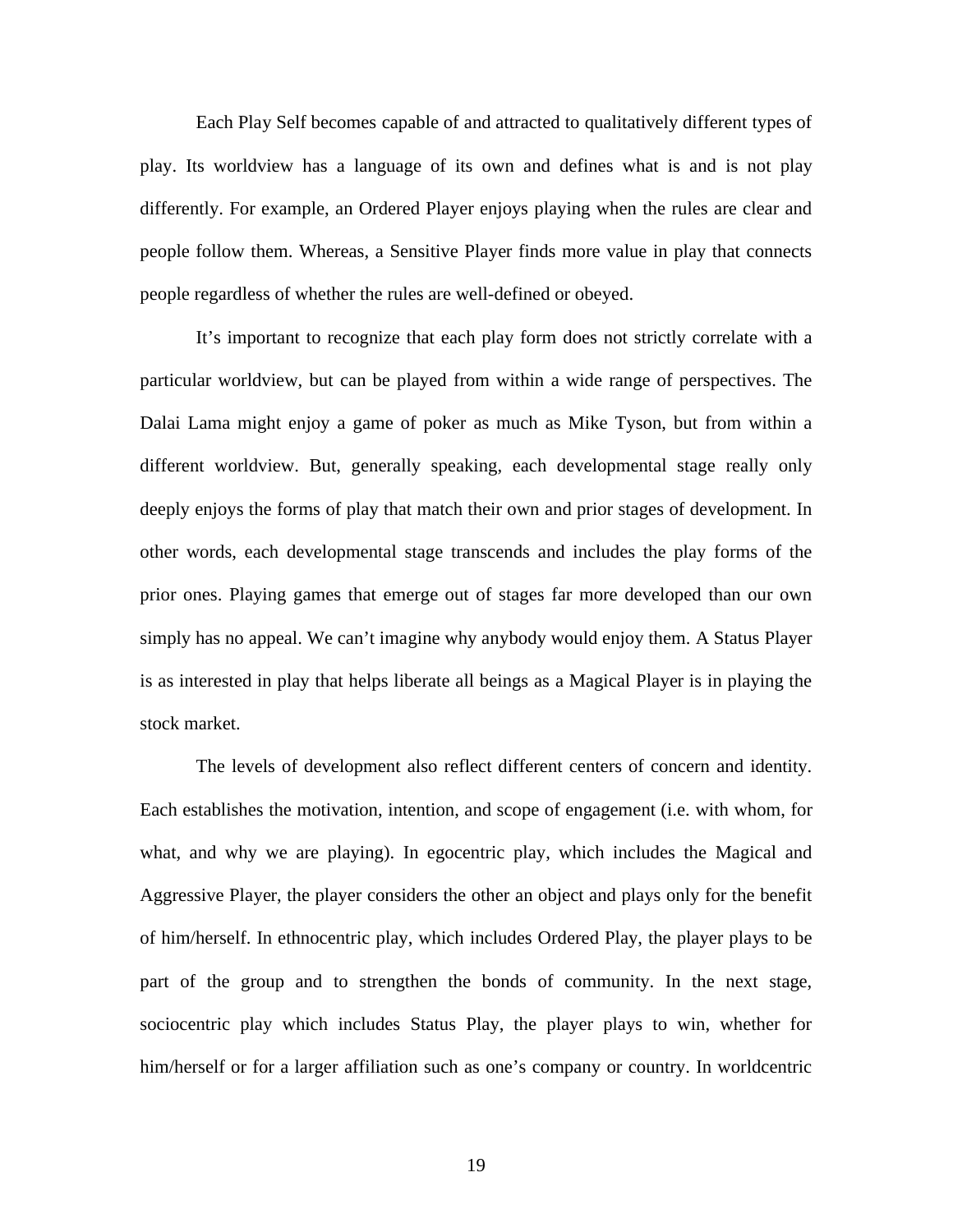play, which includes the Sensitive and Complex Players, play occurs in service, whether directly or indirectly, to humanity and the inclusion of the diversity of play members. In cosmocentric play, which includes the Dynamic Players, people play to transform themselves in service of self, other, and world. In theocentric play, Unitive Players play with and for the purpose of liberating all beings.

As the figure illustrates, specific play forms tend to reinforce, reflect, and support specific worldviews. Ordered Players are at the concrete operational stage of cognition and therefore enjoy board games because they appreciate that all players are held accountable to the same rules. Status Players, at the formal operations level of cognition, prefer more individualistic or abstract play like rock climbing or entrepreneurial business ventures. They like play that allows them to express, assert, and be rewarded for their individuality.

Since anybody can engage in the same activity but for very different reasons and from very different perspectives, it is not uncommon for players in the same game to represent a broad range of developmental levels. As a result, they may have different needs, goals, and views of their mutual play. If a Status Player and a Sensitive Player are both playing a game of lawn darts the former will probably be striving to win while the latter will probably be seeking connection. This might work as long as the Status Player wins, but even so, the difference in worldviews can lead to conflicts and/or misunderstandings, should the Status Player lose too often and/or the Sensitive Player's need for connection remain unsatisfied.

The quality, subtlety, and nature of the same play form may also change when engaged from different developmental stages. For example, from the perspective of

20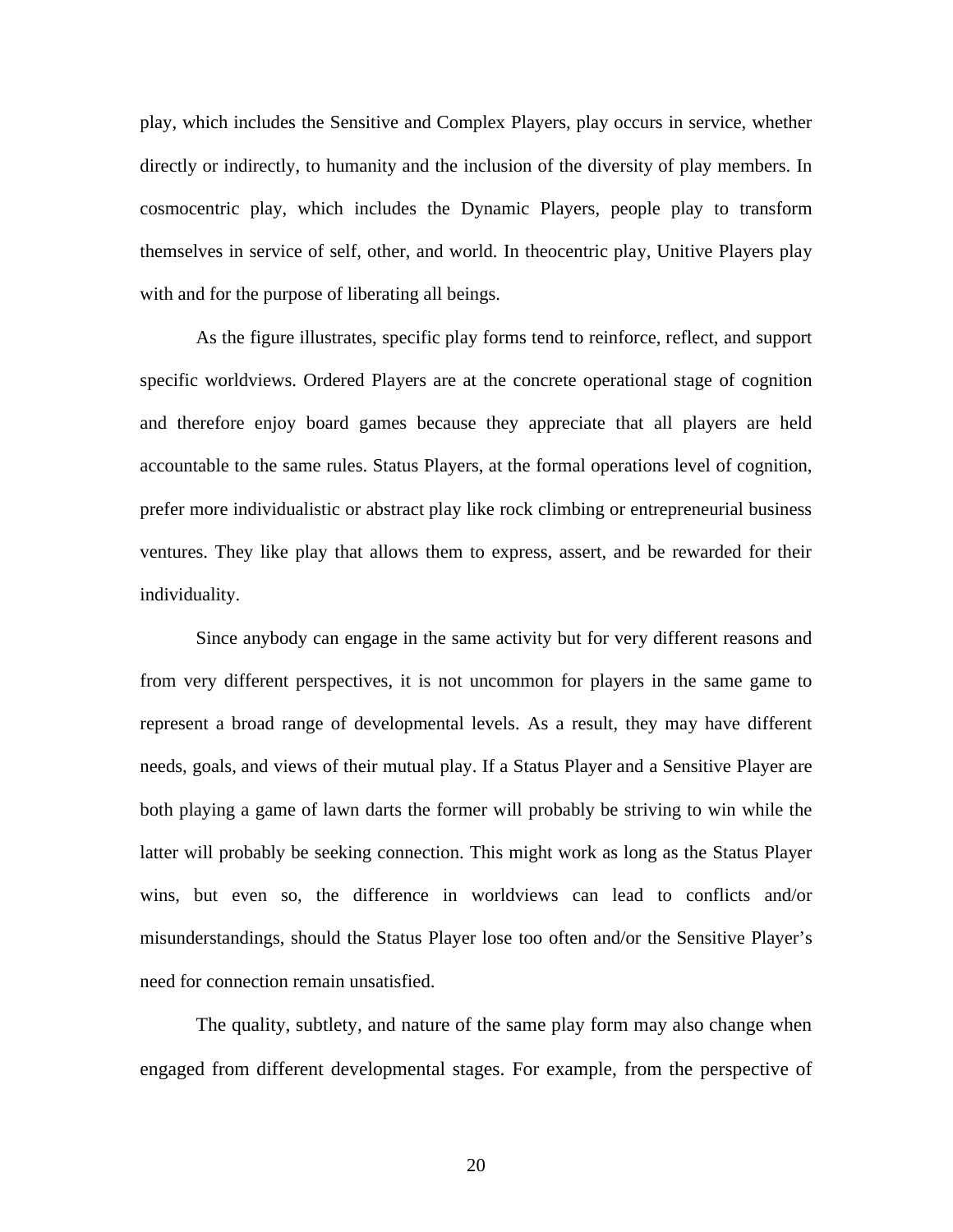the Aggressive Player, sexual play is an act of domination and control. For the Sensitive Player, it is an act of intimacy. For the Unitive Player, it is an act of communion with the divine. As development increases, sensitivity increases in the physical, emotional, and spiritual body, making deeper communion possible. Sex can be a pre-personal, personal, and a transpersonal play encounter depending on the level of development of the players.<sup>14</sup>

As we see in the diagram, Piaget's stages of play help describe the cognitive development of the first four Play Selves with Magical and Aggressive Play correlating with the preoperational stage, Ordered Play with the concrete operational stage, and Status Play with the formal operational stage. These first four stages make it possible to describe and understand 85% of the human population, which exists within pre-personal and personal modes of being (Cook-Greuter, 2002). However, that leaves out the 15% who are manifesting post-personal and trans-personal forms and perspectives of play. These play forms and perspectives are at the leading edge of our evolutionary potential and must be included in any full topography of play, which is why Cook-Greuter's developmental research is so helpful to an Integral approach to play.

Sutton-Smith's work comes closer than any other play theorist's in recognizing the full spectrum of play, though he limits his interpretation to include only the ancient (pre-personal) and modern (personal) stages of development. What is striking to us about this cartography is that it correlates very strongly with an understanding of ego development in individuals and worldview development in cultures and communities (see below).

21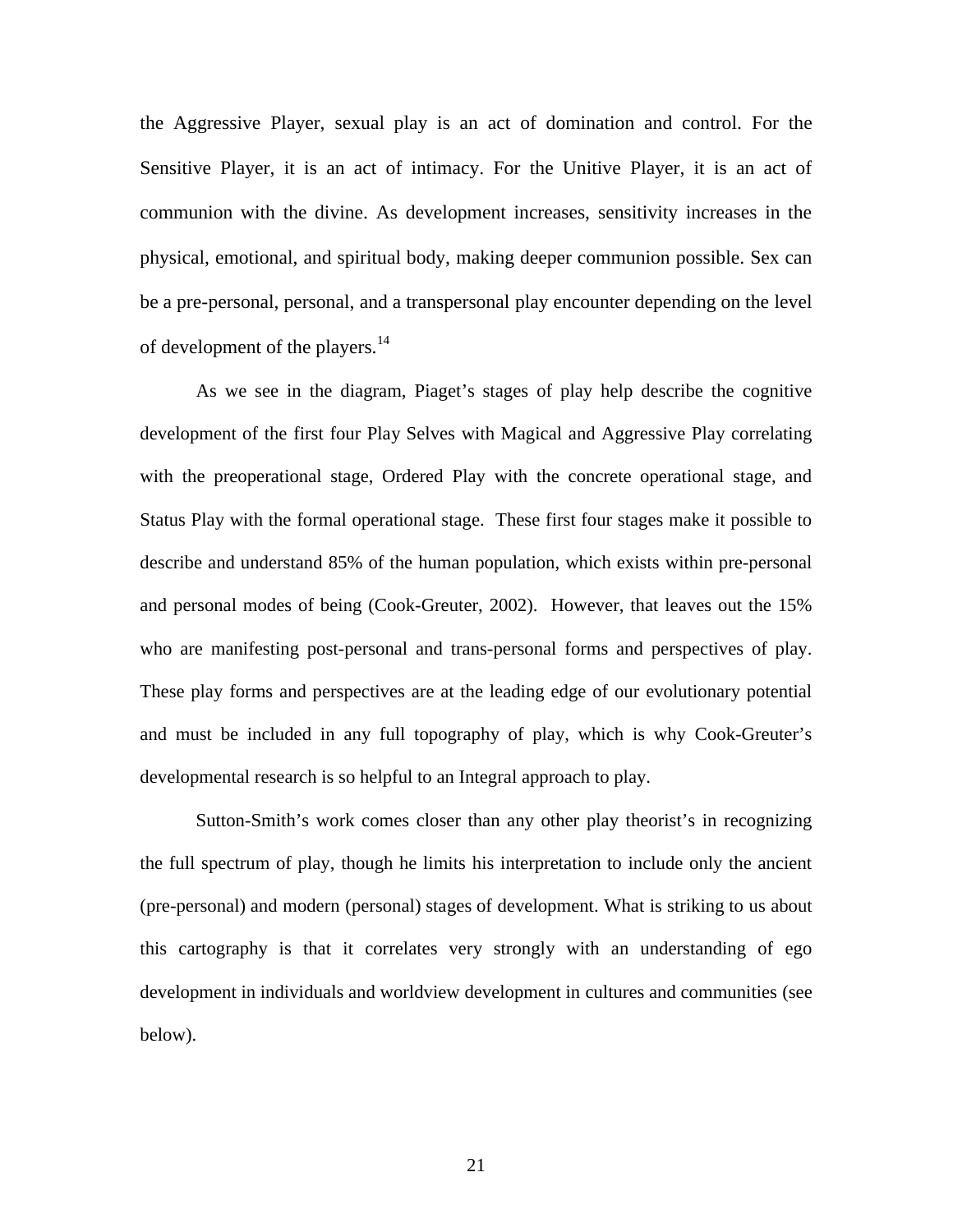Yet Sutton-Smith appears to be unaware that his framework provides suggestive evidence for the evolutionary unfolding of play perspectives. So, while a strict interpretation through a developmental lens of Sutton-Smith's would not be justified, given that he is using his categories in a much looser sense, his work does bring us closer to understanding the relationship between individual and collective development in the context of play forms and theories. A developmental perspective not only shows a vertical relationship between these seven worldviews, but also reveals the logic that connects them. We expand the interpretation of some of the rhetorics to reflect their presence in post-personal transpersonal stages of development and their correlations with the Play Selves (see Figure 6 below).

| <b>Developmental</b> | <b>Play Rhetoric</b>            | <b>Play Self</b>         |
|----------------------|---------------------------------|--------------------------|
| stage                |                                 |                          |
| Transpersonal        |                                 | Unitive Player           |
|                      | Play as frivolity               | <b>Dynamic Player</b>    |
| Post-personal        | Play as Self                    | <b>Complex Player</b>    |
|                      | Play as imagination             | <b>Sensitive Player</b>  |
| Personal             | Play as self & Play as progress | <b>Status Player</b>     |
|                      | Play as identity                | <b>Ordered Player</b>    |
| Pre-personal         | Play as power                   | <b>Aggressive Player</b> |
|                      | Play as fate                    | <b>Magical Player</b>    |

#### *Figure 6***: Play Rhetorics in the Developmental Model**

The rhetoric of *play as fate, power,* and some aspects of *play as identity*, and *frivolity* all fit within the pre-personal worldview. Play as identity can be as true for a mythic culture centered around festivals and rituals as it is in a highly bureaucratic culture centered around loyalty to the firm and its membership in the country club, regular golfing, and barbeque parties, etc. Play as frivolity is really the play of the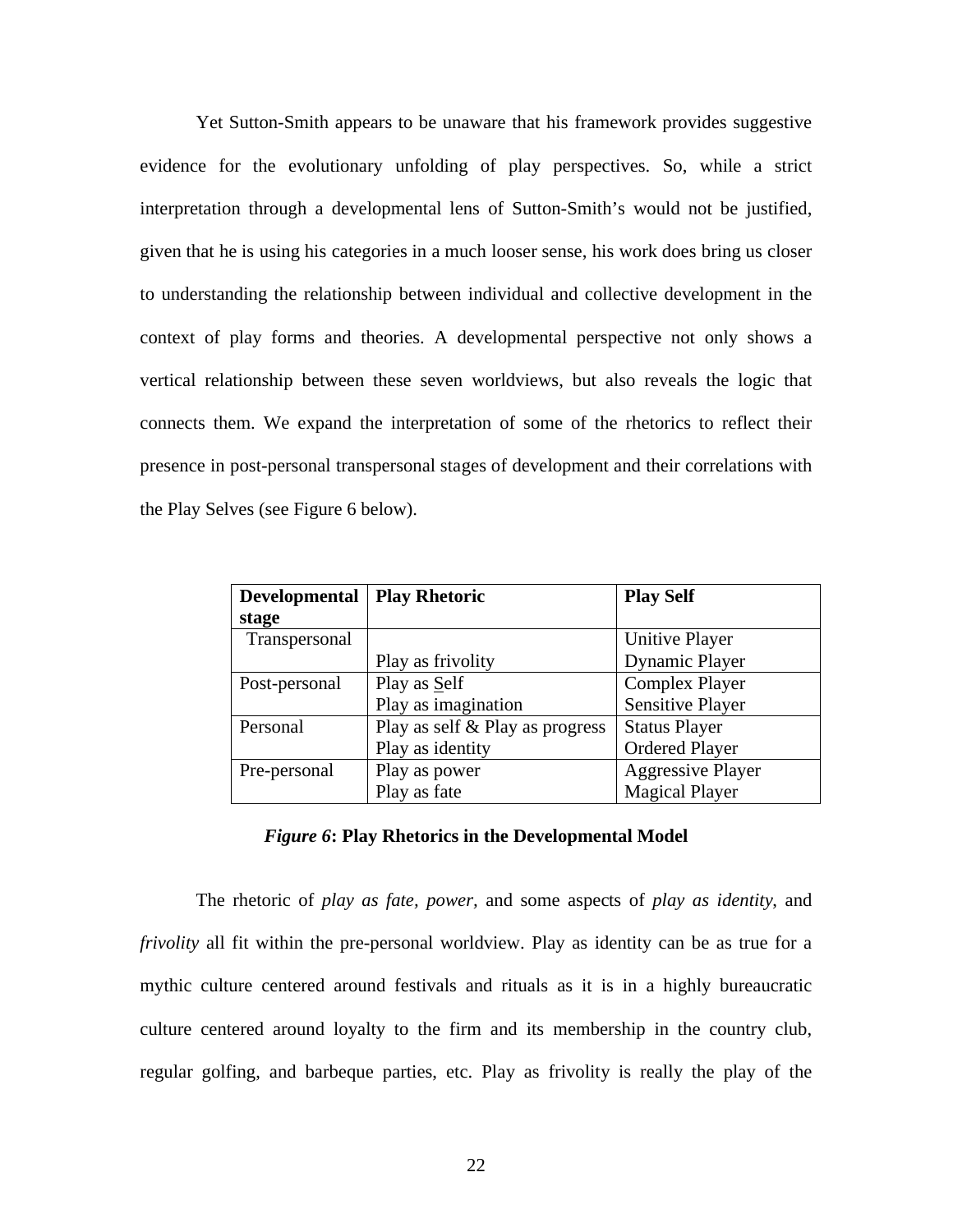outsider, the children, crazy people, elderly, or marginalized racial groups at any developmental stage. The rhetoric of *play as self* and *play as progress* as well as aspects of *play as identity* primarily express the personal worldview, while some aspects of the *play of imagination* and again *frivolity* express post-personal worldviews. In a postpersonal expression of *play as imagination*, the identity is expanded through the imagination. We imagine playing with creatures very different from ourselves, whether they are children of future generations or non-human species.15 The *play of Self* (capital "S") (to expand Sutton-Smith's original category), is another post-personal worldview that deliberately expands the sense of identity and includes meditation, breathwork, inquiry or psychotropic drug use, to name a few. Aspects of Sutton-Smith's rhetoric of frivolity reaches transpersonal dimensions in its ability to play with any rules of the game, including those of rational discourse or even, ultimately, physics. The remarkable correlations between the play rhetorics and the Play Selves serve to highlight that Sutton-Smith's work has an implicit developmental dimension.

### **The Dignity and the Disaster**

It is important to realize that even though each stage represents an increase in consciousness, each play self can have both a healthy and an unhealthy expression. With development comes power and the potential to use it for the benefit or the detriment of ongoing play. While the dignity can be greater for each stage, so can the disaster. We do not develop in linear progression equally through all lines of development (as we will discuss below). Some lines develop more quickly than others and provide resources that can be co-opted by less developed aspects of the self. Increasing capacities for complex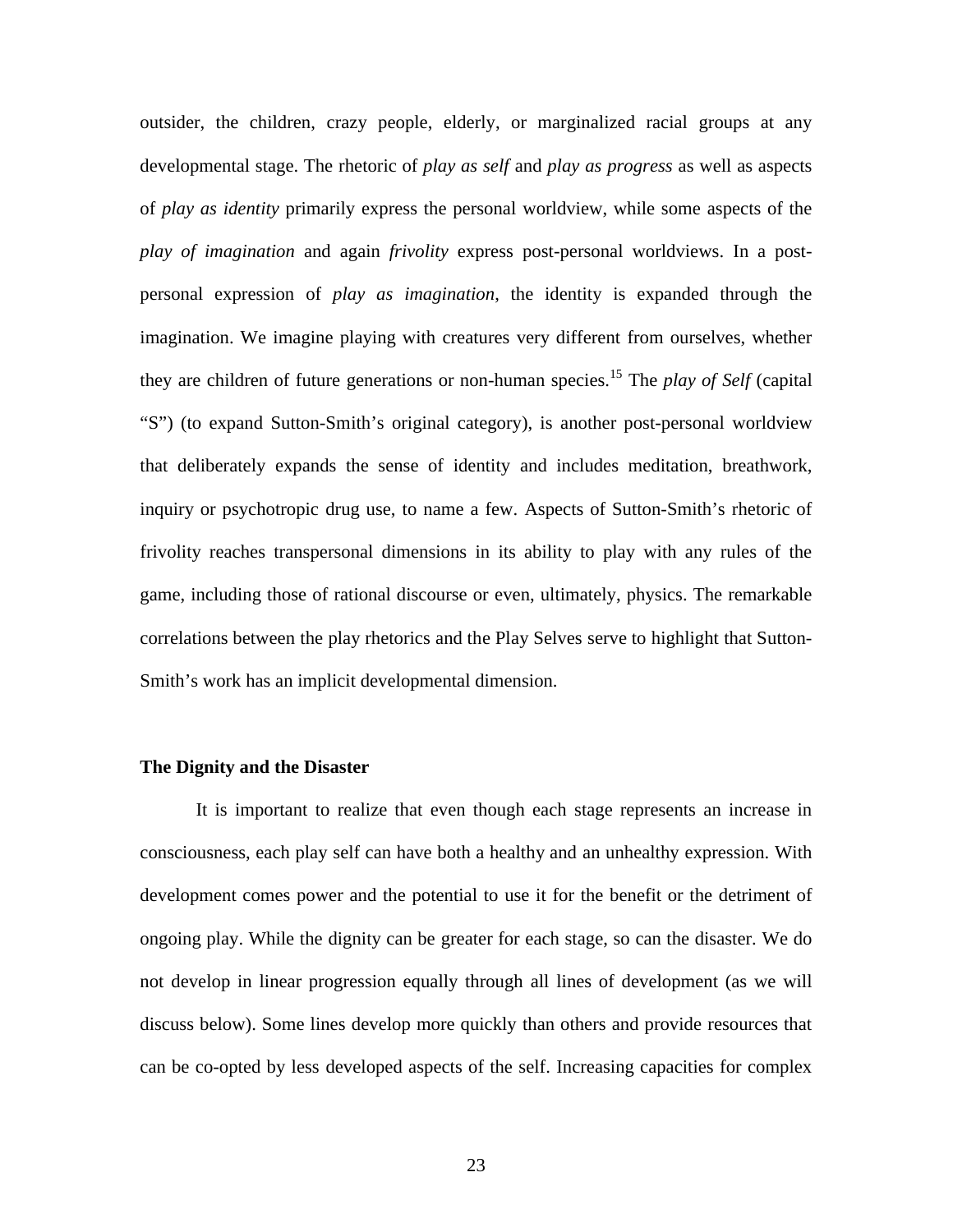play brings mastery over greater dimensions of experience and behavior. We can use this mastery in the service of greater play for all or it can supply the narcissistic needs of a less developed or ego-centric aspect of the self. For example, the shadow of Sensitive Play is its intolerance toward people who do not like to bond through play. There is arguably less virtue in the disaster of this more developed expression than in the dignity of the less developed Status Player who encourages an individual to trust herself on a ropes course.

The Play Self is in its dignity when the play serves the freedom and increasing potential for play and playfulness. The disaster of each play self occurs when the expanded play sphere is brought into the service of the ego or ethno-centered need. An activity stops being play when it loses either its voluntary nature either for the player (through compulsion, habit, or unconsciousness), or for the participants (when they become objects of derision). In its dignity, a play self plays with the world as a subject, while in its disaster it plays with the world as an object (see Figure 7 below)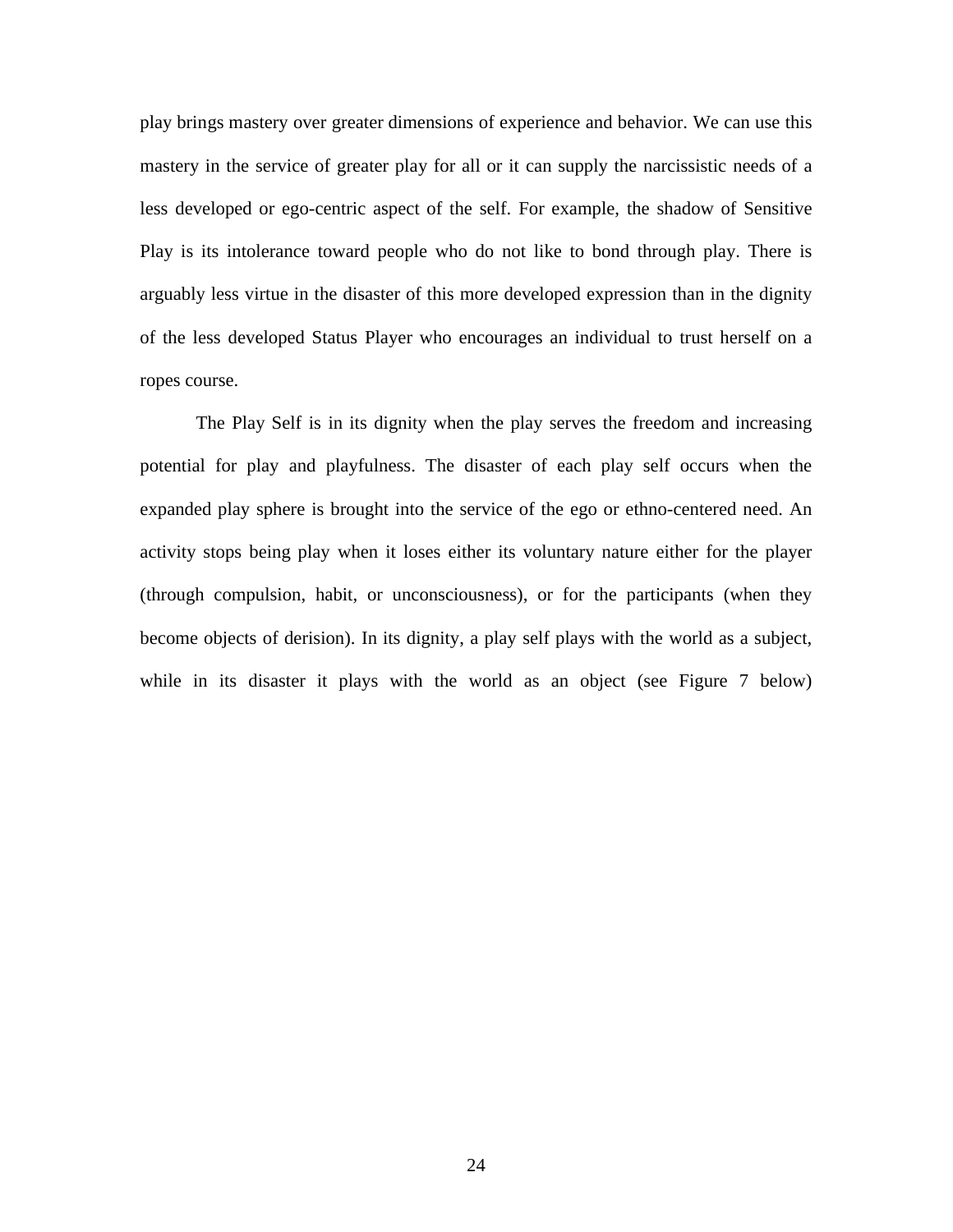| <b>Play Selves</b>       | <b>Disaster</b>                               |  |
|--------------------------|-----------------------------------------------|--|
| <b>Unitive Player</b>    | Manipulation of subtle energies, and          |  |
|                          | people's spiritual longings for personal gain |  |
| <b>Dynamic Player</b>    | Manipulation of the complexity of the         |  |
|                          | situation for personal gain                   |  |
| <b>Complex Player</b>    | Using awareness of others' weakness           |  |
|                          | against them.                                 |  |
| <b>Sensitive Player</b>  | Intolerance of lack of participation          |  |
|                          |                                               |  |
| <b>Status Player</b>     | Being deceptive, opportunistic,               |  |
|                          | manipulating others for their own gain        |  |
| <b>Ordered Player</b>    | Rigidity, exclusivity, intolerance<br>of      |  |
|                          | individuality                                 |  |
| <b>Aggressive Player</b> | Cruelty, incapacity for empathy               |  |
|                          |                                               |  |
| <b>Magical Player</b>    | Unnecessarily suspicious                      |  |
|                          |                                               |  |

*Figure 7:* **The Disasters of Play Selves**

All eight of the Play Selves have strengths and weaknesses. They all have an appropriate Play ethos within their worldview and the capacity to be unplayful. Making the distinction between the "dignity and disaster" of each Play Self can provide a nuanced framework for analyzing play.

As we have already seen, play possibilities develop along at least two different axes. Horizontal play broadens the range or diversity of play forms, while vertical play increases the complexity. Horizontal play forms may generate skills, discovery, art, humor, or simply provide relief and release, but they do so from within the same level of consciousness, maintaining and broadening rather than deepening the players' range of movement. Vertical play, on the other hand, transforms the player, the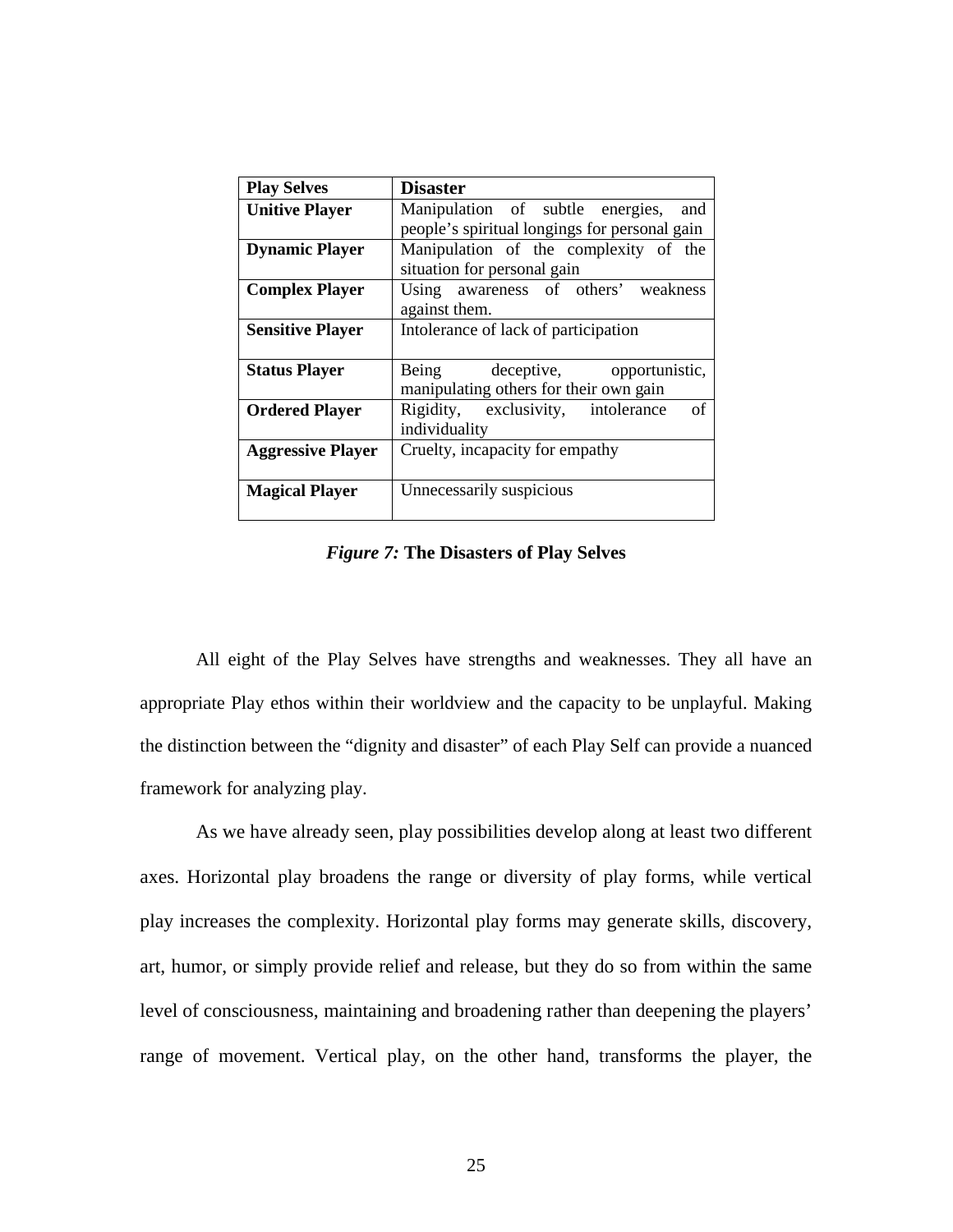playmate, and the playground by widening the identity and sensitivity of the self and community.

Each stage represents new degrees of freedom to play in an expanded playground, having "cast off" the constraints of the prior level. The more we develop, the more we open to and identify with the deep play that is at the core of reality. As the player evolves, facets of the self which were once suppressed, unconscious, or latent, blossom into play, increasingly integrating the whole self and the whole the world. Our participation in the world is a function of our freedom, which is the same as our capacity to play. As we develop we can engage more (play)fully, joyfully, and effectively in the world. The playground grows both wider and deeper and the range of movement, interest, and capacity to respond creatively, that is, playfully, increases. Identified with an egoic self, we play to increase possibilities only for ourselves, but when identified with the larger life our play increases the possibilities for all of life, until the self and all of existence converge in the ecstatic play of evolution itself.

As the play evolves, an important distinction emerges between what philosopher James Carse calls finite and infinite play (1986). In finite play, the rules are rigid, not everybody plays, and the purpose of the play is to win. In infinite play, the rules are flexible, everybody is included and the purpose is to continue the play. Development can be seen as the movement across a spectrum from finite to infinite play, from contraction to spaciousness, with a threshold at the worldcentric stage in which the play moves distinctly toward infinite. We can define the spectrum in terms of the following characteristics and psychological elements.

### **Finite Play to Infinite Play**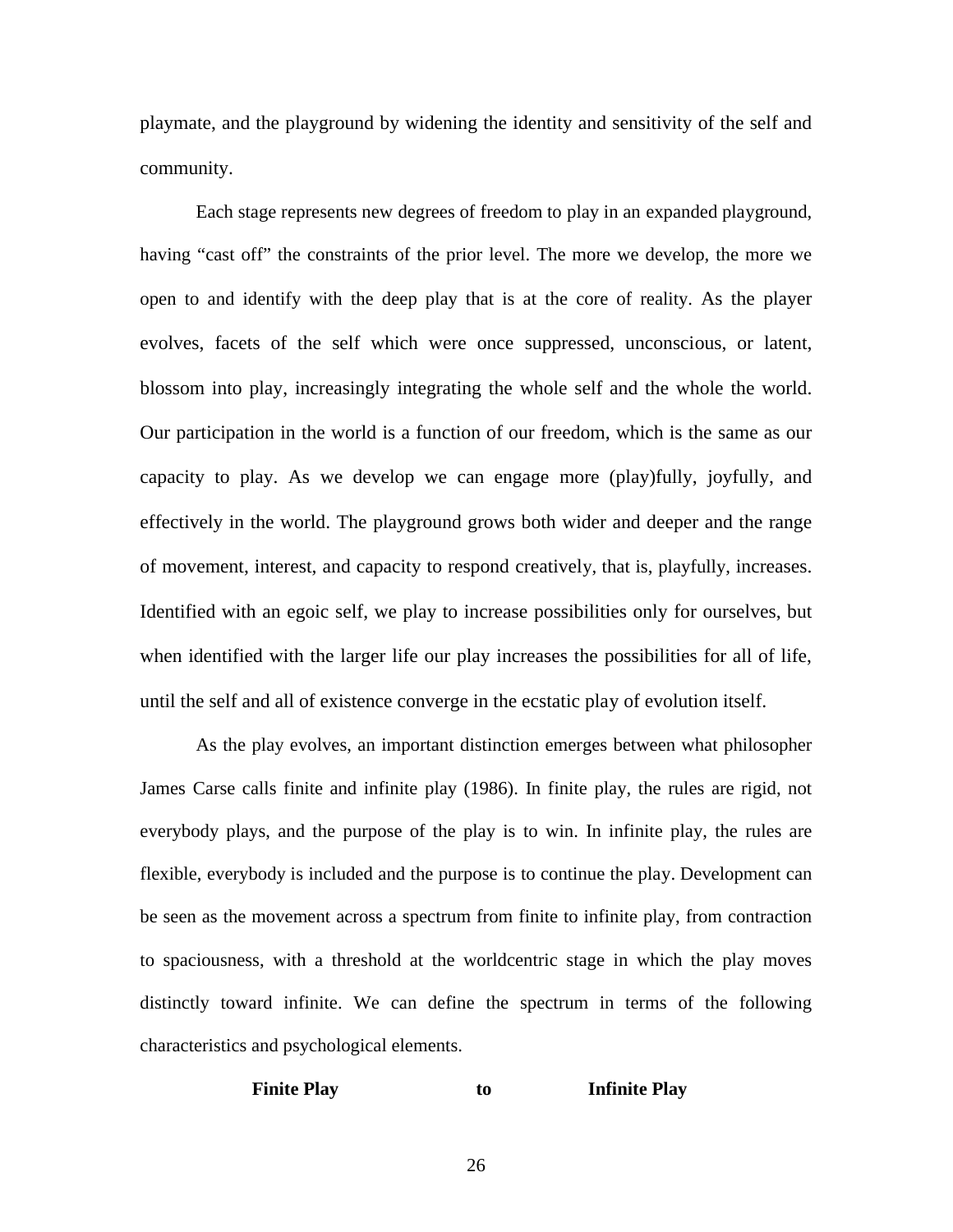Ego-centric Theo-centric Low sensitivity High sensitivity Destructive Creative Undifferentiated High agency Disconnected High communion Unplayful Playful Prepersonal/personal Transpersonal Bound/inhibited Free Low risk High risk

This is in no way a linear progression. In fact, prepersonal developmental stages are marked by high communion and low differentiation, while personal stages are characterized by high differentiation and low communion. But it is true that transpersonal stages more fully synthesize the two. Characteristic of infinite play is a high degree of individuality, communion, sensitivity, and creativity. At the infinite side of the play spectrum, we recognize our own infinite nature—that we are simultaneously the playground (of being), all the playmates within it, and, at the same time a completely unique and differentiated expression. We perceive the universe as one great big divine rumpus in a constant state of boundary bending, evolving play.

#### **Lines of Development**

In the Integral model, stages of development consist of lines of development. These are the particular capacities and sensitivities that comprise consciousness. These lines can also be understood as sensitivities, intelligences, or capacities. As we transform, our sensitivity increases and as we cultivate sensitivities we transform. Sensitivity defines what we can perceive and how we respond.

Through play, we open to a broader range of experiences than we normally allow. New experiences challenge us to develop new sensitivities. Play increases sensitivity by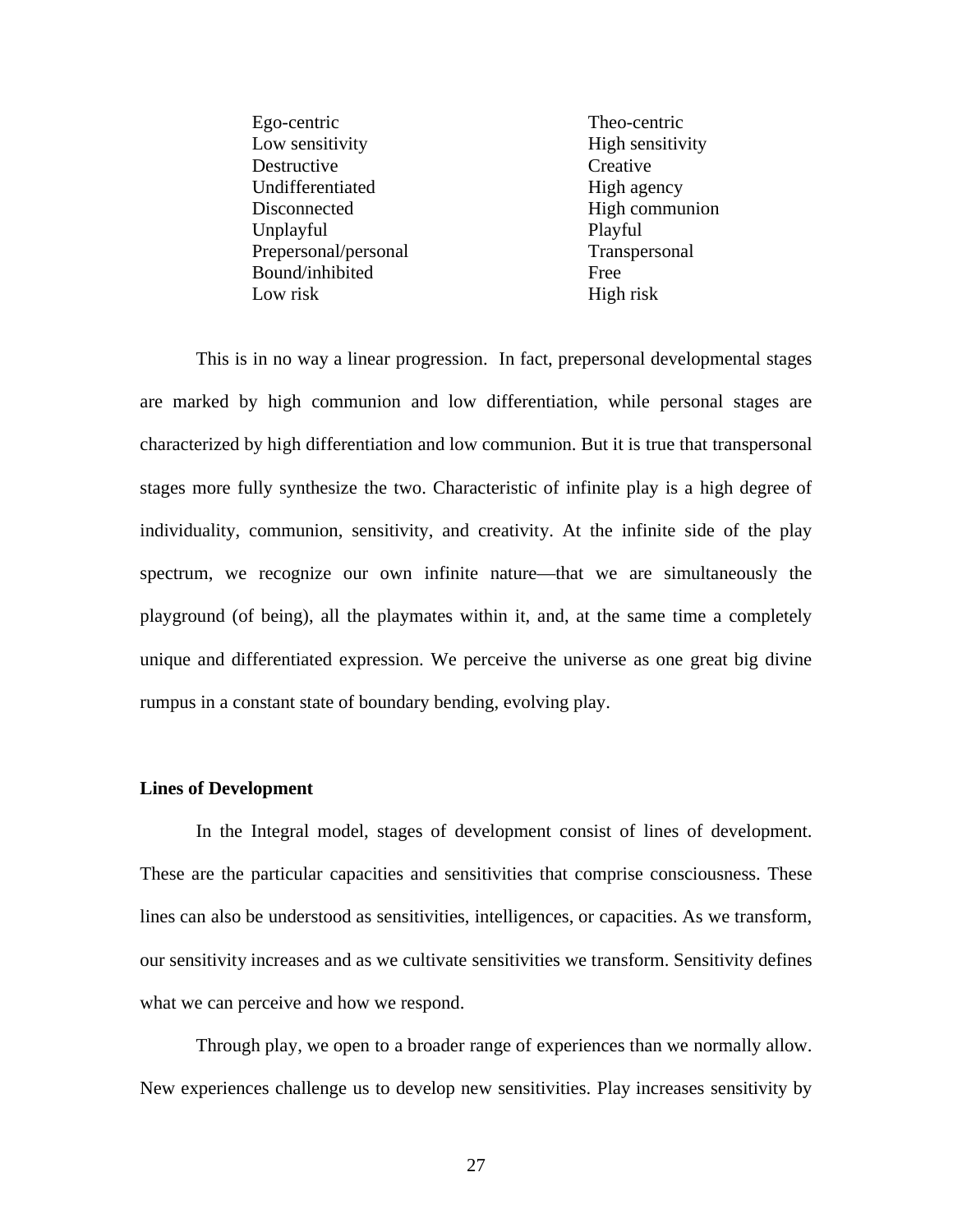expanding the bounds of our experience and providing opportunities to experiment with different perspectives and responses. The following diagram provides examples of some of the capacities play helps cultivate. These include sensitivity to ourselves (emotions), each other (interpersonal), the good (morality), the true (cognition), and the beautiful (aesthetics).16 Because of the embodied nature of play, we also add to this list, the sensitivity to movement (kinesthetic). Different play forms help develop different capacities and contribute unique features to play and our development (see Figure 8 below).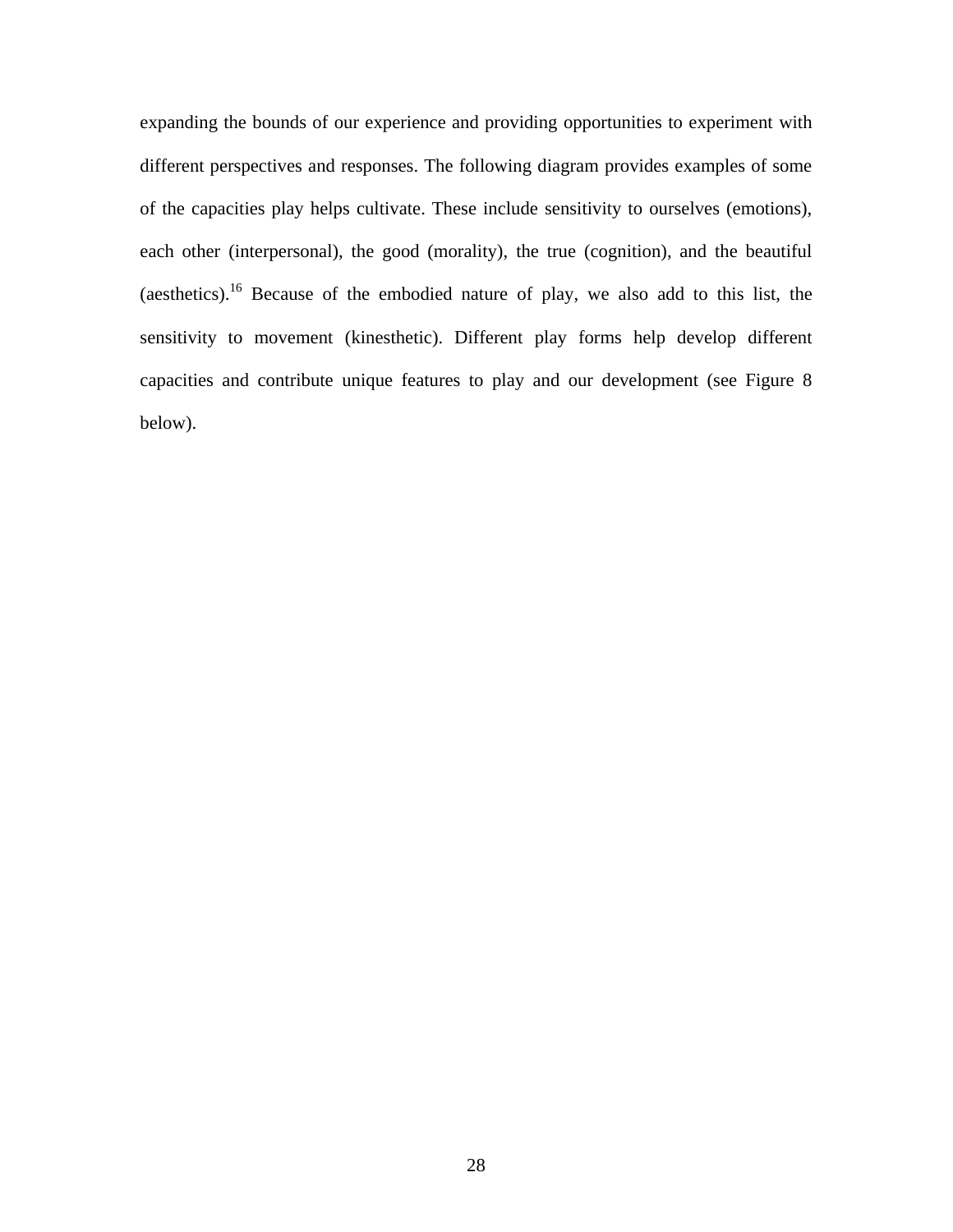| Capacity                                            | <b>Play forms</b>                                                                                                            | <b>Effect</b>                                                                                                                                                                                                                                                       |
|-----------------------------------------------------|------------------------------------------------------------------------------------------------------------------------------|---------------------------------------------------------------------------------------------------------------------------------------------------------------------------------------------------------------------------------------------------------------------|
| <b>Emotional</b><br>"How do I feel?"                | Hobbies, imagination, solo<br>adventures, expressive arts,<br>sharing,                                                       | Play enables us to safely explore<br>vulnerable emotional states and open to the<br>impulse life.                                                                                                                                                                   |
| <b>Interpersonal</b><br>"How should I<br>interact?" | Social play, rough and<br>tumble games, telling jokes,<br>festivals                                                          | Play requires restraint, cooperation, and<br>awareness of others' comfort threshold.<br>Play increases the capacity to take the role<br>of the other.                                                                                                               |
| <b>Moral</b><br>"What is right?"                    | Competitive and cooperative<br>games, team sports,<br>gambling, card and board<br>games, thought experiments                 | Play teaches us to do what is good for the<br>play. Cheating compromises play. The<br>game can only be played if rules are<br>followed and the players serve the play<br>community. The more cooperation a play<br>mode requires, the more it develops<br>morality. |
| Cognition<br>"What is?"                             | Scientific exploration and<br>discovery, observation,<br>debate, role-playing,<br>perspective taking, riddles,<br>mind games | Exploratory play allows us to explore<br>questions and take perspectives. Through<br>play we discover the patterns and<br>principles that create a sense of coherence<br>in our world.                                                                              |
| Aesthetic<br>"What is<br>beautiful?"                | The arts, improvisation, make<br>believe, interior decorating,<br>theater, cinematography,<br>writing                        | Play cultivates a sense of symmetry, grace,<br>economy, originality, and focus that make<br>an object beautiful, makes play playful.                                                                                                                                |
| <b>Kinesthetic</b><br>"How do I move?"              | Miming, improvisation,<br>sports, dance, movement,<br>ropes courses                                                          | Play occurs within a flow of engagement in<br>which the timing either maintains or<br>detracts from the flow. Timing determines<br>the effectiveness of any performative act.                                                                                       |

### *Figure 8:* **Lines of Development and Play**

While we include the sense of timing in the capacity of movement, timing is best understood as a combination of a number of different lines and capacities, including the kinesthetic, aesthetic, cognitive, and interpersonal. These capacities are combined in different ways depending on the context. For example, the timing of a well-placed joke in social situations requires different sensitivity from the timing of a batter hitting a baseball, or the timing of a dramatic theater piece. Timing is crucial to play. The more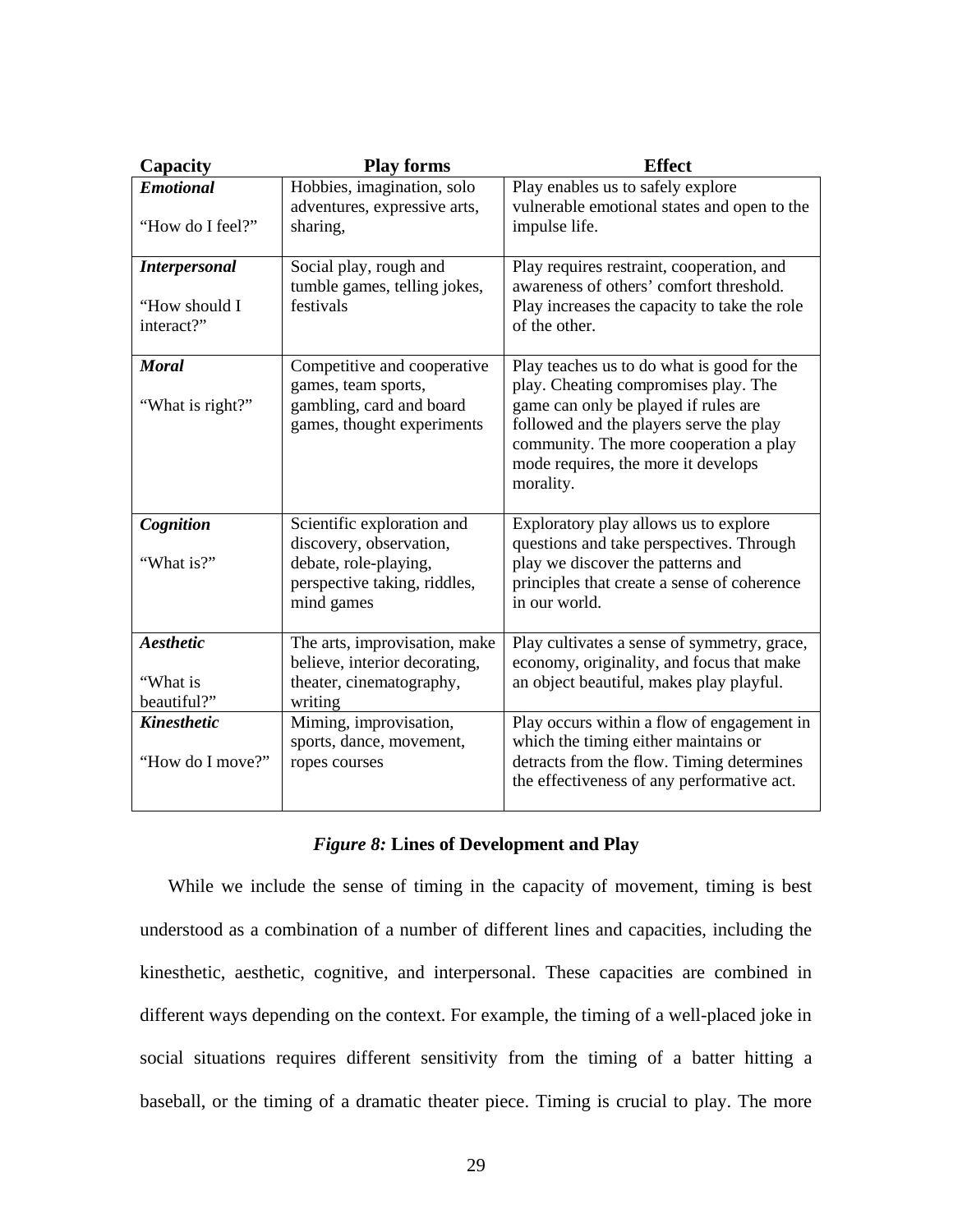complex consciousness is, the more capable it is of skillful, appropriate, and beautiful timing. Bill Torbert (2002) emphasizes the importance and developmental dimension of timing in his notion of "timely action" which is an expression of Dynamic Play.

All these sensitivities form the basis of both good play and a healthy world. Here we get a clearer sense of the integrative function of play. Through the capacities it cultivates we are able to play more harmoniously within ourselves, with others, and the whole world.

Consciousness evolves toward increasing capacity for creative participation in greater dimensions of reality. In other words, evolution moves toward increasing playfulness in an expanded playground. As we have already discovered, we develop to become more harmonized and differentiated individuals with more flexible and integrated psyches capable of perceiving and playing with greater dimensions of reality. That is, we come to resemble and align ourselves increasingly with the play that is at the core of life and become freer to live life as play. Spiritual liberation (Unitive Play) is the awakening to all of life as play.

# **Transforming Through Play**

*"Every time I see an adult on a bicycle, I no longer despair for the future of the human race."* 

H.G. Wells

We have seen that playfulness increases with consciousness, but the question remains: What is the role of play in transformation? In light of our Integral understanding, we can further explore three levels: 1) The state of playfulness that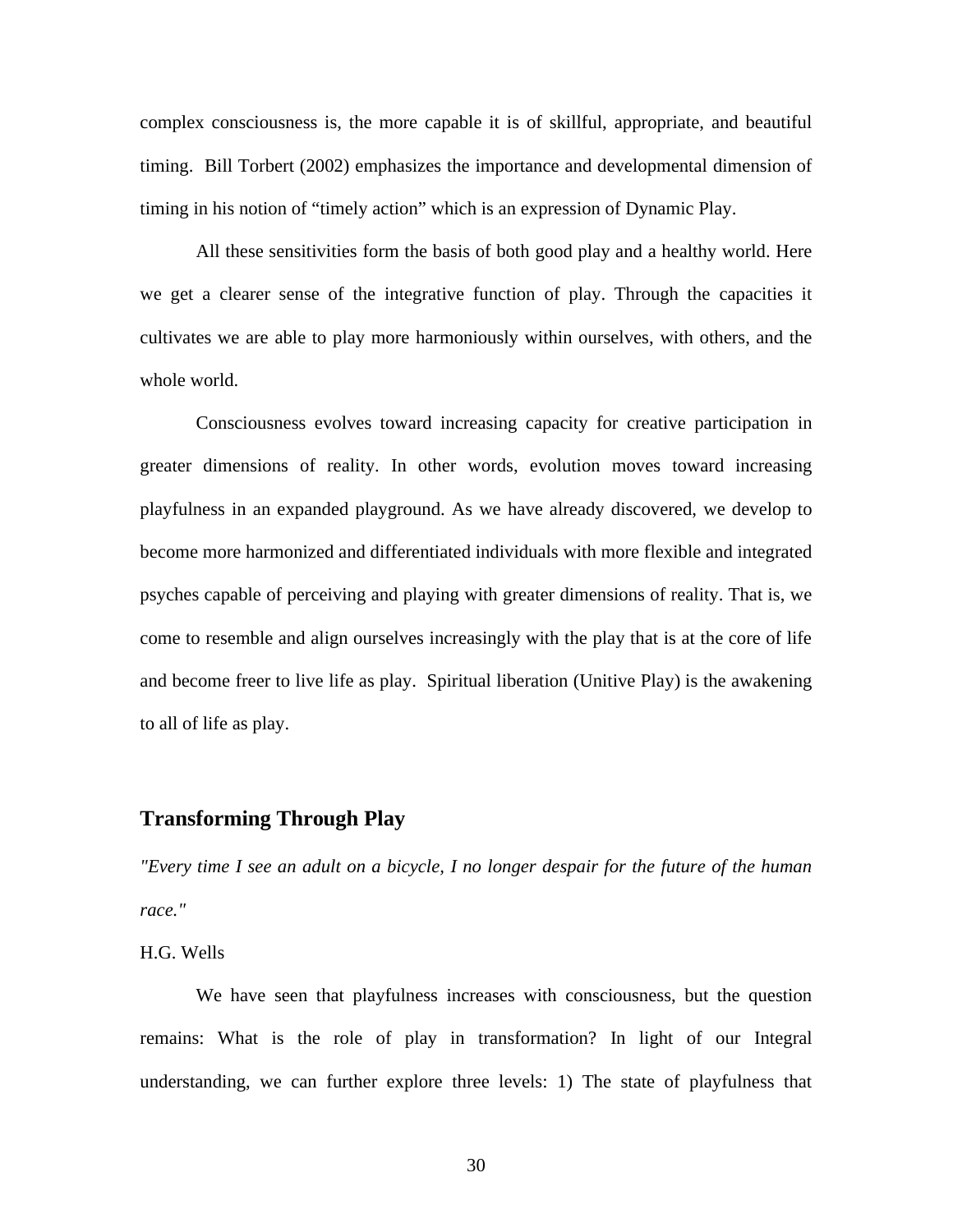supports transformation; 2) The general characteristics of play that are conducive to or specifically generate transformation; and 3) The forms of play that directly lead to transformation. Each is a big topic. In the space remaining, we focus on a few key characteristics of play that are conducive to transformation and to the forms of play that address the particular developmental challenges of each level.

#### **The Play Leap**

According to Harvard education professor Robert Kegan, consciousness transforms when the subject of awareness becomes the object of awareness; that is, when we are able to perceive the lens through which we see the world through another, more expanded lens (Kegan, 1998; Kegan & Lahey, 2001). Most work on play characterizes it as a set of features that shift the frame of activity from one domain to another through the meta-message that "this is play" (Bateson, 1972; Stewart, 1999). Generally this is meant as the shift from reality to a new play-specific space/time with its own rules of procedure. Playfulness is the attitude that makes this shift possible. It enables us to step outside of and then manipulate interpretive frames from the perspective of another.

Through play we do not learn so much the content of perspectives and behaviors as that there are sorts and categories of perspectives and behavior, and that these sorts and categories can be manipulated, can support each other (science and discovery), transform each other (art), or cancel each other out (comedy) (Koestler, 1964; Stewart, 1978). When we are able to step back from one categorical level to see and play with it from that of another we begin the process of transformation. By becoming aware of the limitations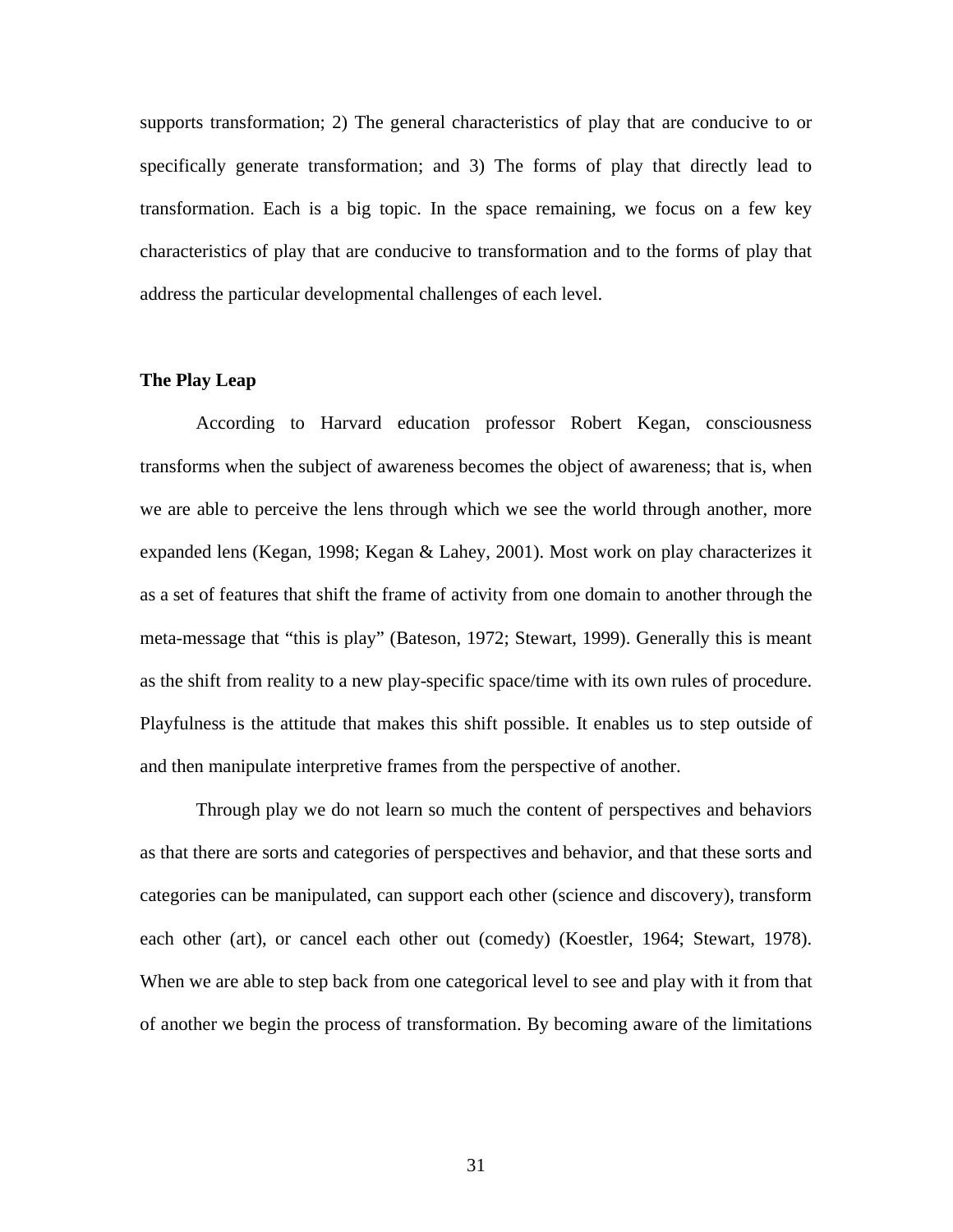of our perspectives, we can throw off their constraints, expanding to become not just the subject of our experience, but also the witness and player of experience.

Play detaches messages, experiences, or objects from their original context, creating a new frame that allows for greater freedom, interactivity, and creative possibilities. When we throw off the constraints of a given context, we are free to move, to engage with new contexts as well as objectify the context of our recent experience.

The paradox of play as well as its transformative power lay in the fact that the player must hold at least two contextual frames at once—the frame of the player and that of the play, the "real" and the "unreal." Systems-thinker Gregory Bateson, describes how the meta-communication needed among players to establish that "this is play," enables them to discover new "possibilities for thinking," (1972). Play and other types of reframing thus prevent the organism from being trapped within one set of interpretive procedures. Discovering new interpretive procedures is at the core of the development of consciousness.

### **Normalizing Risk**

Holding the paradox that something is simultaneously what it represents and not what it represents enables the player to engage an obstacle to play, however terrifying it may be, without risking a full loss of control. The implicit or explicit limits that bind play in space and time, make it safe for the player to surrender to the playful urge, take chances, try on new roles, and attempt tasks that, under normal circumstance, might be avoided as too difficult or unpleasant. It is a place where the novelty and risk of a new situation or experience only add to the intensity and pleasure of play. The player is able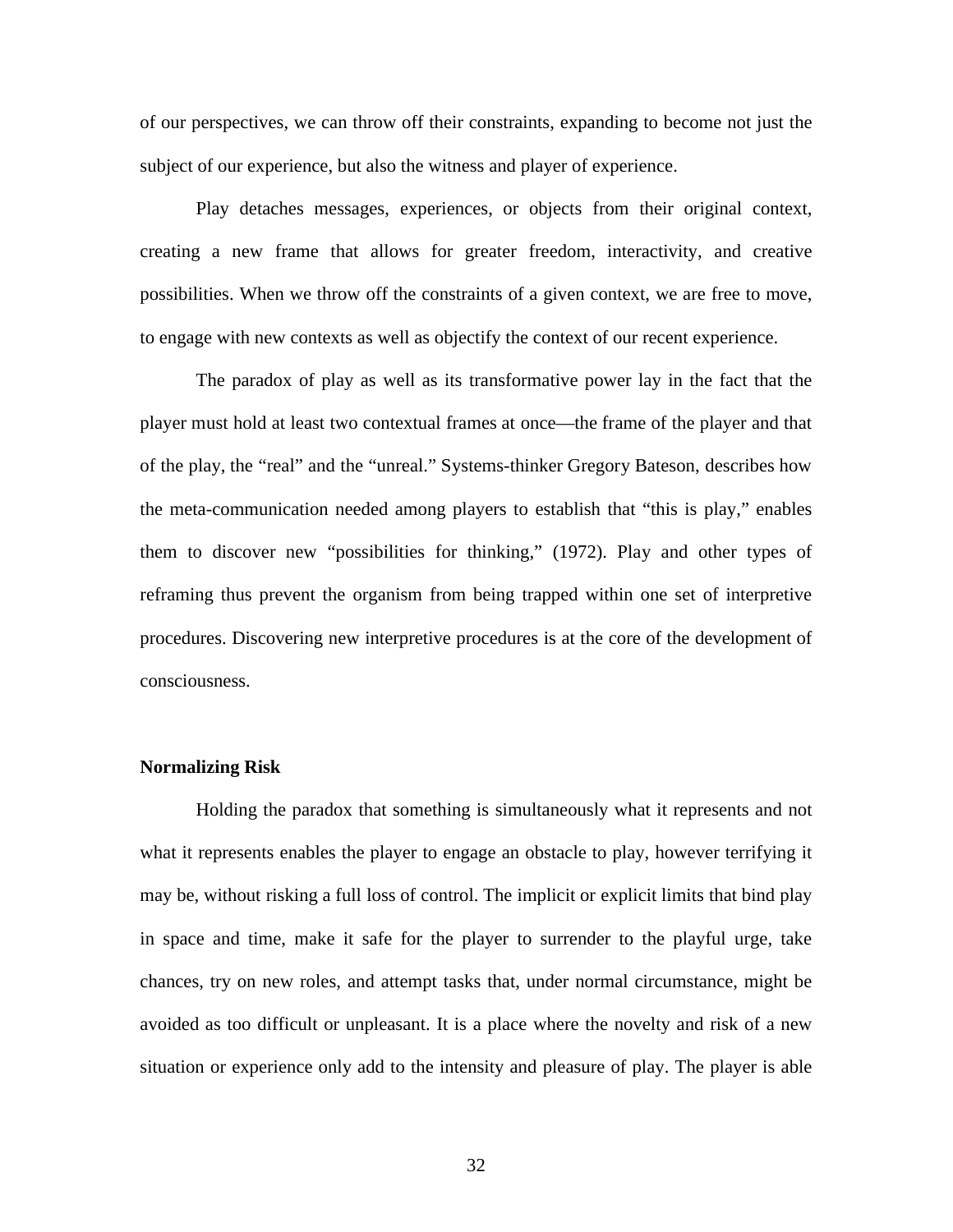to be in control of being out of control and so enjoy both a sense of risk and of mastery simultaneously.

Sutton-Smith offers the theory that all play is a parody of emotional vulnerability which enables primary emotions that threaten to overwhelm the player in everyday life to be engaged in a special context free of long-term consequences. "The contention is that (human) play is most fundamentally about a hidden emotional dialectic of stress versus non-stress" (2003, p.4). The stress comes from the arousal of involuntary primary emotions like anger, fear, shock, disgust, loneliness, and egomania.

Sutton-Smith contends that in play, each emotion is evoked without being fully experienced, then met with a secondary emotion such as strategy, courage, resilience, imagination, sociability, and charisma. This provides the player with a sense of mastery over the primary emotion. For example, contests parody the emotion of anger at attack and provide the opportunity to express mastery by eliciting strategies and skill, while extreme sports parody fear and provide the opportunity for courage to master the fear. Sutton-Smith defines play as,

a virtual simulation characterized by staged contingencies of variation, with opportunities for control engendered by either mastery or further chaos. Clearly the primary motive of players is…[to] mimic or mock the uncertainties and risks of survival and, in so doing, engage the propensities of mind, body, and cells in exciting forms of arousal (2001, p. 231).

It makes sense, then, that a player is often attracted to the play forms that engage the particular vulnerabilities that limit or inhibit his/her playfulness and because the

33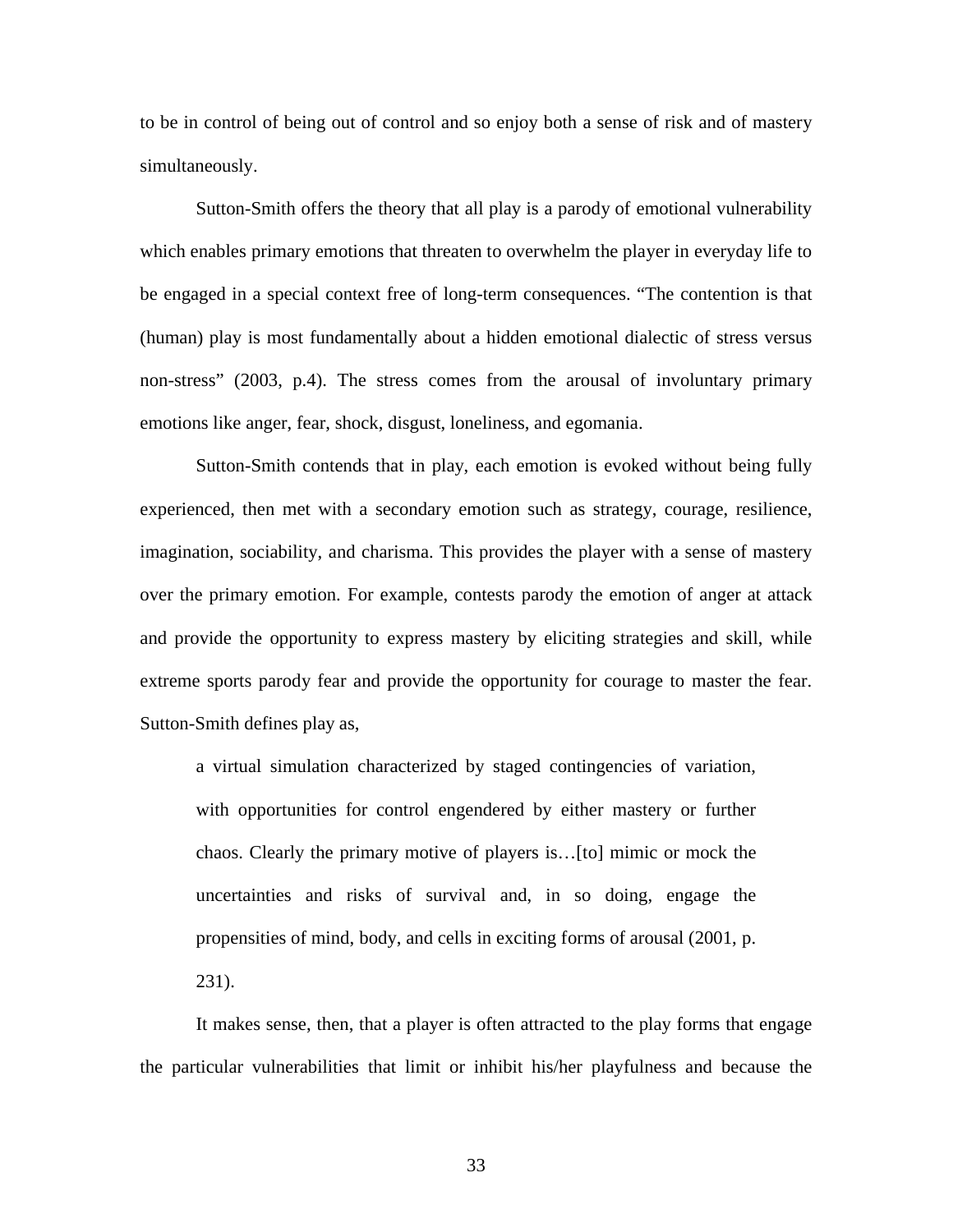emotional tension it addresses matches those he/she faces in everyday life. If the player works in cut-throat competitive environments he/she may be drawn to cut-throat competitive sports in order to unleash anger and aggression without risking losing his/her job. Many people who are drawn to gambling identify themselves as losers in their daily lives. Gambling, for them, is a way to choose and have control over their losing, thus in some sense feeling the empowerment of winning (Bergler, 1957). The player chooses the forms that engage and master the existential stresses which tend to block playfulness in daily life.

Play also provides a way of exploring the developmental edges of the player's body, mind, and spirit in a way that enables him/her to put boundaries around what they are willing to risk. Within these boundaries the player can take leaps beyond his/her ordinary comfort to experience a wider variety of realities. New realities dislodge the player from familiar identities, enabling him/her to encounter difficult material with support and ease, to venture into their growing edge, and integrate a wider spectrum of emotional responses. It engenders the optimism needed to take risks, and shows that taking risks can bring rewards.

#### *Transitional zones*

Because play provides a safe way to engage risk, the first step toward experimenting with a new way of being is likely to be through play. As we explore transformative play, it is important to remember that we each dwell simultaneously in different stages for different lines of development. We may be Sensitive Players at church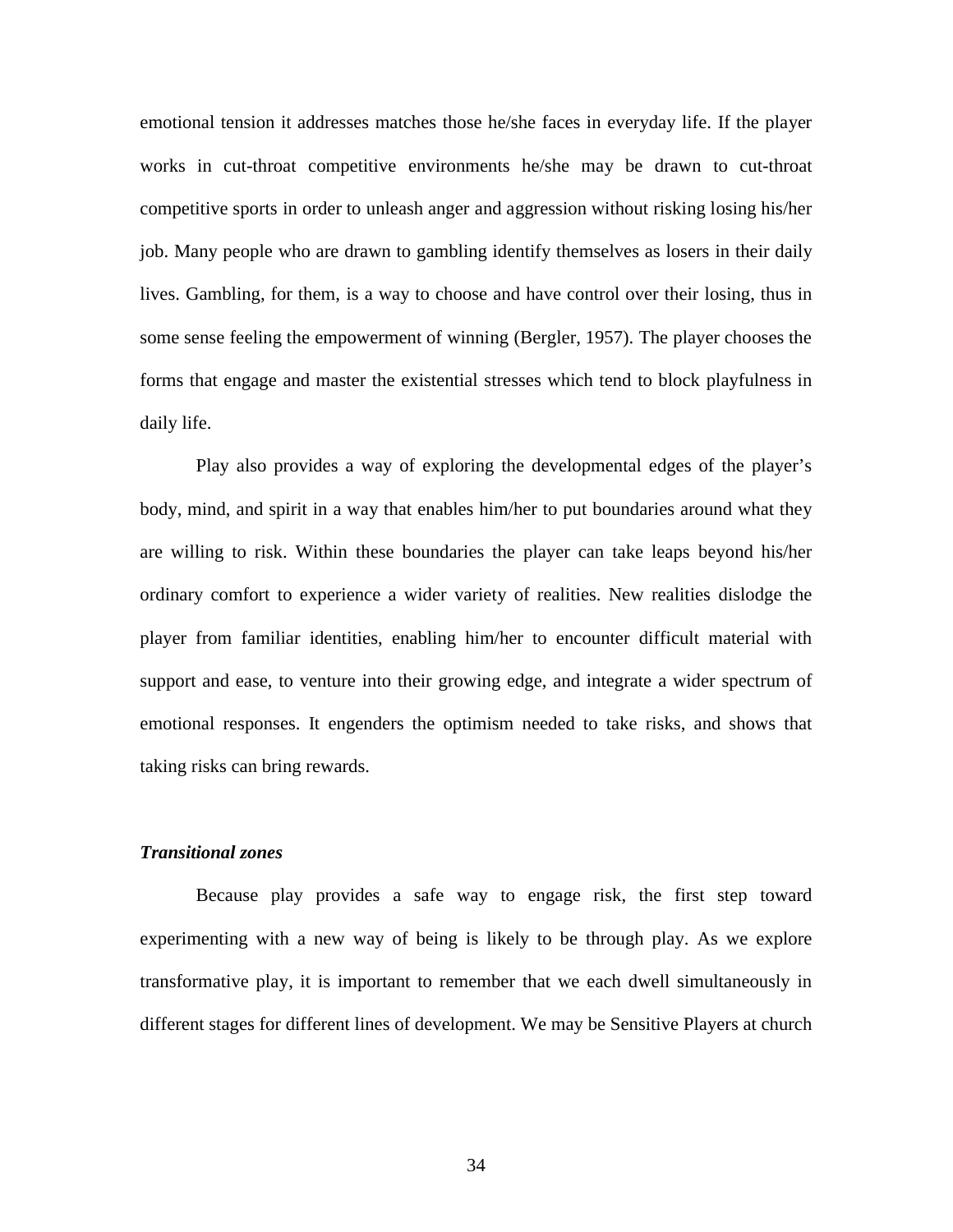and Aggressive Players in traffic. Within our own psyche clamors a community of playmates who all hold different worldviews. At least part of our evolutionary path is to learn to express and harmonize these players into the community of our selves and the world.

At each level of development the Player, the Playmate, and the Play Ground is transformed. In a sense the Play Self of one level becomes the Play object of the next level. The Ordered Player transforms into the Status Player in such a way that the desire and need to "follow the rules" that defined the Ordered Player no longer defines the Status Player, which can and often follows the rules but can also break them if in service of establishing status. What was subject—rule following—has now become object—rule following as an aspect of play not the basis of play. Thus, each subsequent play self has the potential to be more playful than the previous one because it is playing on a larger playground. Play becomes more complex, includes more dimensions, and involves more qualities and capacities.

While the play forms of more developed stages are almost unintelligible to those of less developed stages, the play modes just beyond our own level tend to be very attractive to us. We often dip a toe into them in the same way that we might have, as children, peeked ahead to the math or spelling problems for the next grade, or watched older kids ride bikes without training wheels. Those skills just beyond our abilities intrigue us, stirring our evolutionary appetites and pulling us toward them. The play forms that can bridge developmental levels support the transition between developmental Play Selves (see Figure 8 below)

35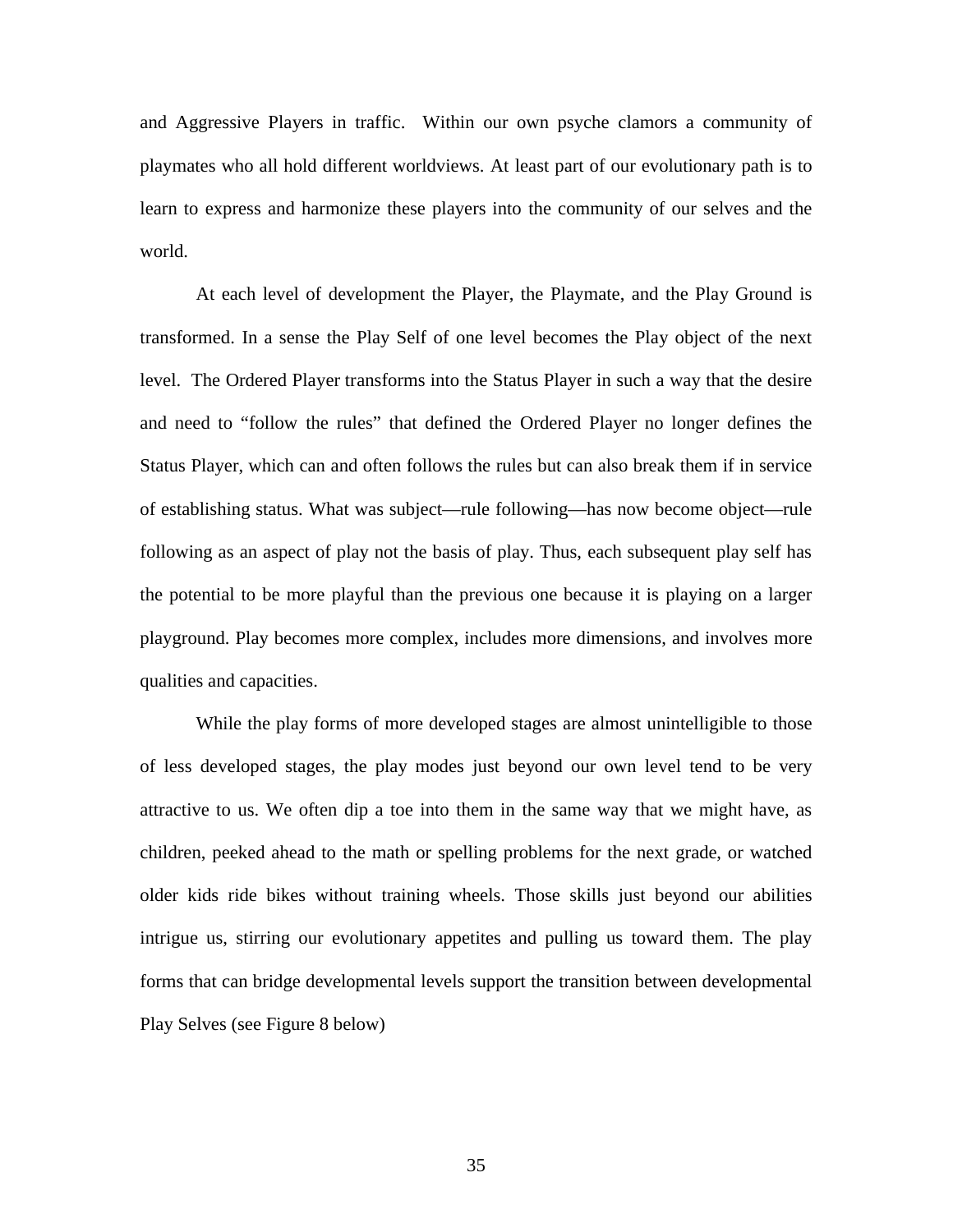| <b>Transition Zone</b>              | <b>Transitional Play</b>                                          |
|-------------------------------------|-------------------------------------------------------------------|
| <b>Dynamic to Unitive Player</b>    | Koans, paradox                                                    |
| <b>Complex to Dynamic Player</b>    | Meditation, Action Inquiry, spontaneity                           |
| <b>Sensitive to Complex Player</b>  | Improvisation, Bohmian Dialogue, collaborative<br>art<br>projects |
| <b>Status to Sensitive Player</b>   | Cooperative Games, Ropes Courses, The arts                        |
| <b>Ordered to Status Player</b>     | <b>Stock Market, Business competitions</b>                        |
| <b>Aggressive to Ordered Player</b> | Competitive sports, fair and party games                          |
| <b>Magical to Aggressive Player</b> | Gambling, betting on results                                      |

#### **Figure 8: Transitional Play Forms**

The Magical Player might use divination and superstition when gambling, while also tasting the individual success of Aggressive Players. Aggressive Players can practice cunning and survival tactics within the context of competitive sports while learning to work as an ordered team.

We can see here that developmental stages alternate between focus on the community and focus on the individual. Beginning with magical play, the emphasis is on the needs of the community, while aggressive play emphasizes the needs of the individual and so on. This correlation has been underscored in Clare Graves' developmental model, Spiral Dynamics, and coincides with our own—though the Integral model recognizes that both agentic and communal expressions exist at each and every level, taking turns building on each other. Because of this alternating emphasis between the part and the whole, the transitional zones are characterized by a shift from one to the other. There is a natural pulse between these two sides of the spectrum and once one side is fully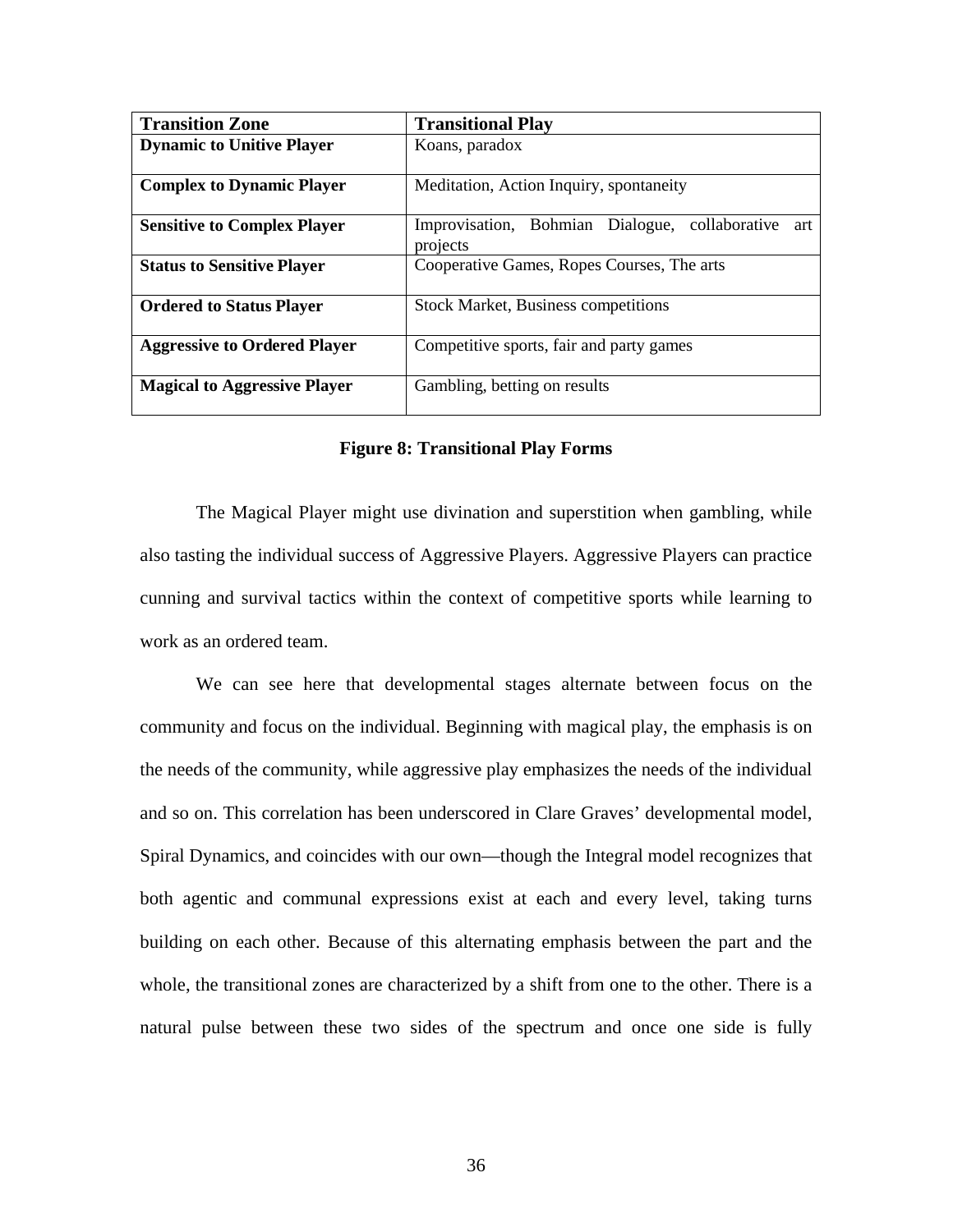developed, its opposite naturally emerges. Transitional play forms have an equal emphasis on both the needs of the group and those of the individual.

#### **Summary**

Organizing the many dimensions of the playground, both horizontally and vertically, with the Integral Model gives us a full and nuanced understanding of the dimensions of play that has eluded other approaches. Through the adult developmental model, we discover the forms of play that express different stages of consciousness and which contribute to their transformation. By understanding the transformative dynamics of play, we gain insight into the ways we can participate in our own evolution. An integral grasp of play lets us become more conscious players playing with consciousness. As a species, we now face the challenge of evolving from finite to infinite players so that our presence increases the possibilities for future play. By mapping play with an Integral model, we hope to provide the basis for further research on the transformative potential of play in adults.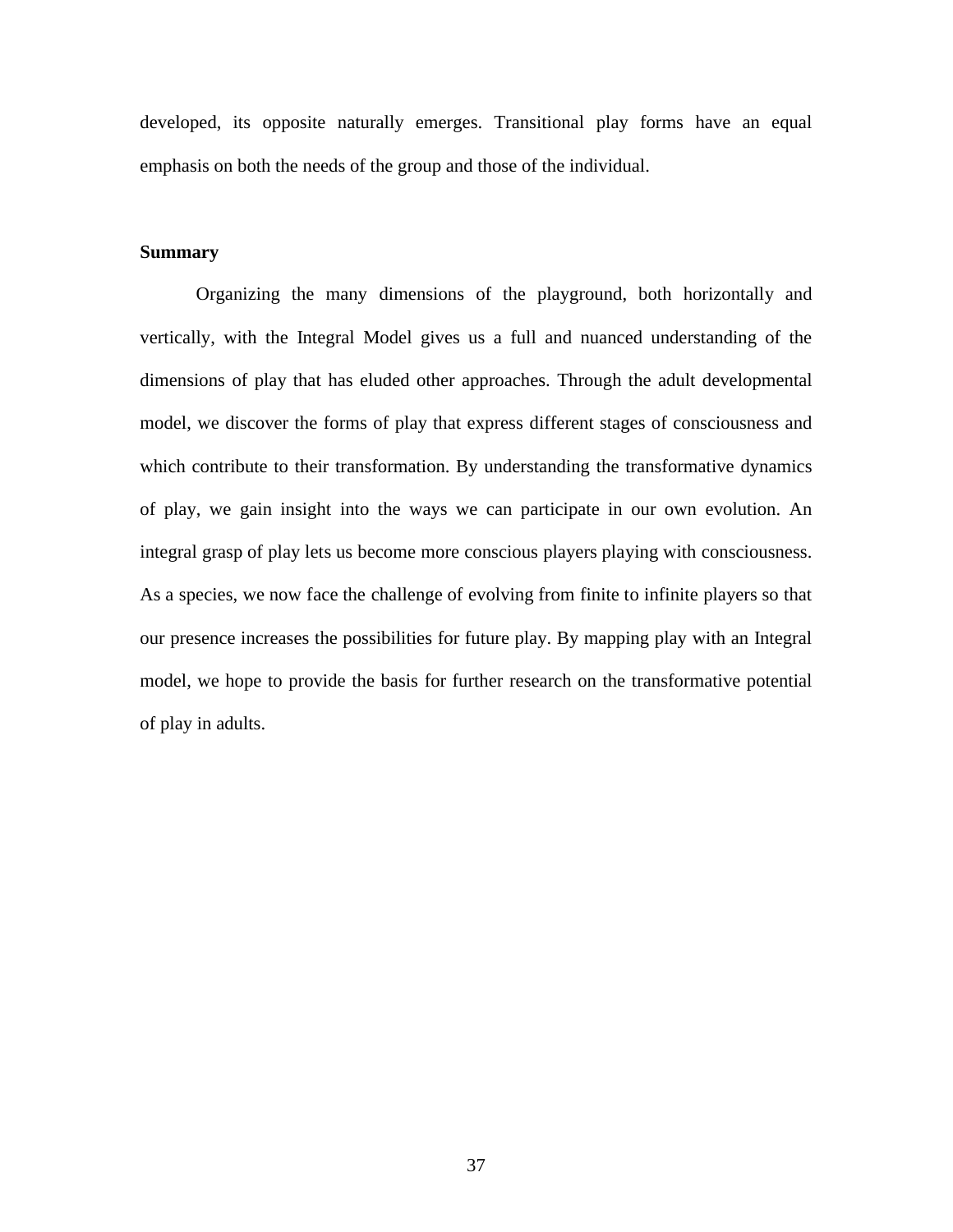# **Endnotes:**

 $3\overline{5}$  For a complete listing of his works see Reynolds, 2004 appendix 2.

<sup>4</sup> Integral Theory has been applied to a plethora of fields including: Environmental philosophy (Zimmerman, 1994, 1996, 2000, 2001),Education (A. Astin, 2000; R. M. Fisher 2003; Lauzon, 1998); Medicine (Astin & Astin, 2002; Paulson, 1999b, 1999c; Schlitz, Amorok, & Micozzi. 2004); Psychology (Mikulas, 2001); Business (Paulson, 2002); Future Studies (Slaughter, 1997, 1998, 1999, 2001); Intersubjectivity (Hargens, 2001); Social Action (Walsh, 2002; Moyer, 2001); Criminology (Gibbs, Giever, & Pober, 2000); Music Therapy (Bonde, 2001); Politics (Harguindey, 2003; Roof, 2003; Wilpert, 2001 ); Art (Grey, 1990, 1998, 2001; Dallman, 2003a, 2003b, S. Davis 1997); Near Death experiences (Paulson, 1999a); Christianity (Marion, 2000, Harris, 2001; Main, 1985); Religion (Bauwens 2003, Araya 2003); and Sustainable Development (Barrett, 2003; Hochachka, 2001; Hargens, 2002). As evidenced by these examples, Integral Theory has a wide range of applicability across divergent fields of inquiry. For additional examples consult AQAL: Journal of Integral Theory and Practice and Integral University (www.integraluniversity.org), where over 25 centers (e.g., Integral Art, Integral Medicine, Integral Science, and Integral Religious Studies) are devoted to exploring Integral approaches in their respective disciplines.

 $<sup>5</sup>$  Levels can be used in two distinct ways: as a general level of altitude or as a specific</sup> level of development associated with a particular line or capacity. In this article, unless otherwise noted we will be using level to refer to levels of lines.

<sup>6</sup> For the purposes of the following examples, we focus on examples for levels, lines, states, and types that are related to the individual-interior quadrant of experience. Examples could be provided for the other quadrants as well.

<sup>7</sup> While both Caillois' and Sutton-Smith's categories can be understood from multiple quadrants, our placement is meant to highlight some of the more salient features of each category.

<sup>8</sup> For research on stages of development beyond formal operations see Commons, Richards, & Armon,1984; Alexander & Langer,1990.

 $9$  We recognize that there are many terms available to describe this progression.

 $10$  For a detailed exploration of the non-linear qualities of this development see Wilber (1995, 1997, 2000).

 $11$  See Cook-Greuter 1999; Miller & Cook-Greuter, 1994, 2000; Torbert 1991, 2004. Cook-Greuter and Torbert's research is based in large part on Jane Loevinger's 1998 Sentence Completion test, which has had over 10,000 tests performed and their Leadership Development Profile which has had over 6000 tests performed.

 $\overline{a}$ <sup>1</sup> *In Dyonisus Reborn*, Mihai Spariusa traces the agonistic power play between the rational and prerational concept of play in the history of philosophy and science. <sup>2</sup> We use "Integral" synonymously with an AQAL approach and "integral" in the more general sense of "to include or integrate."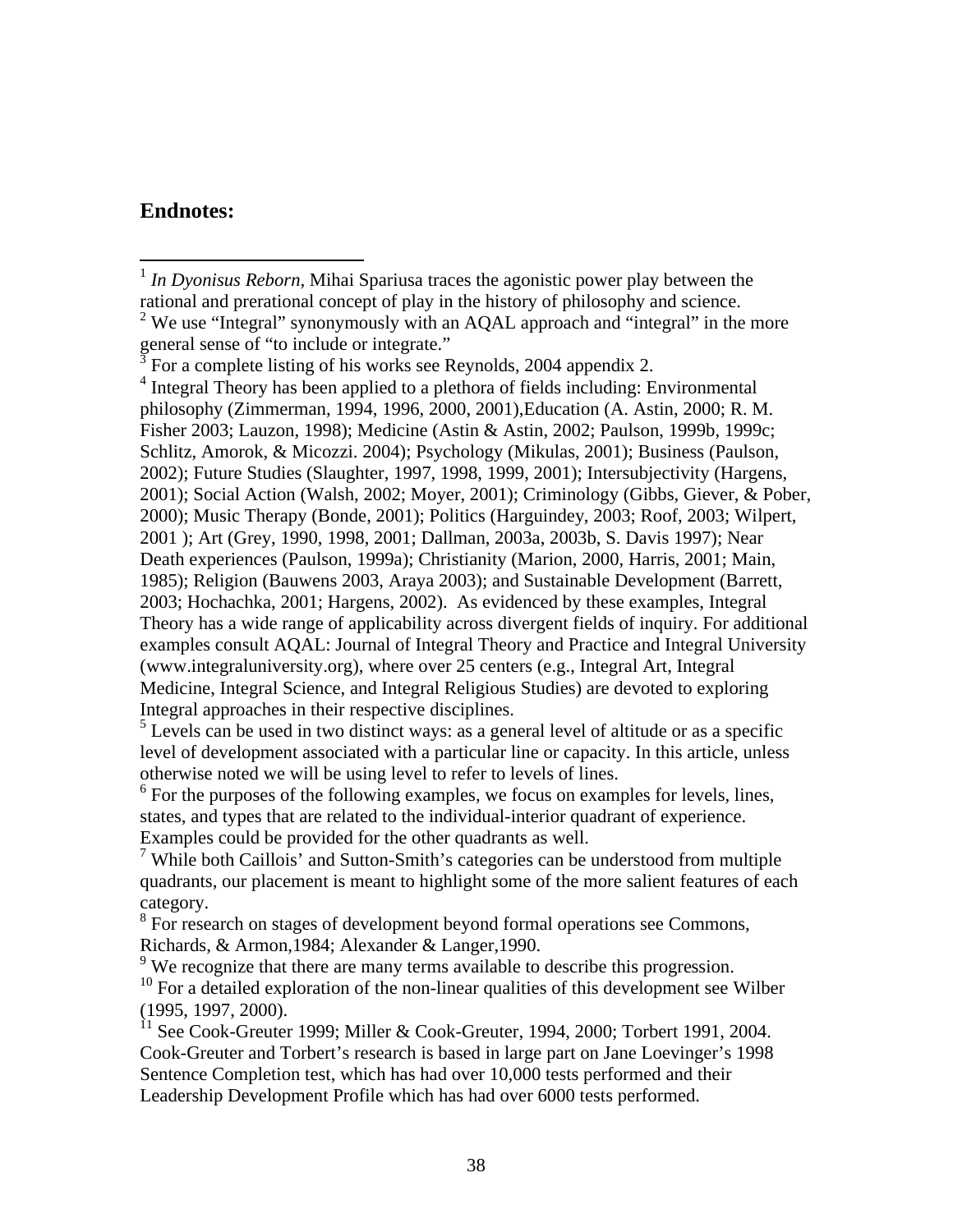$12$  Correlates are as follows (the first term is a label we have generated, the second label is its SD correlate, and the third term is the correlate in Torbert's model): Magical Play (Purple/Impulsive), Aggressive Play (Red/Opportunist), Ordered Play (Blue/Diplomat), Status Play (Orange/Expert & Achiever), Senstive Play (Green/Individualist), Dynamic Play (Yellow/Strategist), Integral/Complex Play (Turquoise/Magician), and Mystical Play (Coral/Ironist). Due to its minimal expression in the play literature, the Beige Meme of SD or the Symbiotic level of Cook-Greuter is not represented in this presentation. Also, note that Cook-Greuter and Torbert's two stages of Expert and Achiever are presented here as one stage: Status Play.

 $\overline{a}$ 

 $\frac{13}{13}$  For a succinct and accessible article that provides a lot of detail for each self see Cook-Greuter, 2002.

 $14$  See Jenny Wade's, 2004 research on transpersonal dimensions of sexual encounter. She is also a developmental psychologist.

<sup>15</sup> The work of Joanna Macy and John Seed, 1988, in Thinking Like a Mountain, and Joanna Macy's and Molly Brown's, 1998, exercises in Coming Back to Life, are excellent examples of work that exercises the moral imagination and opens the self to new realms of identification.

 $16$  The Integral model recognizes that research to date suggests that some lines lead other lines in development: cognitive development is necessary but not sufficient for interpersonal development, which is necessary but not sufficient for moral development.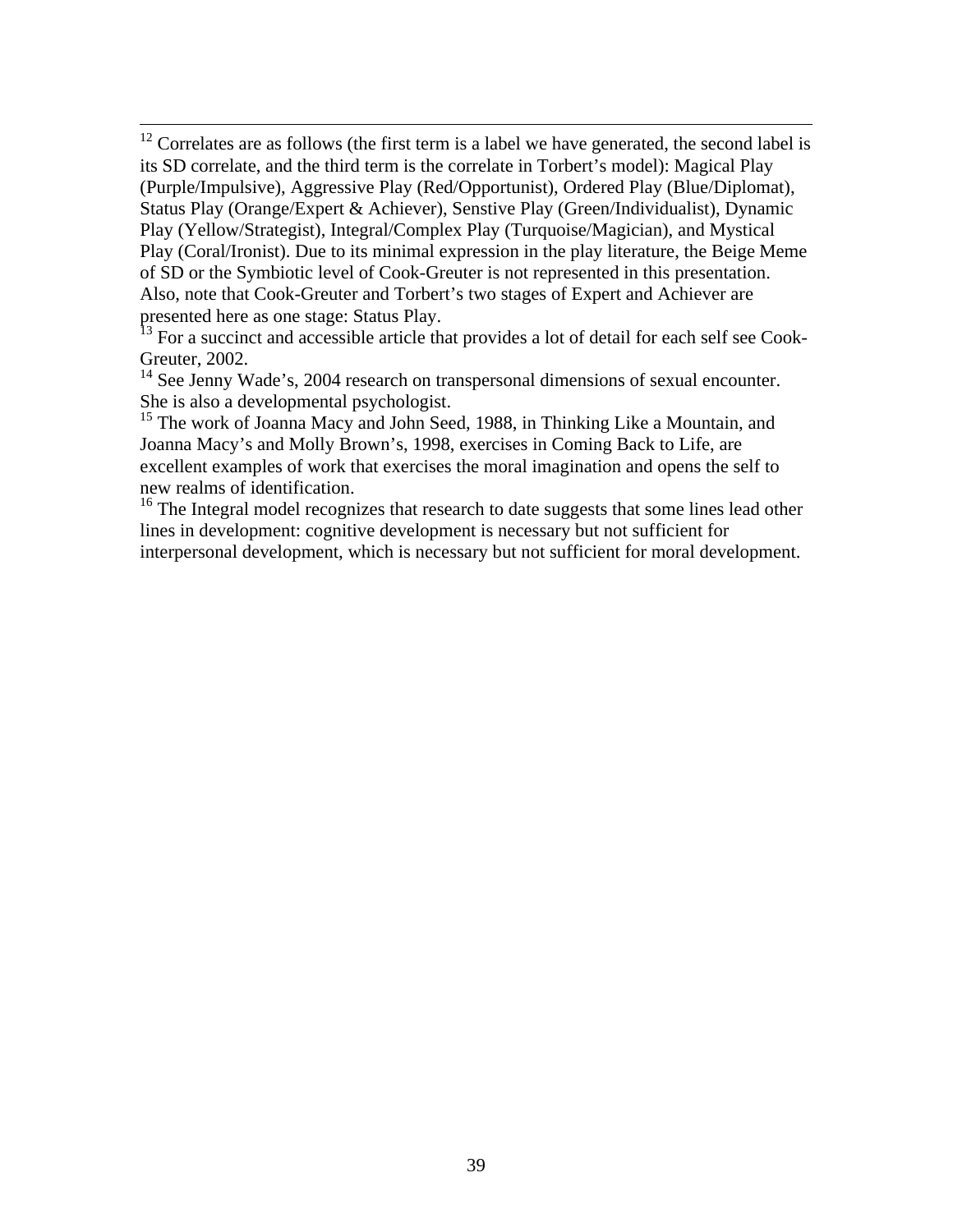# **Reference List**

 $\overline{a}$ 

Alexander, C. & Langer, E. (Eds). *Higher stages of human development.* Oxford University Press.

Almass, A.H. (2002) *Space cruise inquiry*. Boston: Shambhala.

- Anchor, R. (1978). History and play: Johan Huizinga and his critics. *History & Theory*, 17(1), 63-93.
- Araya, D. (2003). "Integral religion: Uniting eros and logos." Retrieved August 16, 2004, from http://www.worldofkenwilber.comhttp://207.44.196.94/~wilber/araya.html
- Astin, J. A., & Astin, A. W. (2002). An integral approach to medicine. *Alternative Therapies, 8*(2), 70-75.
- Barnett, L.A. (1998). The adaptive powers of being playful. In M.C.Duncan, G. Chick, & A. Aucock (Eds.) *Play and Culture Studies*, 1 (pp.97-119).
- Bateson, G. (1972). A theory of play and fantasy. *Steps To an Ecology of Mind*. Chandler Publishing Company. (pp. 177-193).
- Beck, D., & Cowan, C. (1996). *Spiral dynamics: Mastering values, leadership, and change*. Oxford, England: Blackwell.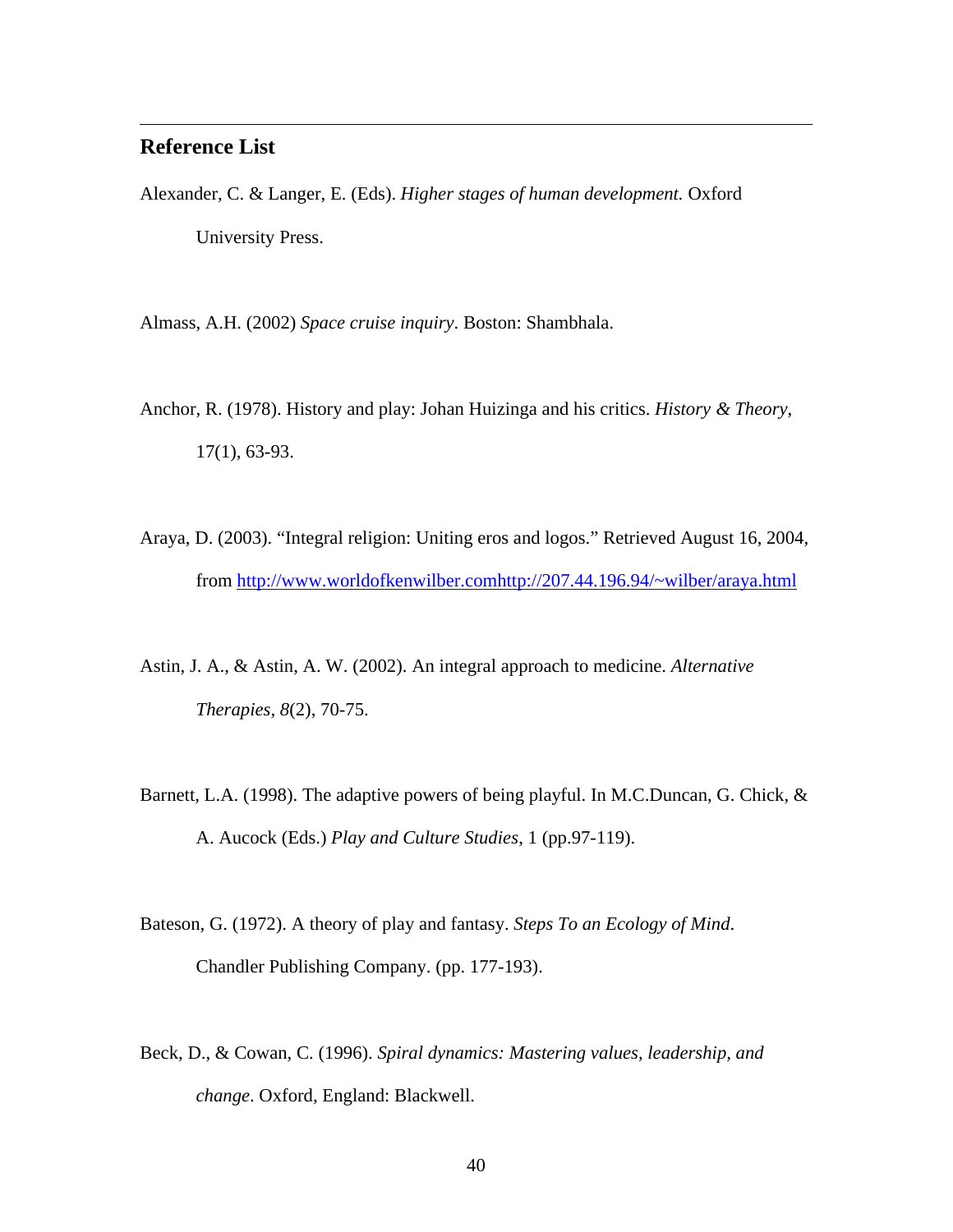Beckoff, M. & Myers, J.A. (1998). Animal Play: Evolutionary, comparative, and ecological perspectives. (eds.), Cambridge University Press.

 $\overline{a}$ 

Beckoff, M., Spinka, M., & Newberry, R.C.., (2001). Mammalian play: Training for the unexpected. *The Quarterly Review of Biology*, Vol. 76, No. 2, June, 2001.

- Biesty, P. (2003). Where is play? In D.E. Lytle (Ed.) *Play and Culture Studies*, 5 (pp. 43 55).
- Blatner, A. and A. (1997)*, The art of play: Helping adults reclaim imagination and Spontaneity.* New York: Brunner/Mazel.
- Boal, A. (1992). *Games for Actors and non-actors*, 2nd ed. Trans. Adrian Jackson London and New York: Routledge.
- Bonde, L. O. (2001). *Steps toward a meta-theory of music therapy: An introduction to Ken Wilber's integral psychology and a discussion of its relevance for music therapy,* Nordic Journal of Music Therapy*,* 10*(2), 176-187.*
- Brown, S. (1994) Animals at play. *National Geographic Magazine*, December, 1994 (pp. 2-35).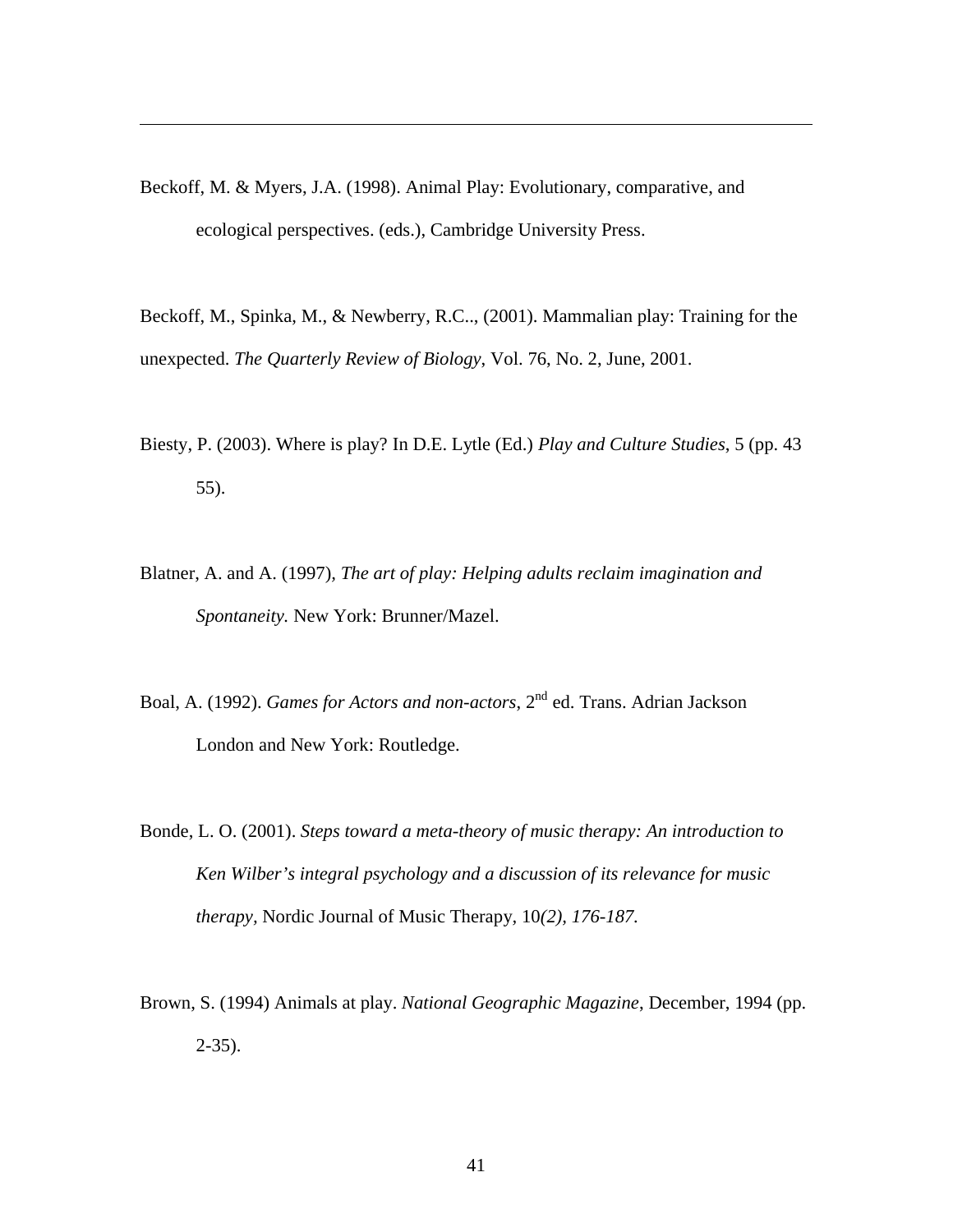Burghardt, G. M. (2003). *The genesis of animal play: Testing the limits.* MIT Press.

 $\overline{a}$ 

- Caillois, R. (1961). *Man, play and games*. Translated by Meyer Barash. Chicago, IL: University of Illinois Press. Orignially published 1958.
- Carse, J. P. (1986). *Finite and infinite games: A vision of life as play and possibility.* New York: Ballantine Books.
- Cook-Greuter, S. (1999). *Postautonomous ego development: A study of its nature and measurement*. Dissertation Abstracts International-B 60(06) (No. AAT 9933122)
- Csikszentmihalyi, M., & Bennett, S. (1971). An exploratory model of play. *American Anthropologist, 73*(1), 45-58.
- De Koven, B. (2002). *The well-played game: A playful path to wholeness*. San Jose: Writers Club Press.

Commons, M. & Armon, C. (Eds.) (1990). *Adult development* (2 vols). Praeger.

Dallman, M. (2003a). An AQAL art manifesto*. Retrieved August 16, 2003, from http://207.44.196.94/~wilber/dallman3.html http://207.44.196.94/~wilber/dallman2.html*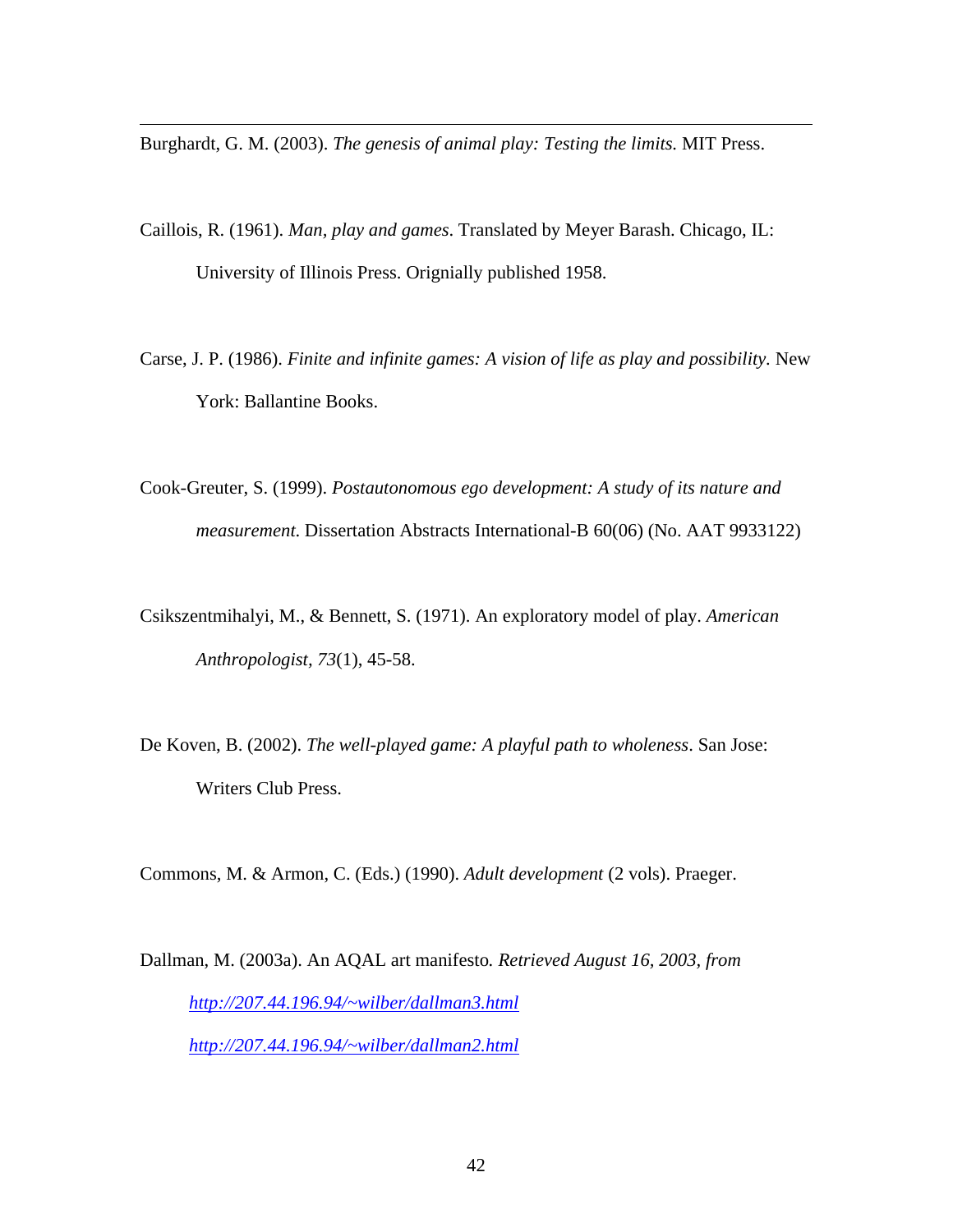Donaldson, O. F, (1993), *Playing By heart: The vision and practice of belonging.* Nevada City, California: Touch the Future.

 $\overline{a}$ 

- Erikson, E. (1963). *Toys and reasons: Stages in the ritualization of experience.* New York: W.W. Norton.
- Fein, G. & P. Kinney. (1994). He's a nice alligator: Observations on the affective organization of pretense. In *Children at Play: Clinical and developmental studies of play*, ed. A. Slade and D.Wolf. New York: Oxford University Press, pp. 188- 204.
- Fisher, R. M. (2003). "Lighting up" the integral: A critical review of Ken Wilber's philosophy and theories related to education. Unpublished manuscript.
- Freud, S. (1930). Civilization and its discontents. Trans. and Ed. J. Strachey, *The Standard Edition of the Complete Psychological Works of Signmund Freud*, vol. 21. London: Hogarth Press, 1961.
- Gadamer, H. G. (1998). Play as the clue to ontological explanation (J. Weinsheimer  $\&$ D.G. Marshall, Trans.). In H. G. Gadamer (Ed.), *Truth and method* (2<sup>nd</sup> ed., pp. 101-134). New York: Continuum.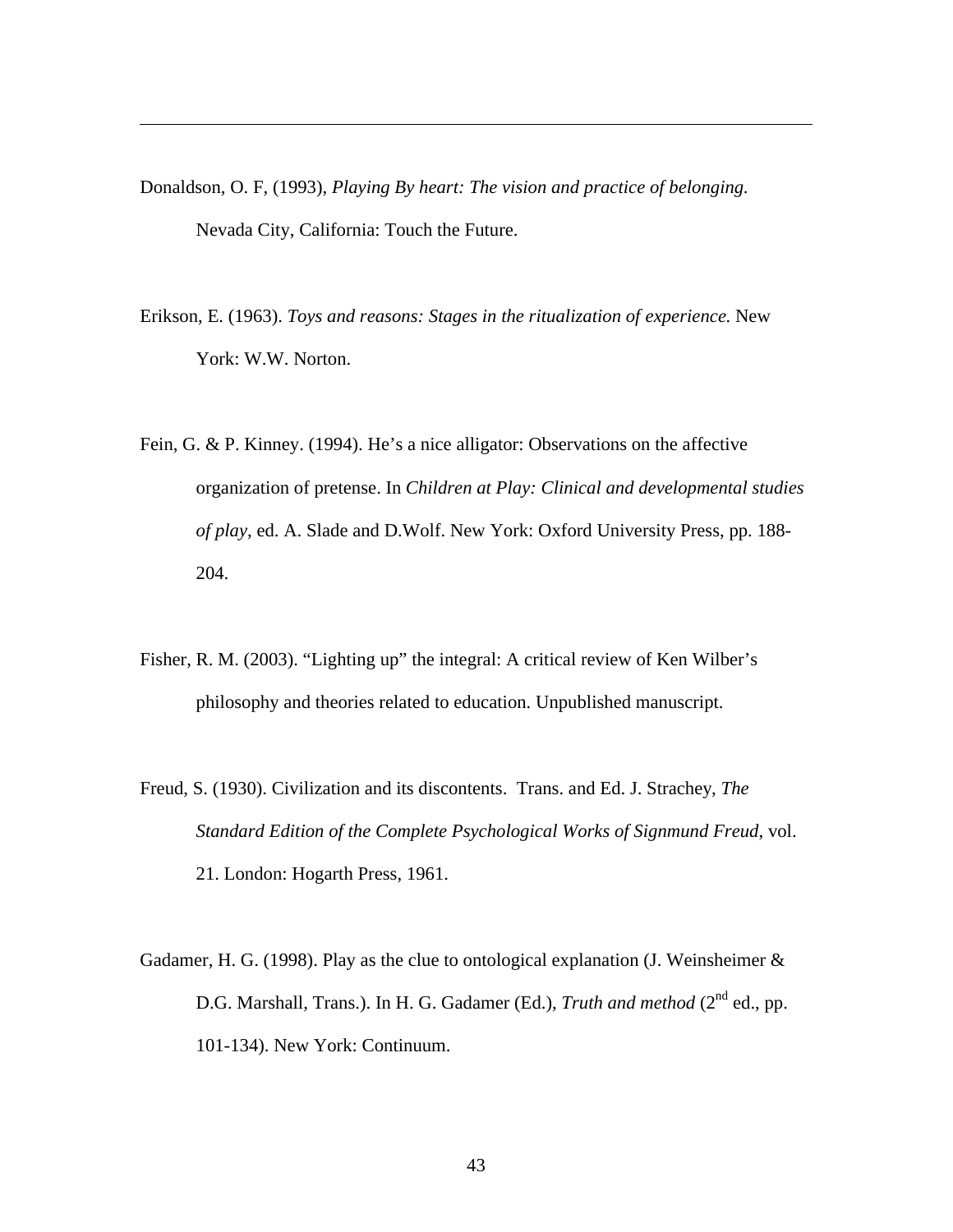- Geertz, C. (1973). Deep play: Notes on the Balinese cockflight. In C. Geertz (Ed.), *The Interpretation of Cultures* (pp. 412-453). New York: Basic Books.
- Giddens, A. (1964). Notes on the concepts of play and leisure. *The Sociological Review*, 12(1), 73-89.

Goffman, (1961). *Encounters*. Indianapolis: Bobbs-Merill.

 $\overline{a}$ 

- Gordon, G.(2003). Play: The movement of love. *EarthLight: The Magazine of spiritual Ecology*, 48(13), 7-11.
- Gordon, G.(2003). The Evolutionary Power of Play: Gwen Gordon and Brian Swimme in Dialogue with K. Lauren de Boer. *EarthLight: The Magazine of spiritual Ecology*, 48(13), 12-18.
- Gordon, G. (2002). Technology and the muse: The erotic life of electricity and water. ReVision: A Journal of Consciousness and Transformation, 24(4), 12-20.

Hans, J. S. (1981). *The Play of the world*. University of Massachusetts Press.

Hargens, S. **(**2001**)**. Intersubjective musings: A response to Christian de Quincey's 'The Promise of Integralism.' *Journal of Consciousness Studies, 8*(12), 35-78.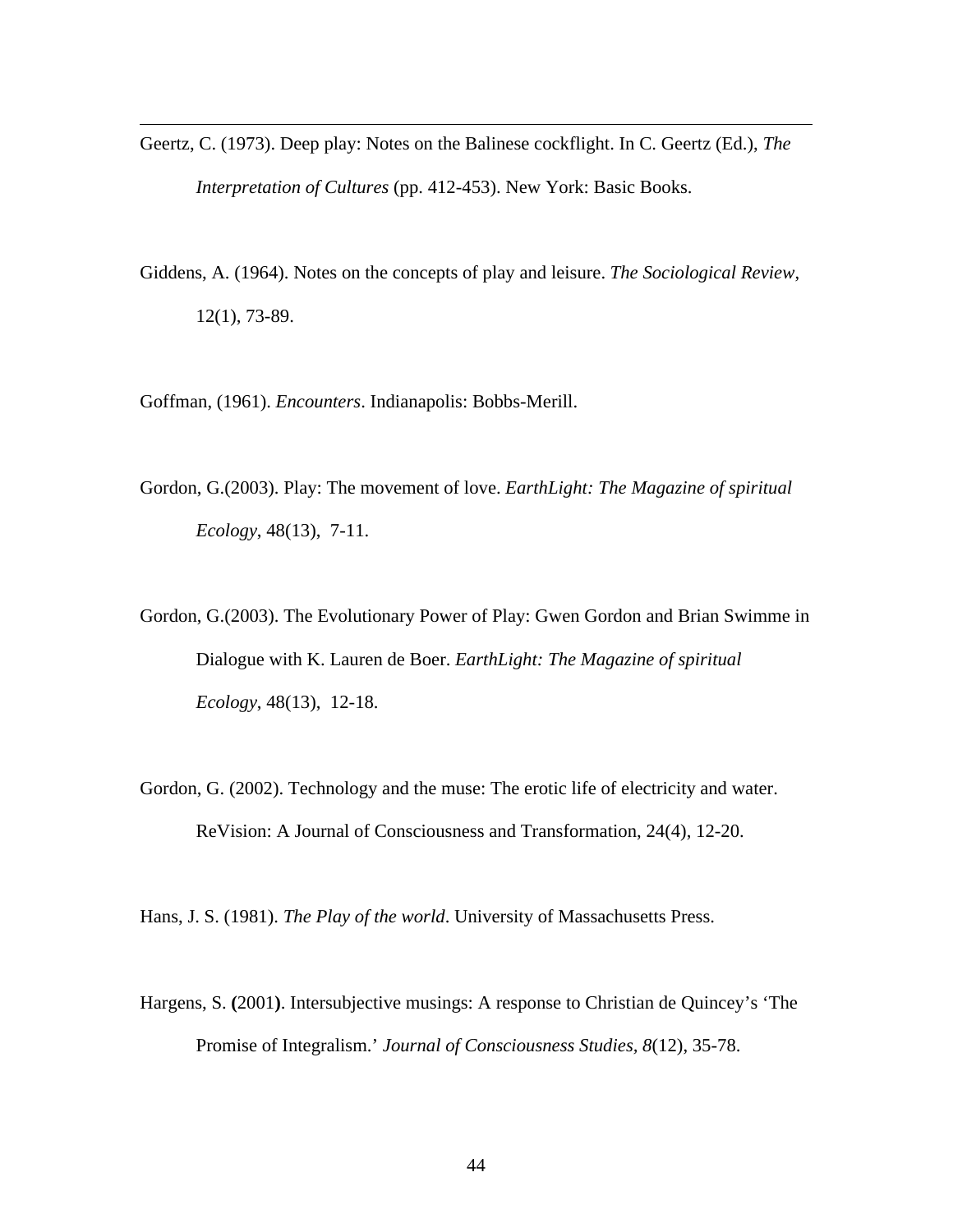Hargens, S. (2002, Summer). Integral development: Taking the middle path towards gross national happiness. *Journal of Bhutan Studies, 6*, 24-87.

Hearn, F. (1976-1977). Toward a critical theory of play. *Telos, 30*, 145-160.

 $\overline{a}$ 

- Huizinga, J. (1955). *Homo ludens: A study of the play-element in culture*. Boston: Beacon Press.
- Johnstone, K. (1981). *Impro: Improvisation and the theater*. A Theater Arts Book, New York: Routledge,.

Jung, C. (1989). Memories, dreams, reflections. Vintage: Reissue edition.

Kane, P. (2004). *The play ethic: A manifesto for a different way of living*. Macmillan.

- Kegan, R. (1982). *The evolving self: Problem and process in human development.* Cambridge, MA: Harvard University Press.
- Kegan, R. (1994). *In over our heads: The mental demands of modern life*. Cambridge, MA: Harvard University Press.
- Kegan, R. & Lahey, L.L. (2001*). How the way we talk can change the way we work*. San Francisco: Jossey-Bass.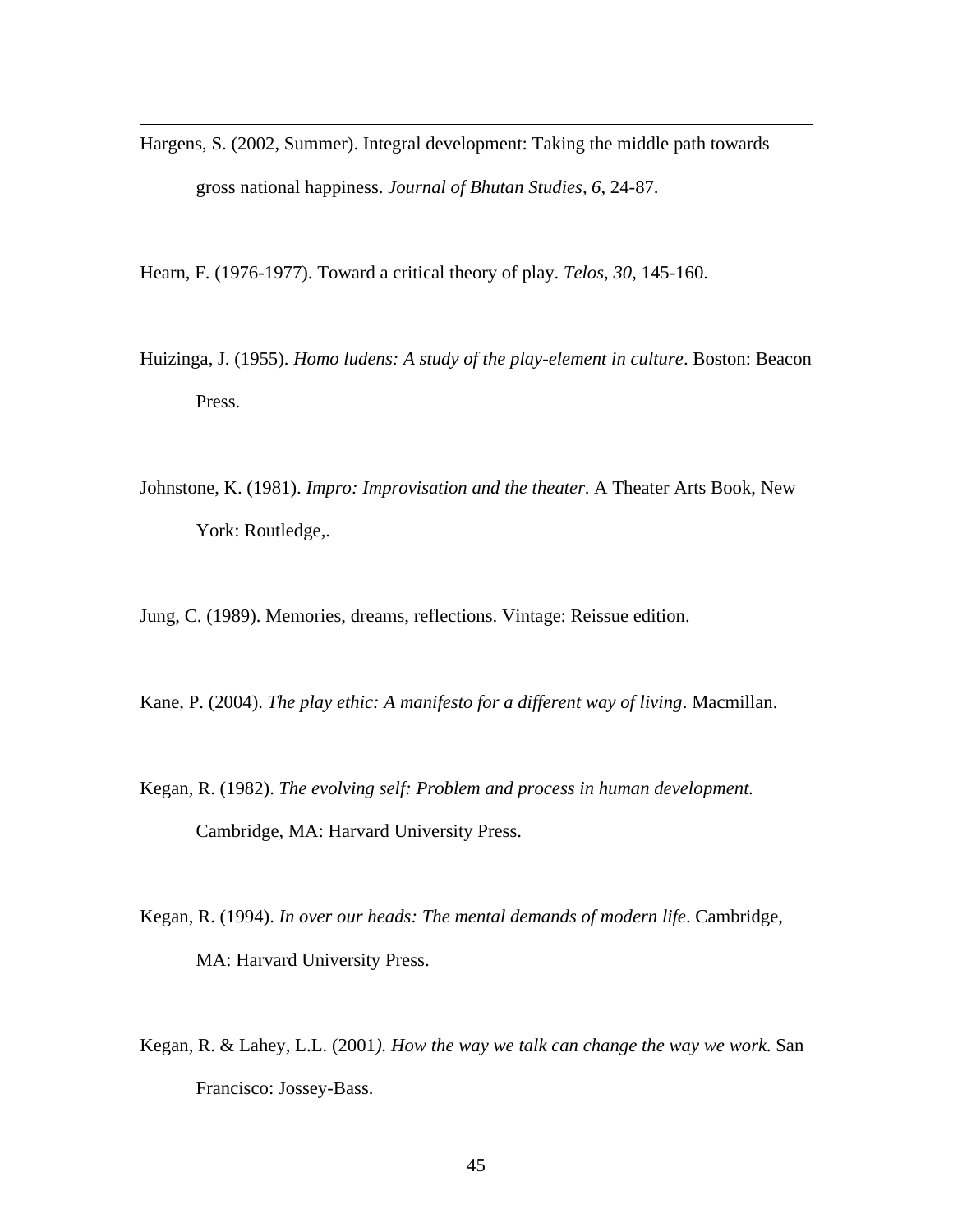Klein, J. T. (1996). *Crossing boundaries: Knowledge, disciplinarities, and interdisciplinarities*. Charlottesville, VA: University Press of Virginia.

Koestler, A. (1964). *The Act of Creation*. Arkana: Penguin Books.

 $\overline{a}$ 

- Lauzon, A. (1998). Adult education and the human journey: An evolutionary perspective. *International Journal of Lifelong Education*, *17*(2), 131-145.
- Loevinger, J. (Ed.). (1998). *Technical foundations for measuring ego development: The Washington University sentence completion test.* Mahwah, NJ: Lawrence Erlbaum.
- Macy, J., Brown, M. Y., (1998). *Coming back to life: Practices to reconnect our lives,our world*. New Society Publishers.
- Macy, J., Seed, J. (1988). *Thinking like a mountain: Towards a council of all beings*. New Society Publishers.

Main, J. (1985). *The way of unknowing*. London: Darton, Longman and Todd.

McMahon, F. F., Lytle, D. E., & Sutton-Smith, B. (Eds.) (2005). *Play: an interdisciplinary synthesis.* University Press of America.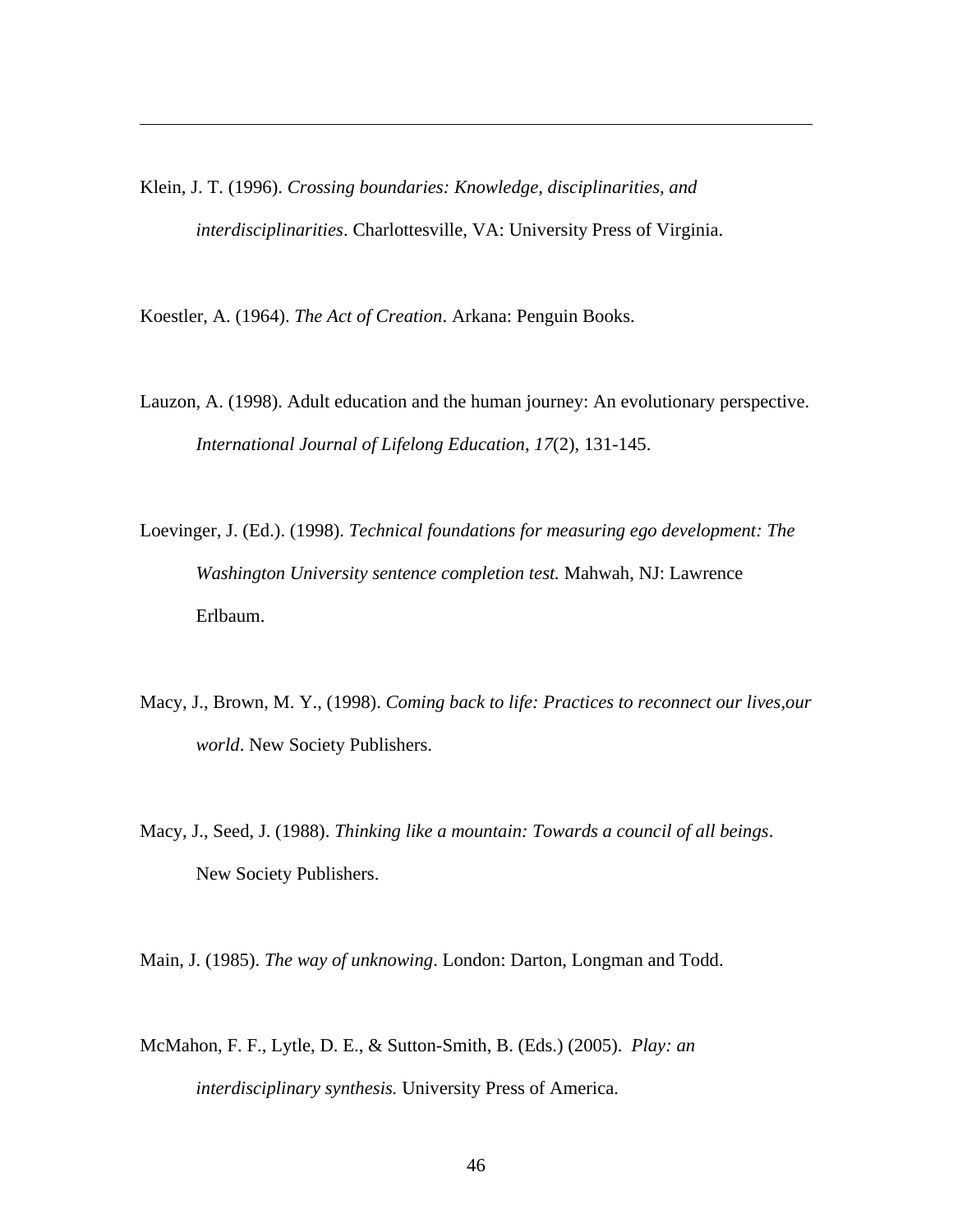Mikulas, W. (2001). *The integrative helper: Convergence of eastern and western traditions*, Belmont, CA: Wadsworth Publishers.

Millar, S. (1968). *The psychology of play*. Penguin Books, Ltd.

 $\overline{a}$ 

- Miller, M., & Cook-Greuter, S. (Eds.). (1994). *Transcendence and mature thought in adulthood*. Lanham, MN: Rowman & Littlefield.
- Miller, M., & Cook-Greuter, S. (Eds.). (2000). *Creativity, spirituality, and transcendence: Paths to integrity and wisdom in the mature self.* Stamford, CT: Ablex Publishing.

Montagu, A. (1981). *Growing young*. New York: McGraw Hill Book Co.

Moran, J. (2002). *Interdisciplinarity*. London: Routledge.

Nicolescu, B. (2002). *Manifesto of transdisciplinarity.* Albany, NY: SUNY

Nisargadatta, M. (1973). *I am that*. The Acorn Press, Durham, North Carolina.

Omvedt, G. (1966). Play as an element of social life. *Berkeley Journal of Sociology*, 11, 1-13.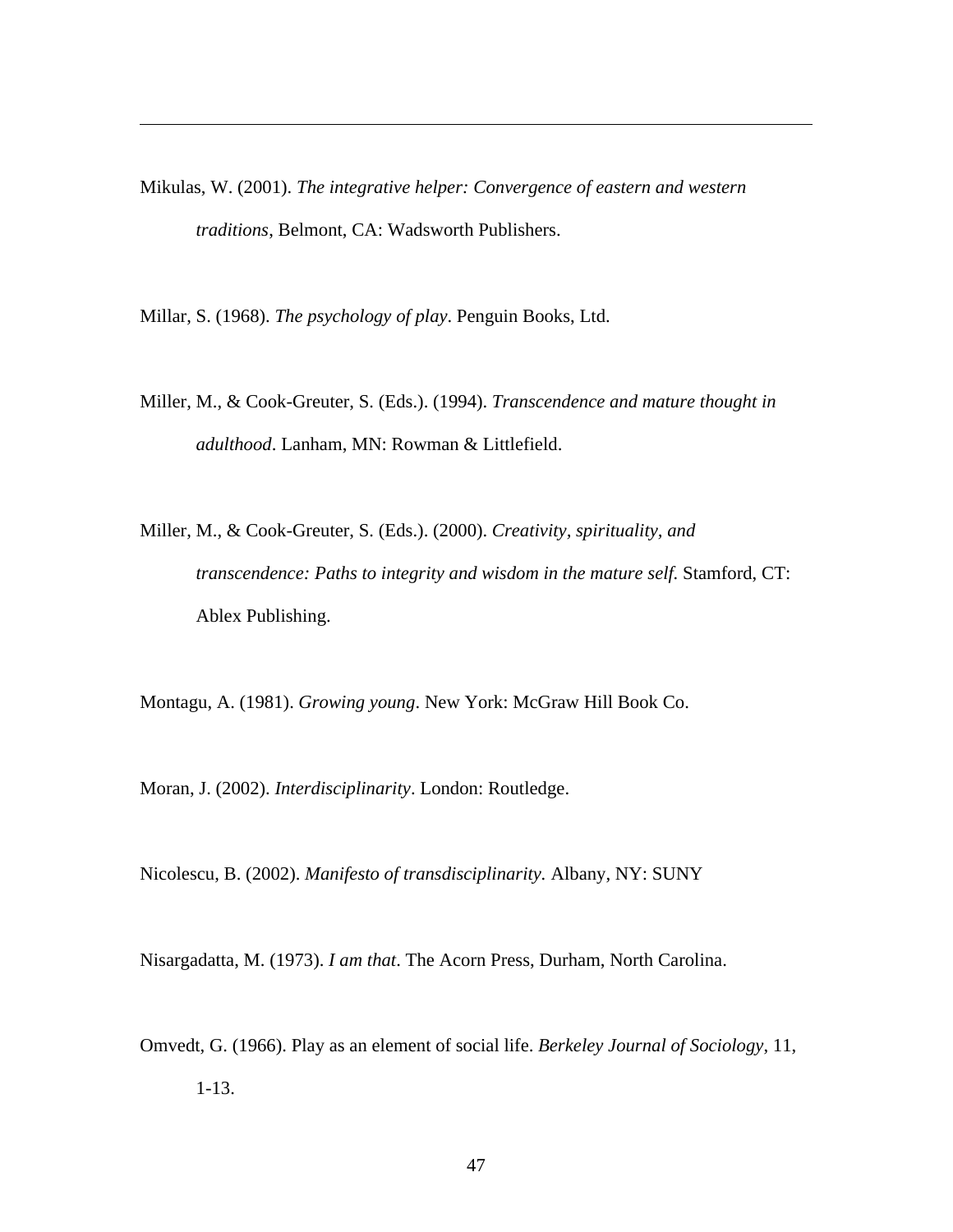- Pearce, J.C., (2002). The biology of transcendence: A blueprint for the human spirit. Park Street Press.
- Pellegrini, A. D. (1995). *The future of play theory: A multidisciplinary inquiry into the contributions of Brian Sutton-Smith*. Albany, NY: SUNY.
- Piaget, J. (1962). *Play, dreams, and imitation in childhood.* (c. Gattegno & F. M. Hodgson, Trans.). New York: Norton.

Plato. *Laws*. Book 7 795E.

 $\overline{a}$ 

Provine, R.R., (2000). *Laughter: A scientific investigation*. Penguin Books.

- Reynolds. B. (2004). *Embracing reality: The integral vision of Ken Wilber: A historical survey and chapter-by-chapter guide to Wilber's work*. New York: Jeremy P. Tarcher/Penguin.
- Roberts, J. M.; Arth, M. J. & Bush, R. R. (1959). *Games in culture*. American Anthropologist, 61, 597-605.
- Roof, N. (2003). Integral approaches that transform us and the world. *Spirituality & reality: New perspectives on global issues*, *3*(2), 7-10.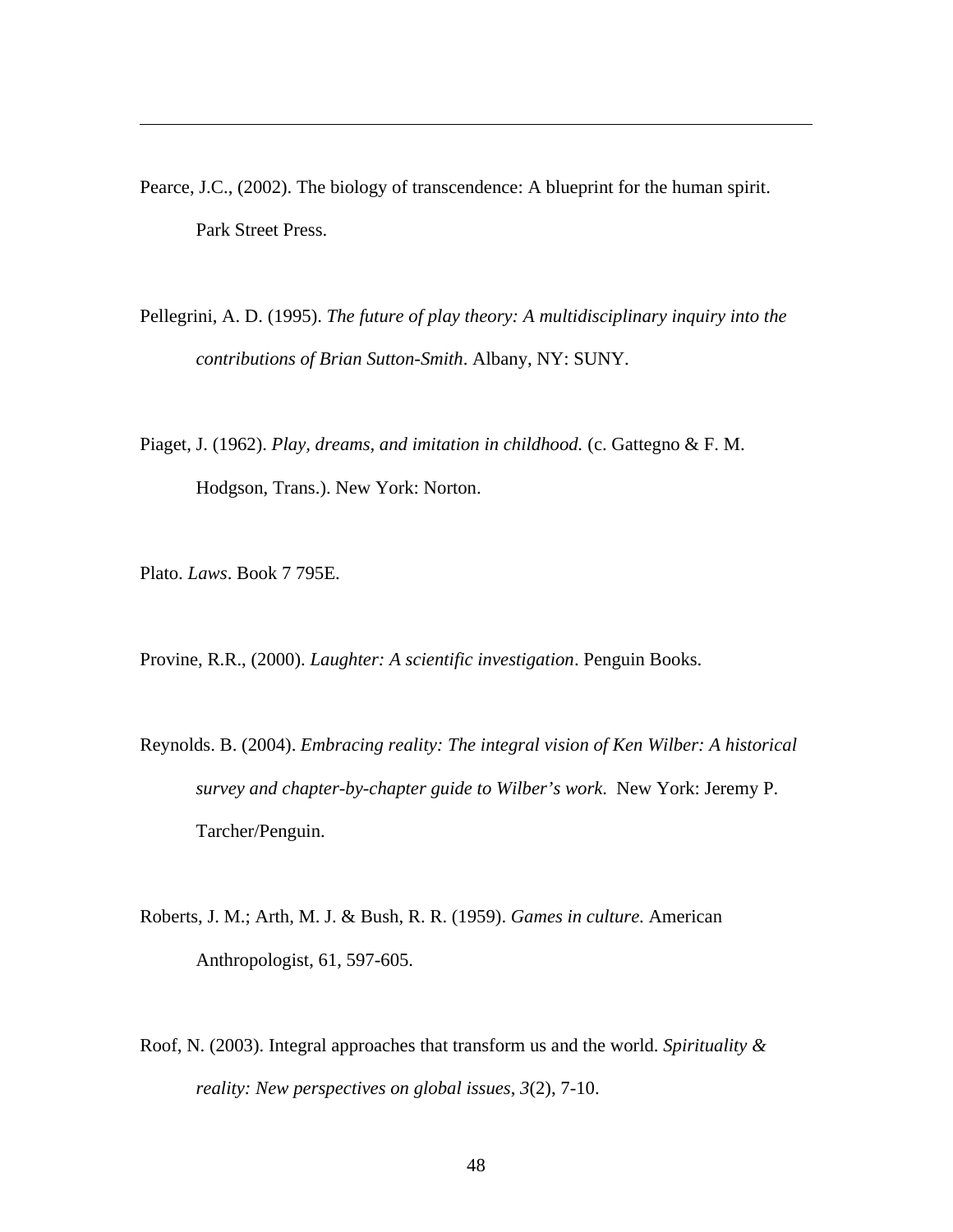Rubin, K. H. (1982). Early play theories revisited: Contributions to contemporary research and theory. *Contributions to Human Development,* 6, 4-14.

 $\overline{a}$ 

- Singer, D.G. (1999). Imagination, play and television. In J.A. Singer & P. Salovey (Eds.), *At play in the fields of consciousness* ( pp. 302-326) Mahway, NJ: Erlbaum.
- Skolimowski, H. (1999). *The participatory mind: A new theory of knowledge and of the universe*. Arkana: Penguin Books.
- Slaughter, R. A. (1997). Ken Wilber's path to transformational futures, *New Renaissance, 7*(3), 23-25.
- Smith, P. K. (Ed.). (1984). *Play in animals and humans.* Oxford, England: Basil Blackwell.
- Spariosu, M.I., (1989). *Dionysus reborn: Play and the aesthetic dimesion in modern philosophical and scientific discourse.* Cornell University.
- Spolin, V. (1963), *Improvisation for the theater*, Third Ed. Northwestern University Press

Stephenson, W. (1988). *The play theory of mass communication* (rev. ed.). New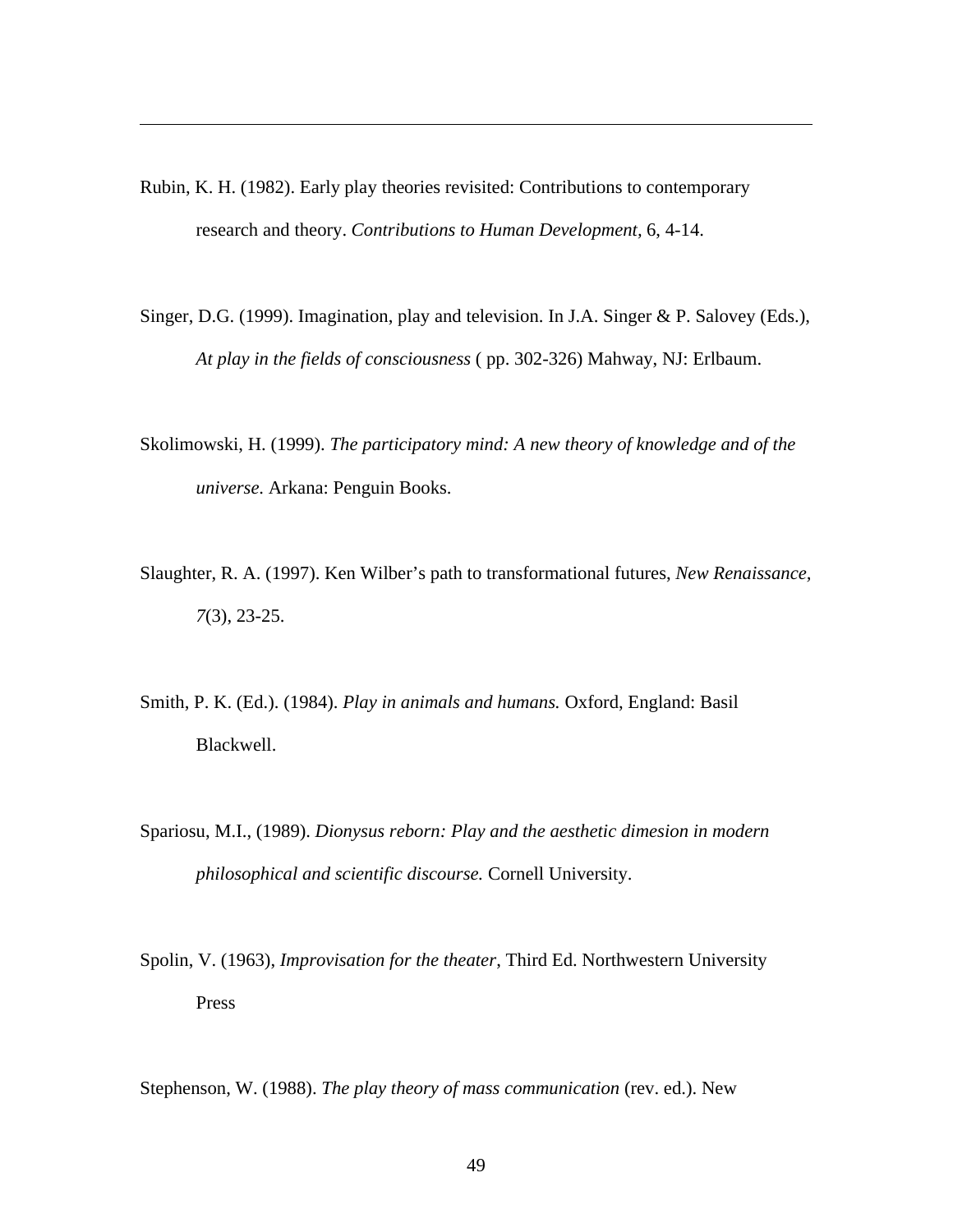Brunswick, NJ: Transaction Books.

 $\overline{a}$ 

- Stewart, S. (1999). *Nonsense: Aspects of intertextuality in folklore and literature*. Baltimore and London: The Johns Hopkins University Press,
- Sutton-Smith, B. (1966). Piaget on play: A critique. *Psychological Review*, 73(1), 104 110.
- Sutton-Smith, B. (1997). *The ambiguity of play*. Cambridge, MA: Harvard University Press.
- Sutton-Smith, B. (2003).Play as parody of emotional vulnerability. *Play and Educational Theory and Practice*. Play and Culture Studies, 5. Lytle, D.E. (ed.) Westport, Connecticut: Praeger,.

Swimme, B. (1998), *The universe is a green dragon*. Santa Fe, NM: Bear and Company.

- Terr, L. (1999?2000). *Beyond love and work: Why adults need to play*. New York: Scriber.
- Torbert, W. (1991). *The power of balance: Transforming self, society, and scientific inquiry*. Newbury Park, CA: Sage;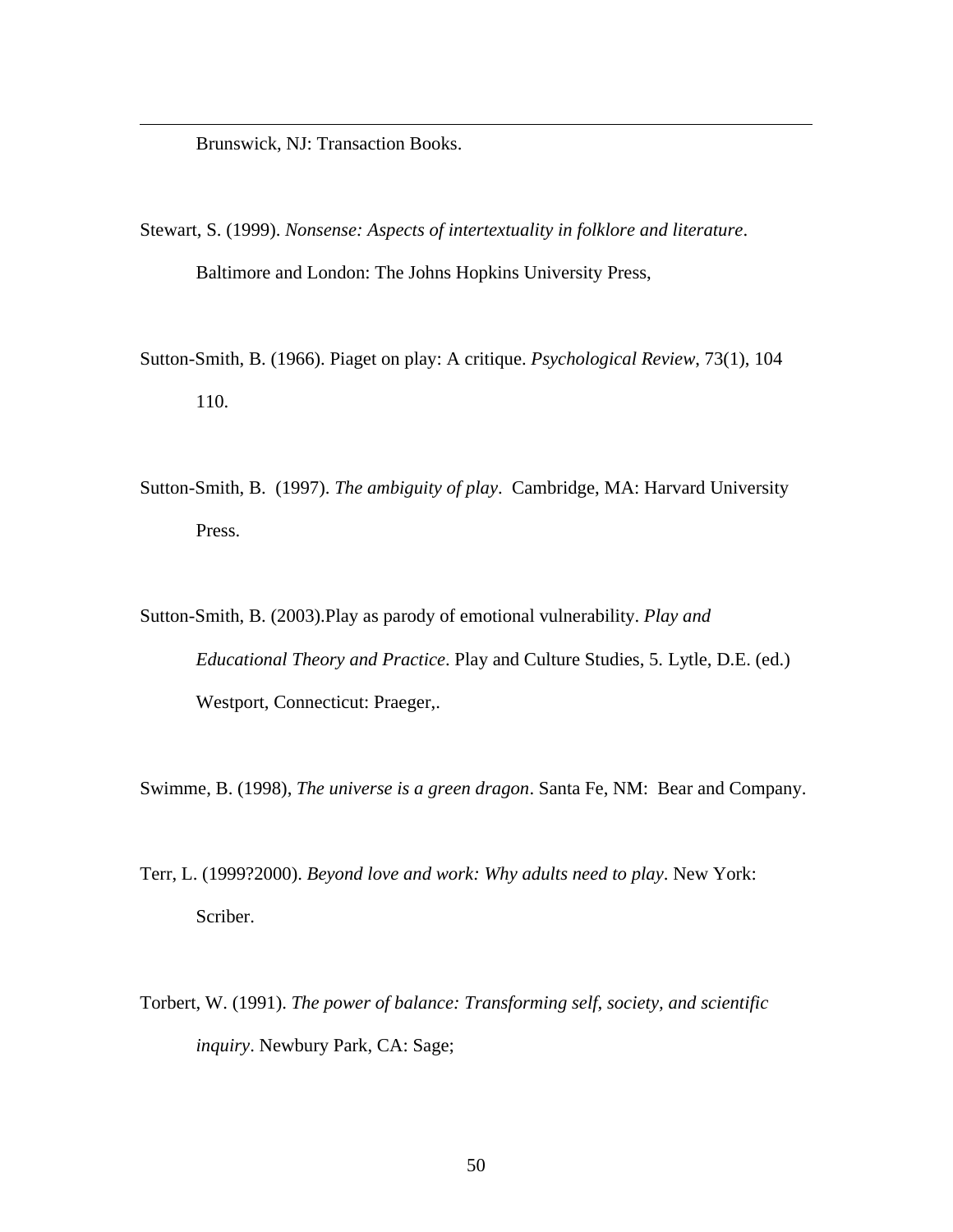Torbert, W. (2002). *Learning to exercise timely action now.* Self Published

 $\overline{a}$ 

- Torbert, W. (2004). *Action inquiry: The secret of timely and transforming leadership*. San Francisco, CA: Berrett-Koehler.
- Wilber, K. (1995). *Sex, ecology, spirituality: The spirit of evolution*. Boston: Shambhala.

Wilber, K. (1996). *A brief history of everything*. Boston: Shambhala.

Wilber, K. (1997). *The eye of spirit: An integral vision for a world gone slightly mad.* Boston: Shambhala.

Wilber, K. (1999a). *The collected works, Volume 1.* Boston: Shambhala.

Wilber, K. (1999b). *The collected works, Volume 2.* Boston: Shambhala.

Wilber, K. (1999c). *The collected works, Volume 3.* Boston: Shambhala.

Wilber, K. (1999d). *The collected works, Volume 4.* Boston: Shambhala.

Wilber, K. (1999e). *One taste.* Boston: Shambhala.

Wilber, K. (2000a). *The collected works, Volume 5.* Boston: Shambhala.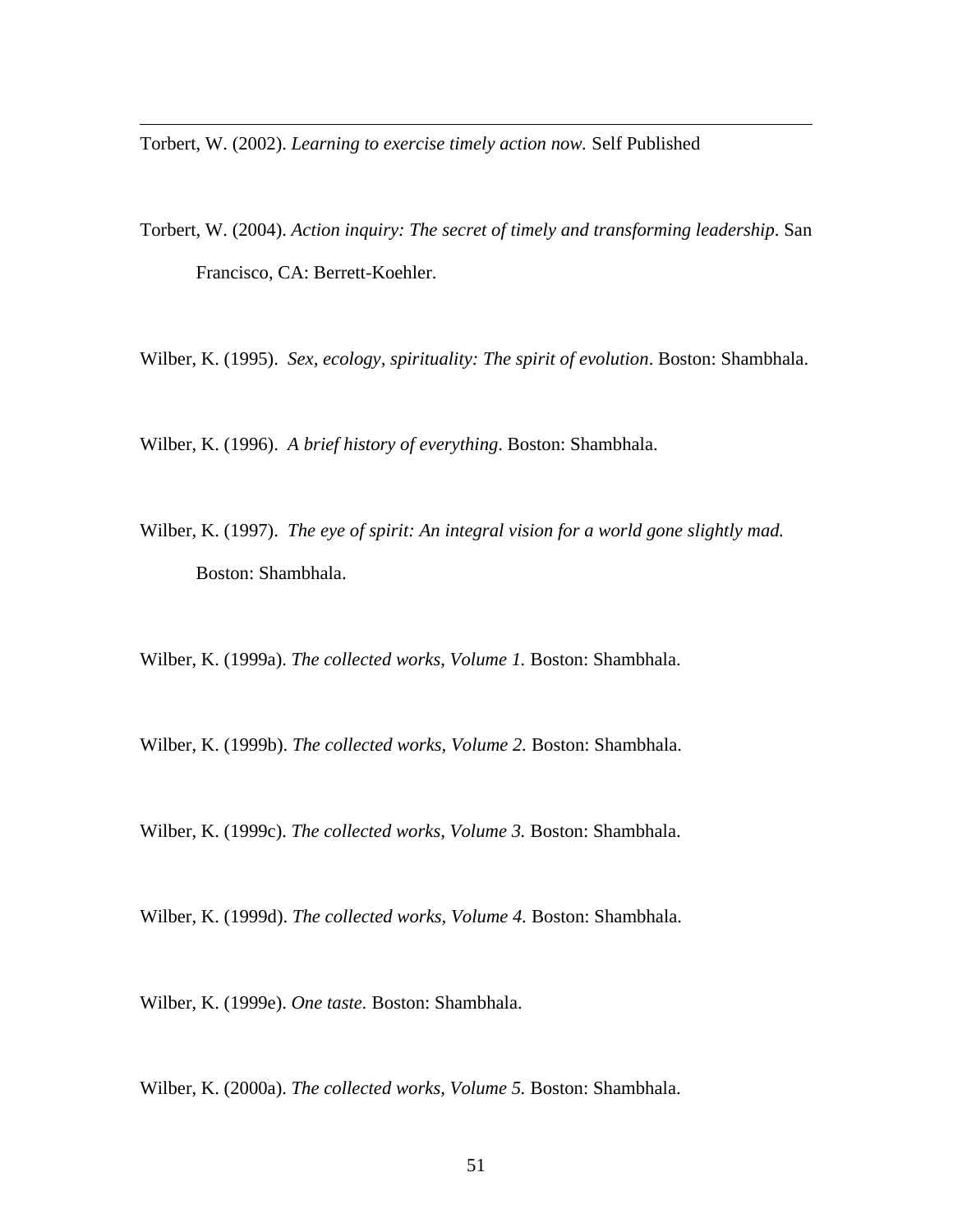Wilber, K. (2000b). *The collected works, Volume 6.* Boston: Shambhala.

 $\overline{a}$ 

Wilber, K. (2000c). *The collected works, Volume 7.* Boston: Shambhala.

Wilber, K. (2000d). *The collected works, Volume 8.* Boston: Shambhala.

Wilber, K. (2000e). *A theory of everything*. Boston. Shambhala.

Wilber, K. (2000f). *Integral psychology*. Boston: Shambhala.

Wilber, K. (2001). On the nature of a post-metaphysical spirituality. Retrieved November 18, 2003 from http://wilber.shambhala.com/html/misc/habermas/index.cfm/

Wilber, K. (2003). *Introduction to Excerpts from Volume 2 of the Kosmos Trilogy* Excerpt

A: An integral age at the leading edge; Excerpt B: The many ways we touch: Three principles helpful for any integrative approach; Excerpt C: The ways we are in this together: Intersubjectivity and interobjectivity in the holonic kosmos; Excerpt D: The look of a feeling: The importance of post/structuralism; and Excerpt G: Toward a comprehensive theory of subtle energies. Retrieved November 18, 2004 from http://wilber.shambhala.com/